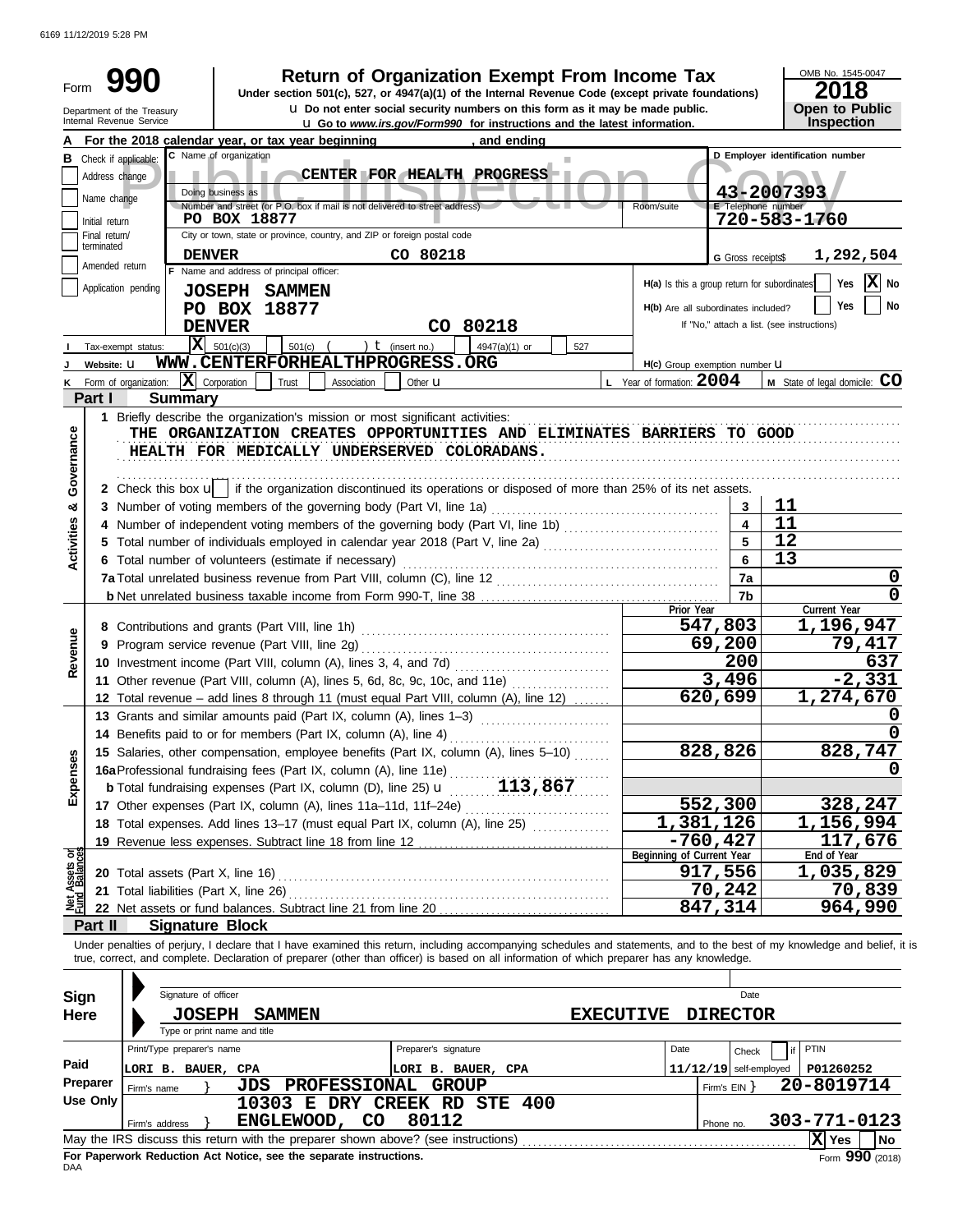| Form 990 (2018) <b>CENTER FOR HEALTH PROGRESS</b>                                                                                                                                                                                                                                                                                                                                                                                                                                                                                                                                                   |                       | 43-2007393  |               | Page 2                                            |
|-----------------------------------------------------------------------------------------------------------------------------------------------------------------------------------------------------------------------------------------------------------------------------------------------------------------------------------------------------------------------------------------------------------------------------------------------------------------------------------------------------------------------------------------------------------------------------------------------------|-----------------------|-------------|---------------|---------------------------------------------------|
| <b>Statement of Program Service Accomplishments</b><br>Part III                                                                                                                                                                                                                                                                                                                                                                                                                                                                                                                                     |                       |             |               |                                                   |
| 1 Briefly describe the organization's mission:                                                                                                                                                                                                                                                                                                                                                                                                                                                                                                                                                      |                       |             |               |                                                   |
| THE ORGANIZATION CREATES OPPORTUNITIES AND ELIMINATES BARRIERS TO GOOD<br>HEALTH FOR MEDICALLY UNDERSERVED COLORADANS. A MARIE AND MALL AND MUNICIPAL MEDICALLY                                                                                                                                                                                                                                                                                                                                                                                                                                     |                       |             |               |                                                   |
| Did the organization undertake any significant program services during the year which were not listed on the<br>$\mathbf{2}$<br>If "Yes," describe these new services on Schedule O.                                                                                                                                                                                                                                                                                                                                                                                                                |                       |             |               | $\boxed{\phantom{1}}$ Yes $\boxed{\mathbf{X}}$ No |
| Did the organization cease conducting, or make significant changes in how it conducts, any program<br>3                                                                                                                                                                                                                                                                                                                                                                                                                                                                                             |                       |             |               | $\boxed{\phantom{1}}$ Yes $\boxed{\mathbf{X}}$ No |
| If "Yes," describe these changes on Schedule O.<br>Describe the organization's program service accomplishments for each of its three largest program services, as measured by<br>4<br>expenses. Section 501(c)(3) and 501(c)(4) organizations are required to report the amount of grants and allocations to others,<br>the total expenses, and revenue, if any, for each program service reported.                                                                                                                                                                                                 |                       |             |               |                                                   |
| THE ORGANIZATION IS COMMITTED TO SECURING ACCESS TO TIMELY, QUALITY<br>AFFORDABLE HEALTH CARE FOR EVERYONE IN COLORADO. CFHP WORKS TO ACHIEVE OUR<br>MISSION THROUGH EDUCATION, FACILITATION AND ADVOCACY. WE WORK DIRECTLY<br>WITH COMMUNITIES TO INCREASE ACCESS TO HEALTH INSURANCE COVERAGE AND CARE<br>AS WELL AS WITH STATE AGENCY STAFF AND POLICY MAKERS TO DEVELOP SOUND<br>POLICIES THAT IMPROVE ACCESS TO CARE FOR THE MEDICALLY UNDERSERVED.<br>PROVIDE ONGOING COMMUNICATIONS AND EDUCATION TO OUR MEMBERS THROUGH MONTHLY<br>NEWSLETTERS, OUR ANNUAL MEETING AND OUR ANNUAL LUNCHEON. |                       |             |               | $79,417$ )<br>WE                                  |
|                                                                                                                                                                                                                                                                                                                                                                                                                                                                                                                                                                                                     |                       |             |               |                                                   |
| N/A                                                                                                                                                                                                                                                                                                                                                                                                                                                                                                                                                                                                 |                       |             |               |                                                   |
|                                                                                                                                                                                                                                                                                                                                                                                                                                                                                                                                                                                                     |                       |             |               |                                                   |
|                                                                                                                                                                                                                                                                                                                                                                                                                                                                                                                                                                                                     |                       |             |               |                                                   |
|                                                                                                                                                                                                                                                                                                                                                                                                                                                                                                                                                                                                     |                       |             |               |                                                   |
|                                                                                                                                                                                                                                                                                                                                                                                                                                                                                                                                                                                                     |                       |             |               |                                                   |
|                                                                                                                                                                                                                                                                                                                                                                                                                                                                                                                                                                                                     |                       |             |               |                                                   |
| 4c (Code: ) (Expenses \$<br>N/A                                                                                                                                                                                                                                                                                                                                                                                                                                                                                                                                                                     | including grants of\$ |             | ) (Revenue \$ |                                                   |
|                                                                                                                                                                                                                                                                                                                                                                                                                                                                                                                                                                                                     |                       |             |               |                                                   |
|                                                                                                                                                                                                                                                                                                                                                                                                                                                                                                                                                                                                     |                       |             |               |                                                   |
|                                                                                                                                                                                                                                                                                                                                                                                                                                                                                                                                                                                                     |                       |             |               |                                                   |
|                                                                                                                                                                                                                                                                                                                                                                                                                                                                                                                                                                                                     |                       |             |               |                                                   |
|                                                                                                                                                                                                                                                                                                                                                                                                                                                                                                                                                                                                     |                       |             |               |                                                   |
|                                                                                                                                                                                                                                                                                                                                                                                                                                                                                                                                                                                                     |                       |             |               |                                                   |
|                                                                                                                                                                                                                                                                                                                                                                                                                                                                                                                                                                                                     |                       |             |               |                                                   |
|                                                                                                                                                                                                                                                                                                                                                                                                                                                                                                                                                                                                     |                       |             |               |                                                   |
|                                                                                                                                                                                                                                                                                                                                                                                                                                                                                                                                                                                                     |                       |             |               |                                                   |
|                                                                                                                                                                                                                                                                                                                                                                                                                                                                                                                                                                                                     |                       |             |               |                                                   |
| 4d Other program services (Describe in Schedule O.)                                                                                                                                                                                                                                                                                                                                                                                                                                                                                                                                                 |                       |             |               |                                                   |
| (Expenses \$                                                                                                                                                                                                                                                                                                                                                                                                                                                                                                                                                                                        | including grants of\$ | (Revenue \$ |               |                                                   |
| 4e Total program service expenses u                                                                                                                                                                                                                                                                                                                                                                                                                                                                                                                                                                 | 906,036               |             |               |                                                   |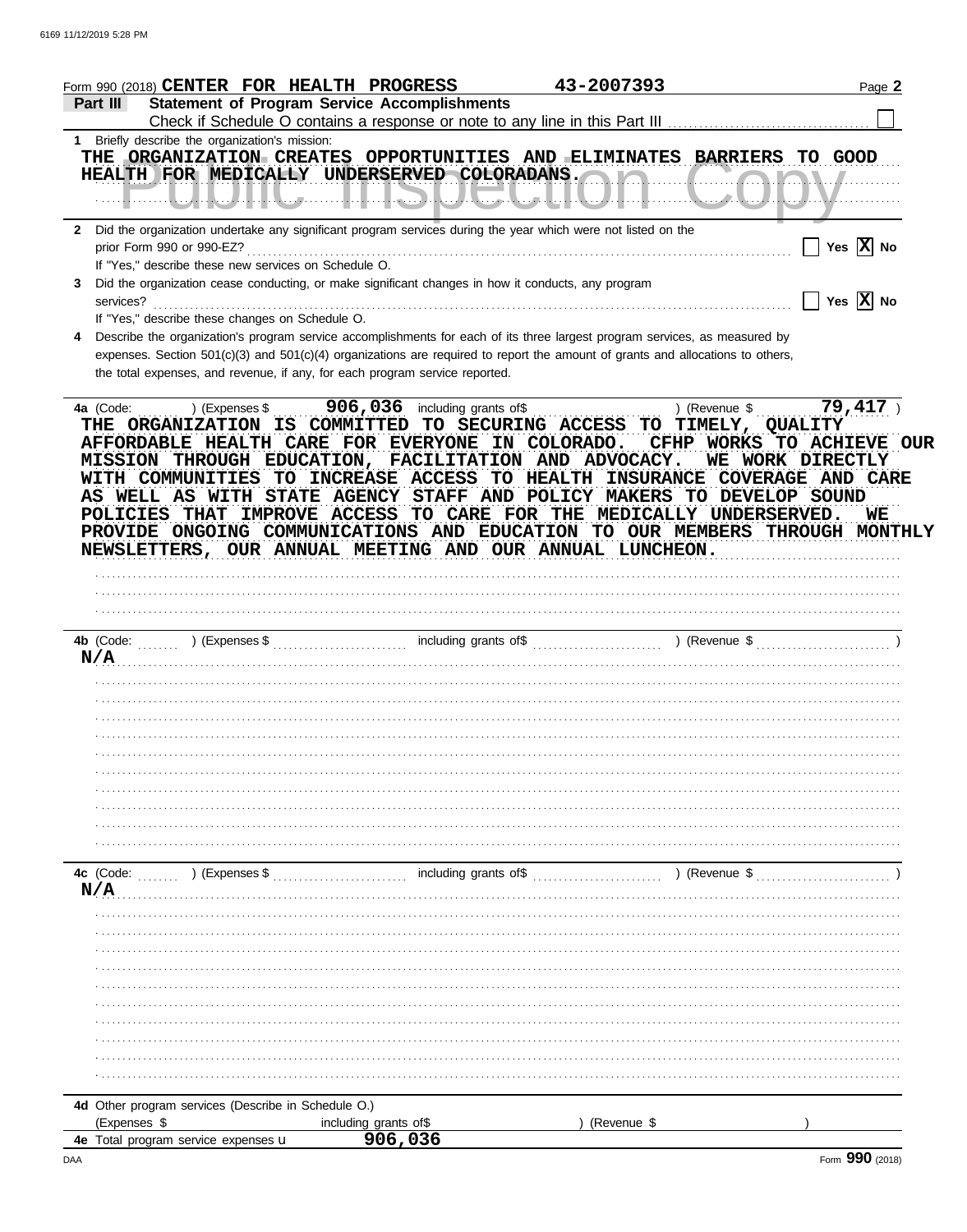|     | 43-2007393<br>Form 990 (2018) CENTER FOR HEALTH PROGRESS                                                                                                                             |                 |             | Page 3   |
|-----|--------------------------------------------------------------------------------------------------------------------------------------------------------------------------------------|-----------------|-------------|----------|
|     | Part IV<br><b>Checklist of Required Schedules</b>                                                                                                                                    |                 |             |          |
|     |                                                                                                                                                                                      |                 |             | Yes   No |
| 1   | Is the organization described in section $501(c)(3)$ or $4947(a)(1)$ (other than a private foundation)? If "Yes,"                                                                    |                 |             |          |
|     | complete Schedule A                                                                                                                                                                  | 1               | $\mathbf x$ |          |
| 2   | Is the organization required to complete Schedule B, Schedule of Contributors (see instructions)?                                                                                    | $\sqrt{2}$      | X           |          |
| 3   | Did the organization engage in direct or indirect political campaign activities on behalf of or in opposition to                                                                     |                 |             |          |
|     | candidates for public office? If "Yes," complete Schedule C, Part I<br>Section 501(c)(3) organizations. Did the organization engage in lobbying activities, or have a section 501(h) | 3               |             | X        |
| 4   | election in effect during the tax year? If "Yes," complete Schedule C, Part II                                                                                                       | 4               | $\mathbf x$ |          |
| 5   | Is the organization a section $501(c)(4)$ , $501(c)(5)$ , or $501(c)(6)$ organization that receives membership dues,                                                                 |                 |             |          |
|     | assessments, or similar amounts as defined in Revenue Procedure 98-19? If "Yes," complete Schedule C, Part III                                                                       | 5               |             | X        |
| 6   | Did the organization maintain any donor advised funds or any similar funds or accounts for which donors                                                                              |                 |             |          |
|     | have the right to provide advice on the distribution or investment of amounts in such funds or accounts? If                                                                          |                 |             |          |
|     | "Yes," complete Schedule D, Part I                                                                                                                                                   | 6               |             | X        |
| 7   | Did the organization receive or hold a conservation easement, including easements to preserve open space,                                                                            |                 |             |          |
|     | the environment, historic land areas, or historic structures? If "Yes," complete Schedule D, Part II                                                                                 | 7               |             | X        |
| 8   | Did the organization maintain collections of works of art, historical treasures, or other similar assets? If "Yes,"                                                                  |                 |             |          |
|     | complete Schedule D, Part III                                                                                                                                                        | 8               |             | X        |
| 9   | Did the organization report an amount in Part X, line 21, for escrow or custodial account liability, serve as a                                                                      |                 |             |          |
|     | custodian for amounts not listed in Part X; or provide credit counseling, debt management, credit repair, or                                                                         |                 |             |          |
|     | debt negotiation services? If "Yes," complete Schedule D, Part IV                                                                                                                    | 9               |             | X        |
| 10  | Did the organization, directly or through a related organization, hold assets in temporarily restricted                                                                              |                 |             |          |
|     | endowments, permanent endowments, or quasi-endowments? If "Yes," complete Schedule D, Part V                                                                                         | 10              |             | X        |
| 11  | If the organization's answer to any of the following questions is "Yes," then complete Schedule D, Parts VI,                                                                         |                 |             |          |
|     | VII, VIII, IX, or X as applicable.<br>Did the organization report an amount for land, buildings, and equipment in Part X, line 10? If "Yes,"                                         |                 |             |          |
| а   | complete Schedule D, Part VI                                                                                                                                                         | 11a             | X           |          |
|     | Did the organization report an amount for investments—other securities in Part X, line 12 that is 5% or more                                                                         |                 |             |          |
|     | of its total assets reported in Part X, line 16? If "Yes," complete Schedule D, Part VII                                                                                             | 11 <sub>b</sub> |             | X        |
| c   | Did the organization report an amount for investments—program related in Part X, line 13 that is 5% or more                                                                          |                 |             |          |
|     | of its total assets reported in Part X, line 16? If "Yes," complete Schedule D, Part VIII                                                                                            | 11c             |             | X        |
| d   | Did the organization report an amount for other assets in Part X, line 15 that is 5% or more of its total assets                                                                     |                 |             |          |
|     | reported in Part X, line 16? If "Yes," complete Schedule D, Part IX                                                                                                                  | 11d             |             | X        |
|     | Did the organization report an amount for other liabilities in Part X, line 25? If "Yes," complete Schedule D, Part X                                                                | 11e             |             | X        |
| f   | Did the organization's separate or consolidated financial statements for the tax year include a footnote that addresses                                                              |                 |             |          |
|     | the organization's liability for uncertain tax positions under FIN 48 (ASC 740)? If "Yes," complete Schedule D, Part X                                                               | 11f             | X           |          |
|     | 12a Did the organization obtain separate, independent audited financial statements for the tax year? If "Yes," complete                                                              |                 |             |          |
|     |                                                                                                                                                                                      | 12a             | X           |          |
| b   | Was the organization included in consolidated, independent audited financial statements for the tax year? If                                                                         |                 |             |          |
|     | "Yes," and if the organization answered "No" to line 12a, then completing Schedule D, Parts XI and XII is optional                                                                   | 12b             |             | X        |
| 13  |                                                                                                                                                                                      | 13              |             | X        |
| 14a | Did the organization maintain an office, employees, or agents outside of the United States?                                                                                          | 14a             |             | X        |
| b   | Did the organization have aggregate revenues or expenses of more than \$10,000 from grantmaking,                                                                                     |                 |             |          |
|     | fundraising, business, investment, and program service activities outside the United States, or aggregate                                                                            | 14b             |             | X        |
| 15  | Did the organization report on Part IX, column (A), line 3, more than \$5,000 of grants or other assistance to or                                                                    |                 |             |          |
|     | for any foreign organization? If "Yes," complete Schedule F, Parts II and IV                                                                                                         | 15              |             | X        |
| 16  | Did the organization report on Part IX, column (A), line 3, more than \$5,000 of aggregate grants or other                                                                           |                 |             |          |
|     |                                                                                                                                                                                      | 16              |             | X        |
| 17  | Did the organization report a total of more than \$15,000 of expenses for professional fundraising services on                                                                       |                 |             |          |
|     |                                                                                                                                                                                      | 17              |             | X        |
| 18  | Did the organization report more than \$15,000 total of fundraising event gross income and contributions on                                                                          |                 |             |          |
|     | Part VIII, lines 1c and 8a? If "Yes," complete Schedule G, Part II                                                                                                                   | 18              | X           |          |
| 19  | Did the organization report more than \$15,000 of gross income from gaming activities on Part VIII, line 9a?                                                                         |                 |             |          |
|     |                                                                                                                                                                                      | 19              |             | X        |
| 20a |                                                                                                                                                                                      | 20a             |             | X        |
| b   |                                                                                                                                                                                      | 20 <sub>b</sub> |             |          |
| 21  | Did the organization report more than \$5,000 of grants or other assistance to any domestic organization or                                                                          |                 |             |          |
|     |                                                                                                                                                                                      | 21              |             | X        |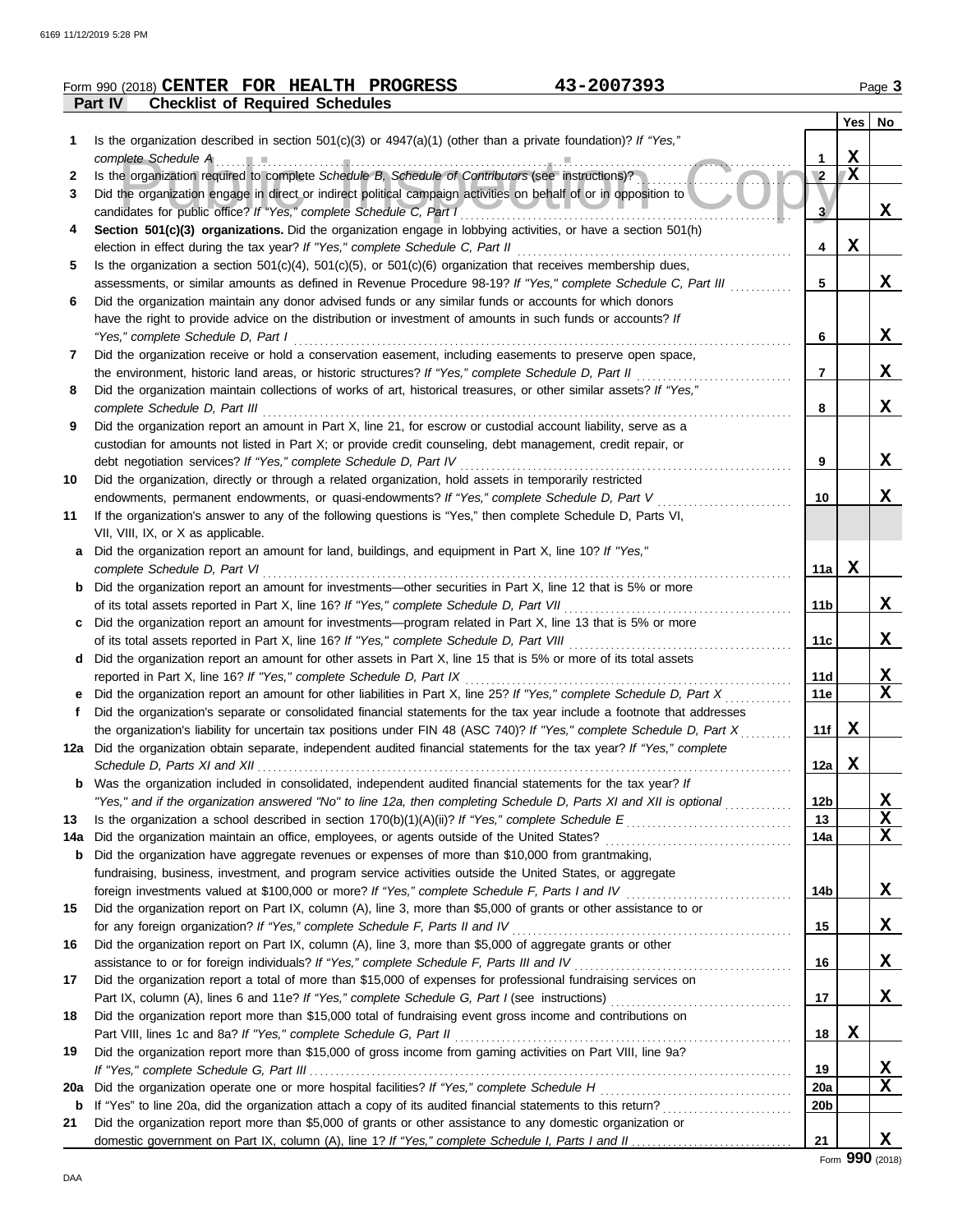|     | 43-2007393<br>Form 990 (2018) CENTER FOR HEALTH PROGRESS                                                                                                                                                          |                 |               | Page 4       |
|-----|-------------------------------------------------------------------------------------------------------------------------------------------------------------------------------------------------------------------|-----------------|---------------|--------------|
|     | <b>Checklist of Required Schedules (continued)</b><br><b>Part IV</b>                                                                                                                                              |                 |               |              |
|     |                                                                                                                                                                                                                   |                 | Yes           | No           |
| 22  | Did the organization report more than \$5,000 of grants or other assistance to or for domestic individuals on                                                                                                     |                 |               | X            |
| 23  | Part IX, column (A), line 2? If "Yes," complete Schedule I, Parts I and III<br>Did the organization answer "Yes" to Part VII, Section A, line 3, 4, or 5 about compensation of the                                | 22              |               |              |
|     | organization's current and former officers, directors, trustees, key employees, and highest compensated                                                                                                           |                 |               |              |
|     | employees? If "Yes," complete Schedule J                                                                                                                                                                          | 23              |               | X            |
|     | 24a Did the organization have a tax-exempt bond issue with an outstanding principal amount of more than                                                                                                           |                 |               |              |
|     | \$100,000 as of the last day of the year, that was issued after December 31, 2002? If "Yes," answer lines 24b                                                                                                     |                 |               |              |
|     | through 24d and complete Schedule K. If "No," go to line 25a                                                                                                                                                      | 24a             |               | X            |
| b   | Did the organization invest any proceeds of tax-exempt bonds beyond a temporary period exception?                                                                                                                 | 24b             |               |              |
|     | Did the organization maintain an escrow account other than a refunding escrow at any time during the year                                                                                                         |                 |               |              |
|     | to defease any tax-exempt bonds?                                                                                                                                                                                  | 24c             |               |              |
|     | d Did the organization act as an "on behalf of" issuer for bonds outstanding at any time during the year?                                                                                                         | 24d             |               |              |
|     | 25a Section 501(c)(3), 501(c)(4), and 501(c)(29) organizations. Did the organization engage in an excess benefit                                                                                                  |                 |               | X            |
|     | transaction with a disqualified person during the year? If "Yes," complete Schedule L, Part I<br>Is the organization aware that it engaged in an excess benefit transaction with a disqualified person in a prior | 25a             |               |              |
| b   | year, and that the transaction has not been reported on any of the organization's prior Forms 990 or 990-EZ?                                                                                                      |                 |               |              |
|     | If "Yes," complete Schedule L, Part I                                                                                                                                                                             | 25 <sub>b</sub> |               | X            |
| 26  | Did the organization report any amount on Part X, line 5, 6, or 22 for receivables from or payables to any                                                                                                        |                 |               |              |
|     | current or former officers, directors, trustees, key employees, highest compensated employees, or                                                                                                                 |                 |               |              |
|     | disqualified persons? If "Yes," complete Schedule L, Part II                                                                                                                                                      | 26              |               | X            |
| 27  | Did the organization provide a grant or other assistance to an officer, director, trustee, key employee,                                                                                                          |                 |               |              |
|     | substantial contributor or employee thereof, a grant selection committee member, or to a 35% controlled                                                                                                           |                 |               |              |
|     | entity or family member of any of these persons? If "Yes," complete Schedule L, Part III                                                                                                                          | 27              |               | X            |
| 28  | Was the organization a party to a business transaction with one of the following parties (see Schedule L,                                                                                                         |                 |               |              |
|     | Part IV instructions for applicable filing thresholds, conditions, and exceptions):                                                                                                                               |                 |               |              |
| а   | A current or former officer, director, trustee, or key employee? If "Yes," complete Schedule L, Part IV<br>A family member of a current or former officer, director, trustee, or key employee? If "Yes," complete | 28a             |               | X            |
| b   | Schedule L, Part IV                                                                                                                                                                                               | 28 <sub>b</sub> |               | X            |
| c   | An entity of which a current or former officer, director, trustee, or key employee (or a family member thereof)                                                                                                   |                 |               |              |
|     | was an officer, director, trustee, or direct or indirect owner? If "Yes," complete Schedule L, Part IV                                                                                                            | 28c             |               | $\mathbf{x}$ |
| 29  | Did the organization receive more than \$25,000 in non-cash contributions? If "Yes," complete Schedule M                                                                                                          | 29              |               | $\mathbf{x}$ |
| 30  | Did the organization receive contributions of art, historical treasures, or other similar assets, or qualified                                                                                                    |                 |               |              |
|     | conservation contributions? If "Yes," complete Schedule M                                                                                                                                                         | 30              |               | X            |
| 31  | Did the organization liquidate, terminate, or dissolve and cease operations? If "Yes," complete Schedule N, Part I                                                                                                | 31              |               | $\mathbf{x}$ |
| 32  | Did the organization sell, exchange, dispose of, or transfer more than 25% of its net assets? If "Yes,"                                                                                                           |                 |               |              |
|     | complete Schedule N, Part II                                                                                                                                                                                      | 32              |               | X            |
| 33  | Did the organization own 100% of an entity disregarded as separate from the organization under Regulations<br>sections 301.7701-2 and 301.7701-3? If "Yes," complete Schedule R, Part I                           | 33              |               | X            |
| 34  | Was the organization related to any tax-exempt or taxable entity? If "Yes," complete Schedule R, Part II, III,                                                                                                    |                 |               |              |
|     | or IV, and Part V, line 1                                                                                                                                                                                         | 34              |               | X            |
| 35а | Did the organization have a controlled entity within the meaning of section 512(b)(13)?                                                                                                                           | 35a             |               | $\mathbf x$  |
| b   | If "Yes" to line 35a, did the organization receive any payment from or engage in any transaction with a                                                                                                           |                 |               |              |
|     | controlled entity within the meaning of section 512(b)(13)? If "Yes," complete Schedule R, Part V, line 2                                                                                                         | 35 <sub>b</sub> |               |              |
| 36  | Section 501(c)(3) organizations. Did the organization make any transfers to an exempt non-charitable                                                                                                              |                 |               |              |
|     | related organization? If "Yes," complete Schedule R, Part V, line 2                                                                                                                                               | 36              |               | X            |
| 37  | Did the organization conduct more than 5% of its activities through an entity that is not a related organization                                                                                                  |                 |               |              |
|     | and that is treated as a partnership for federal income tax purposes? If "Yes," complete Schedule R, Part VI                                                                                                      | 37              |               | X            |
| 38  | Did the organization complete Schedule O and provide explanations in Schedule O for Part VI, lines 11b and                                                                                                        |                 |               |              |
|     | 19? Note. All Form 990 filers are required to complete Schedule O.<br>Statements Regarding Other IRS Filings and Tax Compliance<br>Part V                                                                         | 38              | X             |              |
|     |                                                                                                                                                                                                                   |                 |               |              |
|     |                                                                                                                                                                                                                   |                 | $Yes \mid No$ |              |
| 1a  | 3<br>Enter the number reported in Box 3 of Form 1096. Enter -0- if not applicable<br>1a                                                                                                                           |                 |               |              |
| b   | $\overline{0}$<br>1 <sub>b</sub><br>Enter the number of Forms W-2G included in line 1a. Enter -0- if not applicable                                                                                               |                 |               |              |
| c   | Did the organization comply with backup withholding rules for reportable payments to vendors and                                                                                                                  |                 |               |              |
|     |                                                                                                                                                                                                                   | 1c              | X             |              |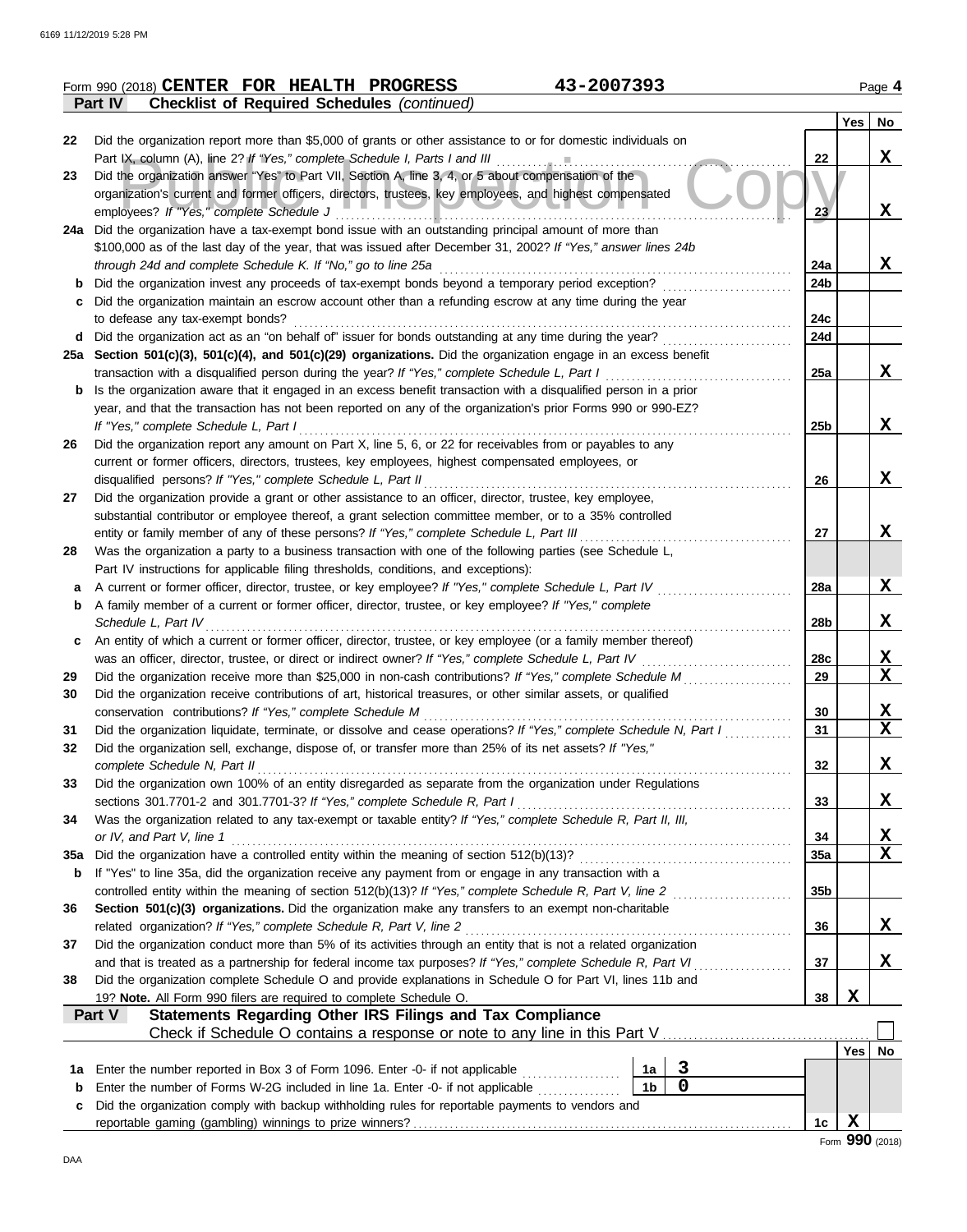|     | 43-2007393<br>Form 990 (2018) CENTER FOR HEALTH PROGRESS                                                                                                                                  |                |             | Page 5          |
|-----|-------------------------------------------------------------------------------------------------------------------------------------------------------------------------------------------|----------------|-------------|-----------------|
|     | Statements Regarding Other IRS Filings and Tax Compliance (continued)<br>Part V                                                                                                           |                |             |                 |
|     |                                                                                                                                                                                           |                |             | $Yes \mid No$   |
|     | 2a Enter the number of employees reported on Form W-3, Transmittal of Wage and Tax                                                                                                        |                |             |                 |
|     | 12<br>Statements, filed for the calendar year ending with or within the year covered by this return<br>2a                                                                                 |                |             |                 |
| b   | If at least one is reported on line 2a, did the organization file all required federal employment tax returns?                                                                            | 2 <sub>b</sub> | X           |                 |
|     | Note. If the sum of lines 1a and 2a is greater than 250, you may be required to e-file (see instructions)                                                                                 |                |             |                 |
| За  | Did the organization have unrelated business gross income of \$1,000 or more during the year?                                                                                             | 3a             |             | X               |
| b   | If "Yes," has it filed a Form 990-T for this year? If "No" to line 3b, provide an explanation in Schedule O                                                                               | 3b             |             |                 |
| 4a  | At any time during the calendar year, did the organization have an interest in, or a signature or other authority over,                                                                   |                |             |                 |
|     | a financial account in a foreign country (such as a bank account, securities account, or other financial account)?                                                                        | 4a             |             | X               |
| b   | If "Yes," enter the name of the foreign country: $\mathbf u$                                                                                                                              |                |             |                 |
|     | See instructions for filing requirements for FinCEN Form 114, Report of Foreign Bank and Financial Accounts (FBAR).                                                                       |                |             |                 |
| 5а  | Was the organization a party to a prohibited tax shelter transaction at any time during the tax year?                                                                                     | 5a             |             | $\mathbf x$     |
| b   | Did any taxable party notify the organization that it was or is a party to a prohibited tax shelter transaction?                                                                          | 5 <sub>b</sub> |             | X               |
| с   | If "Yes" to line 5a or 5b, did the organization file Form 8886-T?                                                                                                                         | 5c             |             |                 |
| 6a  | Does the organization have annual gross receipts that are normally greater than \$100,000, and did the                                                                                    |                |             |                 |
|     | organization solicit any contributions that were not tax deductible as charitable contributions?                                                                                          | 6a             |             | X               |
| b   | If "Yes," did the organization include with every solicitation an express statement that such contributions or                                                                            |                |             |                 |
|     | gifts were not tax deductible?<br>Organizations that may receive deductible contributions under section 170(c).                                                                           | 6b             |             |                 |
| 7   | Did the organization receive a payment in excess of \$75 made partly as a contribution and partly for goods                                                                               |                |             |                 |
| a   | and services provided to the payor?                                                                                                                                                       | 7a             | X           |                 |
| b   |                                                                                                                                                                                           | 7b             | $\mathbf x$ |                 |
| с   | Did the organization sell, exchange, or otherwise dispose of tangible personal property for which it was                                                                                  |                |             |                 |
|     | required to file Form 8282?                                                                                                                                                               | 7c             |             | X               |
| d   | 7d                                                                                                                                                                                        |                |             |                 |
| е   | Did the organization receive any funds, directly or indirectly, to pay premiums on a personal benefit contract?                                                                           | 7e             |             | X               |
| f   | Did the organization, during the year, pay premiums, directly or indirectly, on a personal benefit contract?                                                                              | 7f             |             | X               |
| g   | If the organization received a contribution of qualified intellectual property, did the organization file Form 8899 as required?                                                          | 7g             |             |                 |
| n.  | If the organization received a contribution of cars, boats, airplanes, or other vehicles, did the organization file a Form 1098-C?                                                        | 7h             |             |                 |
| 8   | Sponsoring organizations maintaining donor advised funds. Did a donor advised fund maintained by the                                                                                      |                |             |                 |
|     | sponsoring organization have excess business holdings at any time during the year?                                                                                                        | 8              |             |                 |
| 9   | Sponsoring organizations maintaining donor advised funds.                                                                                                                                 |                |             |                 |
| а   | Did the sponsoring organization make any taxable distributions under section 4966?                                                                                                        | 9a             |             |                 |
| b   | Did the sponsoring organization make a distribution to a donor, donor advisor, or related person?                                                                                         | 9b             |             |                 |
| 10  | Section 501(c)(7) organizations. Enter:                                                                                                                                                   |                |             |                 |
|     | 10a                                                                                                                                                                                       |                |             |                 |
| b   | Gross receipts, included on Form 990, Part VIII, line 12, for public use of club facilities<br>10b                                                                                        |                |             |                 |
| 11  | Section 501(c)(12) organizations. Enter:                                                                                                                                                  |                |             |                 |
| a   | 11a<br>Gross income from members or shareholders                                                                                                                                          |                |             |                 |
| b   | Gross income from other sources (Do not net amounts due or paid to other sources                                                                                                          |                |             |                 |
|     | against amounts due or received from them.)<br>11 <sub>b</sub>                                                                                                                            |                |             |                 |
| 12a | Section 4947(a)(1) non-exempt charitable trusts. Is the organization filing Form 990 in lieu of Form 1041?                                                                                | 12a            |             |                 |
| b   | If "Yes," enter the amount of tax-exempt interest received or accrued during the year<br>12 <sub>b</sub>                                                                                  |                |             |                 |
| 13  | Section 501(c)(29) qualified nonprofit health insurance issuers.                                                                                                                          | 13а            |             |                 |
| а   | Is the organization licensed to issue qualified health plans in more than one state?<br>Note. See the instructions for additional information the organization must report on Schedule O. |                |             |                 |
| b   | Enter the amount of reserves the organization is required to maintain by the states in which                                                                                              |                |             |                 |
|     | 13 <sub>b</sub>                                                                                                                                                                           |                |             |                 |
| c   | 13 <sub>c</sub><br>Enter the amount of reserves on hand                                                                                                                                   |                |             |                 |
| 14a | Did the organization receive any payments for indoor tanning services during the tax year?                                                                                                | 14a            |             | X               |
| b   |                                                                                                                                                                                           | 14b            |             |                 |
| 15  | Is the organization subject to the section 4960 tax on payment(s) of more than \$1,000,000 in remuneration or                                                                             |                |             |                 |
|     | excess parachute payment(s) during the year?                                                                                                                                              | 15             |             | X               |
|     | If "Yes," see instructions and file Form 4720, Schedule N.                                                                                                                                |                |             |                 |
| 16  | Is the organization an educational institution subject to the section 4968 excise tax on net investment income?                                                                           | 16             |             | X               |
|     | If "Yes," complete Form 4720, Schedule O.                                                                                                                                                 |                |             |                 |
|     |                                                                                                                                                                                           |                |             | Form 990 (2018) |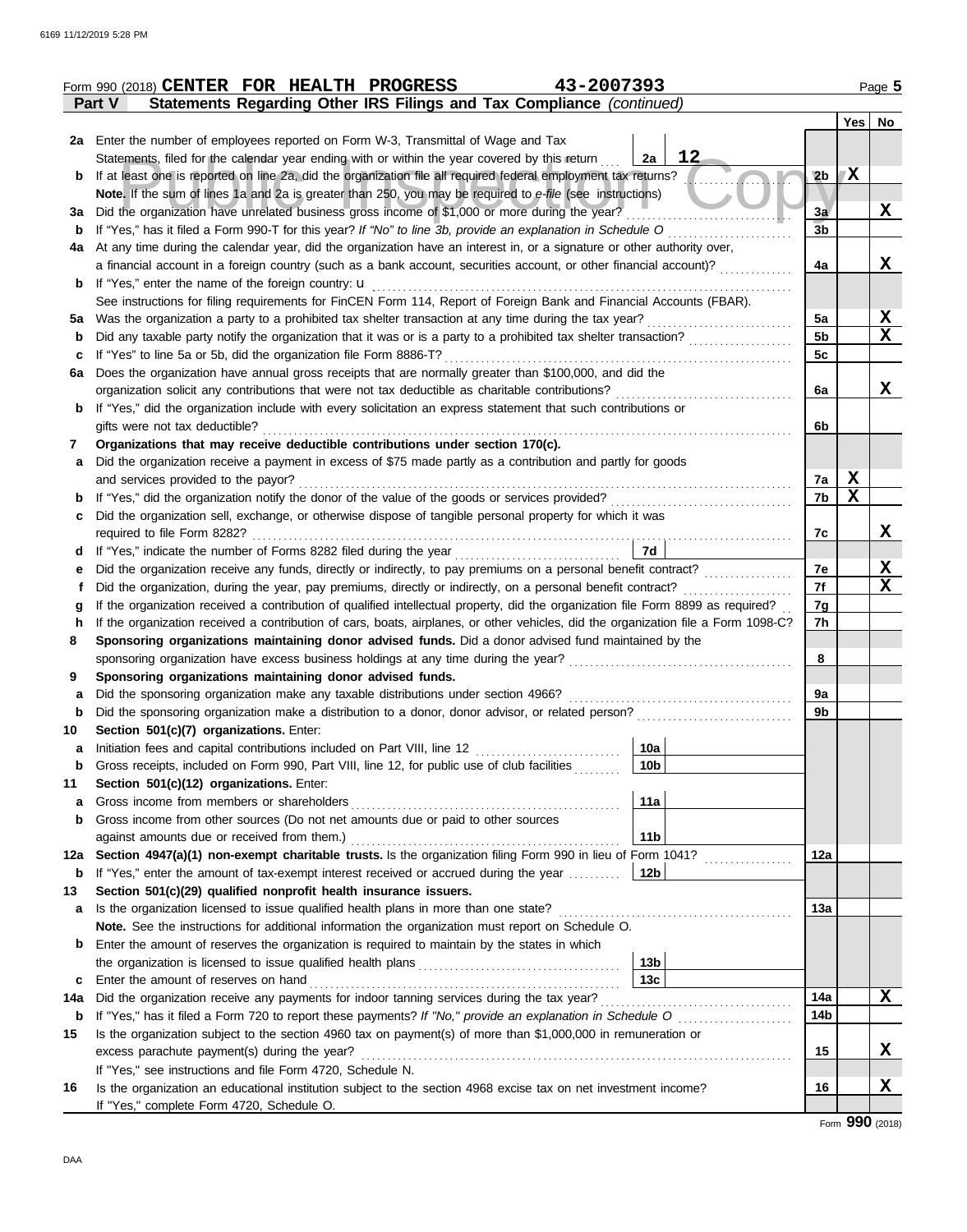|     | Governance, Management, and Disclosure For each "Yes" response to lines 2 through 7b below, and for a "No"<br><b>Part VI</b>                                                                         |                         |                         | Page 6       |
|-----|------------------------------------------------------------------------------------------------------------------------------------------------------------------------------------------------------|-------------------------|-------------------------|--------------|
|     | response to line 8a, 8b, or 10b below, describe the circumstances, processes, or changes in Schedule O. See instructions.                                                                            |                         |                         |              |
|     |                                                                                                                                                                                                      |                         |                         | X            |
|     | Section A. Governing Body and Management                                                                                                                                                             |                         |                         |              |
|     |                                                                                                                                                                                                      |                         | Yes                     | No           |
|     | $\mathbf{11}$<br>1a<br>1a Enter the number of voting members of the governing body at the end of the tax year                                                                                        |                         |                         |              |
|     | If there are material differences in voting rights among members of the governing body, or                                                                                                           |                         |                         |              |
|     | if the governing body delegated broad authority to an executive committee or similar                                                                                                                 |                         |                         |              |
|     | committee, explain in Schedule O.                                                                                                                                                                    |                         |                         |              |
|     | 11<br>Enter the number of voting members included in line 1a, above, who are independent<br>1b                                                                                                       |                         |                         |              |
|     | Did any officer, director, trustee, or key employee have a family relationship or a business relationship with                                                                                       |                         |                         |              |
|     |                                                                                                                                                                                                      |                         |                         |              |
|     | any other officer, director, trustee, or key employee?                                                                                                                                               | 2                       |                         |              |
|     | Did the organization delegate control over management duties customarily performed by or under the direct                                                                                            |                         |                         |              |
|     | supervision of officers, directors, or trustees, or key employees to a management company or other person?                                                                                           | 3                       |                         |              |
|     | Did the organization make any significant changes to its governing documents since the prior Form 990 was filed?                                                                                     | $\overline{\mathbf{4}}$ |                         |              |
|     | Did the organization become aware during the year of a significant diversion of the organization's assets?                                                                                           | $5\overline{5}$         |                         |              |
|     |                                                                                                                                                                                                      | $6\phantom{a}$          | $\mathbf X$             |              |
|     | Did the organization have members, stockholders, or other persons who had the power to elect or appoint                                                                                              |                         |                         |              |
|     | one or more members of the governing body?                                                                                                                                                           | 7a                      | X                       |              |
| b   | Are any governance decisions of the organization reserved to (or subject to approval by) members,                                                                                                    |                         |                         |              |
|     | stockholders, or persons other than the governing body?                                                                                                                                              | 7b                      |                         |              |
|     | Did the organization contemporaneously document the meetings held or written actions undertaken during the year by the following:                                                                    |                         |                         |              |
|     | The governing body?                                                                                                                                                                                  | 8a                      | X                       |              |
|     | Each committee with authority to act on behalf of the governing body?                                                                                                                                | 8b                      | $\mathbf x$             |              |
|     | Is there any officer, director, trustee, or key employee listed in Part VII, Section A, who cannot be reached at                                                                                     |                         |                         |              |
|     | the organization's mailing address? If "Yes," provide the names and addresses in Schedule O                                                                                                          | 9                       |                         |              |
|     | Section B. Policies (This Section B requests information about policies not required by the Internal Revenue Code.)                                                                                  |                         |                         |              |
|     |                                                                                                                                                                                                      |                         | Yes                     | No           |
|     | 10a Did the organization have local chapters, branches, or affiliates?<br>10a Did the organization have local chapters, branches, or affiliates?<br>10.<br>2020<br>2020                              | 10a                     |                         | $\mathbf{x}$ |
|     | <b>b</b> If "Yes," did the organization have written policies and procedures governing the activities of such chapters,                                                                              |                         |                         |              |
|     | affiliates, and branches to ensure their operations are consistent with the organization's exempt purposes?                                                                                          | 10b                     |                         |              |
|     | 11a Has the organization provided a complete copy of this Form 990 to all members of its governing body before filing the form?                                                                      | 11a                     | $\mathbf x$             |              |
| b   | Describe in Schedule O the process, if any, used by the organization to review this Form 990.                                                                                                        |                         |                         |              |
|     | 12a Did the organization have a written conflict of interest policy? If "No," go to line 13                                                                                                          | 12a                     | X                       |              |
|     | Were officers, directors, or trustees, and key employees required to disclose annually interests that could give rise to conflicts?                                                                  | 12b                     | $\overline{\mathbf{x}}$ |              |
| c   | Did the organization regularly and consistently monitor and enforce compliance with the policy? If "Yes,"                                                                                            |                         |                         |              |
|     | describe in Schedule O how this was done                                                                                                                                                             | 12 <sub>c</sub>         | $\mathbf x$             |              |
|     | Did the organization have a written whistleblower policy?                                                                                                                                            | 13                      | X                       |              |
|     | Did the organization have a written document retention and destruction policy?                                                                                                                       | 14                      | X                       |              |
|     | Did the process for determining compensation of the following persons include a review and approval by                                                                                               |                         |                         |              |
|     | independent persons, comparability data, and contemporaneous substantiation of the deliberation and decision?                                                                                        |                         |                         |              |
| a   | The organization's CEO, Executive Director, or top management official                                                                                                                               | 15a                     | X                       |              |
| b   | Other officers or key employees of the organization                                                                                                                                                  | 15 <sub>b</sub>         |                         |              |
|     | If "Yes" to line 15a or 15b, describe the process in Schedule O (see instructions).                                                                                                                  |                         |                         |              |
|     |                                                                                                                                                                                                      |                         |                         |              |
| 16a | Did the organization invest in, contribute assets to, or participate in a joint venture or similar arrangement                                                                                       |                         |                         |              |
|     | with a taxable entity during the year?                                                                                                                                                               | 16a                     |                         |              |
|     | b If "Yes," did the organization follow a written policy or procedure requiring the organization to evaluate its                                                                                     |                         |                         |              |
|     | participation in joint venture arrangements under applicable federal tax law, and take steps to safeguard the                                                                                        |                         |                         |              |
|     |                                                                                                                                                                                                      | 16b                     |                         |              |
|     | Section C. Disclosure                                                                                                                                                                                |                         |                         |              |
|     | List the states with which a copy of this Form 990 is required to be filed $\mathbf{u}$ CO                                                                                                           |                         |                         |              |
|     | Section 6104 requires an organization to make its Forms 1023 (1024 or 1024-A if applicable), 990, and 990-T (Section 501(c)                                                                          |                         |                         |              |
|     | (3)s only) available for public inspection. Indicate how you made these available. Check all that apply.                                                                                             |                         |                         |              |
|     |                                                                                                                                                                                                      |                         |                         |              |
|     | Own website $ \mathbf{X} $ Another's website $ \mathbf{X} $ Upon request    <br>Other (explain in Schedule O)                                                                                        |                         |                         |              |
|     | Describe in Schedule O whether (and if so, how) the organization made its governing documents, conflict of interest policy, and<br>financial statements available to the public during the tax year. |                         |                         |              |

| biato the harno, addition, and tolophone harnoof or the poloon this possesses |  |  |              |
|-------------------------------------------------------------------------------|--|--|--------------|
| THE ORGANIZATION                                                              |  |  | PO BOX 18877 |

**DENVER CO 80218 720-583-1760**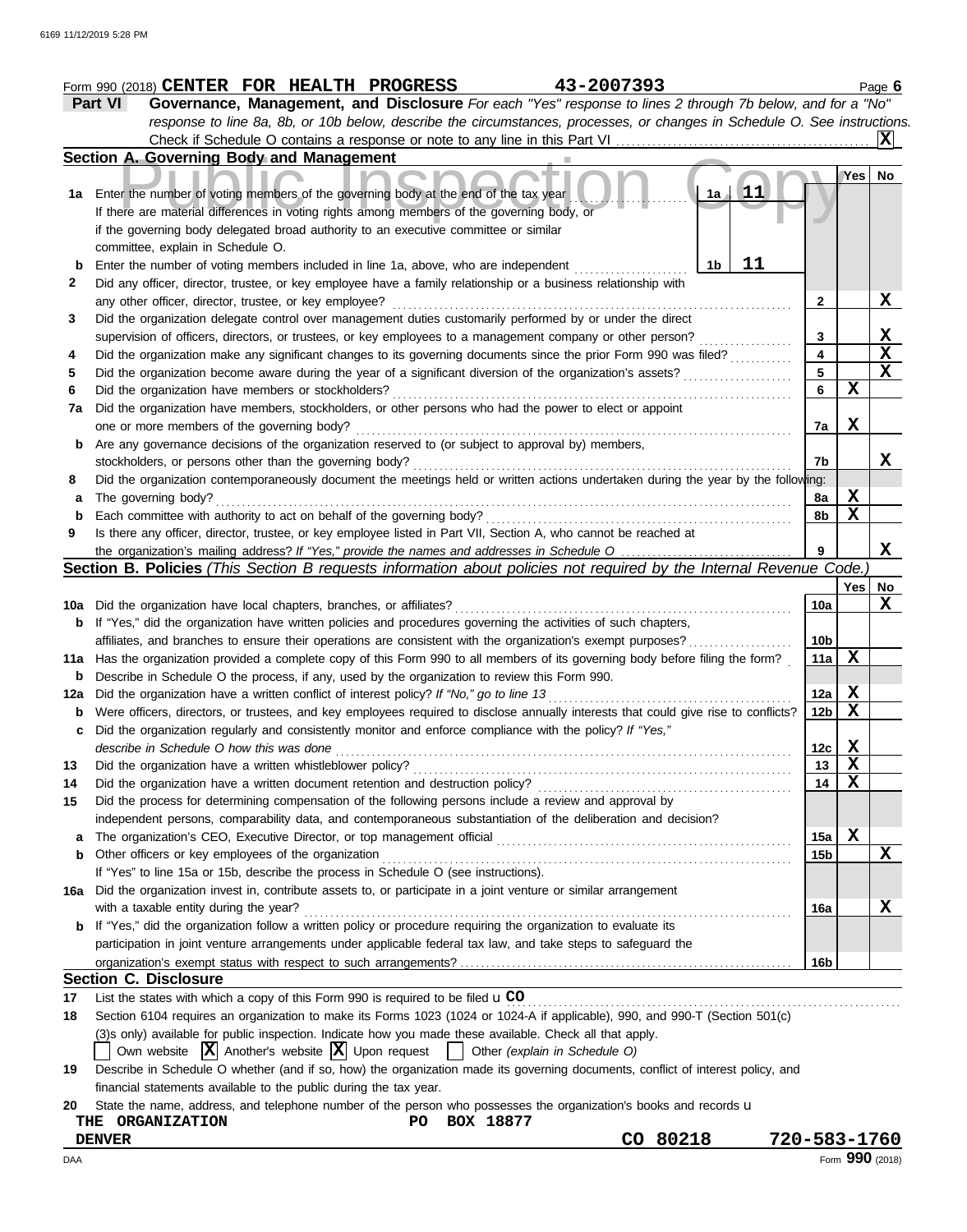# **Form 990 (2018) CENTER FOR HEALTH PROGRESS** 43-2007393

#### **Part VII Compensation of Officers, Directors, Trustees, Key Employees, Highest Compensated Employees, and Independent Contractors**  $\Box$  $Check$  if Schedule  $O$  contains a response or note to any line in this Part VII.

| Crieck in Scriedule O contains a response or note to any line in this Part VII                                                                                                                                                                                                                             |
|------------------------------------------------------------------------------------------------------------------------------------------------------------------------------------------------------------------------------------------------------------------------------------------------------------|
| Officers, Directors, Trustees, Key Employees, and Highest Compensated Employees<br>Section A.                                                                                                                                                                                                              |
| 1a Complete this table for all persons required to be listed. Report compensation for the calendar year ending with or within the<br>organization's tax year.                                                                                                                                              |
| • List all of the organization's current officers, directors, trustees (whether individuals or organizations), regardless of amount of<br>compensation. Enter -0- in columns $(D)$ , $(E)$ , and $(F)$ if no compensation was paid.                                                                        |
| • List all of the organization's current key employees, if any. See instructions for definition of "key employee."                                                                                                                                                                                         |
| • List the organization's five current highest compensated employees (other than an officer, director, trustee, or key employee)<br>who received reportable compensation (Box 5 of Form W-2 and/or Box 7 of Form 1099-MISC) of more than \$100,000 from the<br>organization and any related organizations. |
| • List all of the organization's former officers, key employees, and highest compensated employees who received more than                                                                                                                                                                                  |

• List all of the organization's **former** officers, key employees, and highest compensate \$100,000 of reportable compensation from the organization and any related organizations.

List all of the organization's **former directors or trustees** that received, in the capacity as a former director or trustee of the • List all of the organization's **former directors or trustees** that received, in the capacity as a former director organization, more than \$10,000 of reportable compensation from the organization and any related organizat

List persons in the following order: individual trustees or directors; institutional trustees; officers; key employees; highest compensated employees; and former such persons.

 $\overline{\phantom{a}}$ Check this box if neither the organization nor any related organization compensated any current officer, director, or trustee.

| (A)<br>Name and Title              | (B)<br>Average<br>hours per<br>week<br>(list any               |                                   | (C)<br>Position<br>(do not check more than one<br>box, unless person is both an<br>officer and a director/trustee) |             |              |                                 |        | (D)<br>Reportable<br>compensation<br>from<br>the<br>organization | (E)<br>Reportable<br>compensation from<br>related<br>organizations<br>(W-2/1099-MISC) | (F)<br>Estimated<br>amount of<br>other<br>compensation<br>from the |  |
|------------------------------------|----------------------------------------------------------------|-----------------------------------|--------------------------------------------------------------------------------------------------------------------|-------------|--------------|---------------------------------|--------|------------------------------------------------------------------|---------------------------------------------------------------------------------------|--------------------------------------------------------------------|--|
|                                    | hours for<br>related<br>organizations<br>below dotted<br>line) | Individual trustee<br>or director | nstitutional<br>trustee                                                                                            | Officer     | Key employee | Highest compensated<br>employee | Former | (W-2/1099-MISC)                                                  |                                                                                       | organization<br>and related<br>organizations                       |  |
| (1) LISA VANRAEMDONCK, MPH,        |                                                                |                                   | MSW                                                                                                                |             |              |                                 |        |                                                                  |                                                                                       |                                                                    |  |
| <b>CHAIR</b>                       | 1.00<br>0.00                                                   | $\mathbf X$                       |                                                                                                                    | $\mathbf X$ |              |                                 |        | 0                                                                | 0                                                                                     | 0                                                                  |  |
| (2) MAISHA FIELDS,                 | MSN, FNP                                                       |                                   |                                                                                                                    |             |              |                                 |        |                                                                  |                                                                                       |                                                                    |  |
| SECRETARY/VICE CHAIR               | 1.00<br>0.00                                                   | $\mathbf X$                       |                                                                                                                    | $\mathbf x$ |              |                                 |        | 0                                                                | 0                                                                                     | $\mathbf 0$                                                        |  |
| (3) TOM RENNELL                    |                                                                |                                   |                                                                                                                    |             |              |                                 |        |                                                                  |                                                                                       |                                                                    |  |
|                                    | 1.00                                                           |                                   |                                                                                                                    |             |              |                                 |        |                                                                  |                                                                                       |                                                                    |  |
| <b>TREASURER</b>                   | 0.00                                                           | $\mathbf X$                       |                                                                                                                    | $\mathbf x$ |              |                                 |        | 0                                                                | 0                                                                                     | 0                                                                  |  |
| (4) LYNN BORUP                     | 1.00                                                           |                                   |                                                                                                                    |             |              |                                 |        |                                                                  |                                                                                       |                                                                    |  |
| <b>MEMBER</b>                      | 0.00                                                           | $\mathbf x$                       |                                                                                                                    |             |              |                                 |        | 0                                                                | 0                                                                                     | $\mathbf 0$                                                        |  |
| $(5)$ HARRY<br><b>BUDISIDHARTA</b> |                                                                |                                   |                                                                                                                    |             |              |                                 |        |                                                                  |                                                                                       |                                                                    |  |
| .<br><b>MEMBER</b>                 | 1.00<br>0.00                                                   | X                                 |                                                                                                                    |             |              |                                 |        | 0                                                                | 0                                                                                     | $\mathbf 0$                                                        |  |
| (6) REGINA CARPENTER               |                                                                |                                   |                                                                                                                    |             |              |                                 |        |                                                                  |                                                                                       |                                                                    |  |
| <b>MEMBER</b>                      | 1.00<br>0.00                                                   | X                                 |                                                                                                                    |             |              |                                 |        | 0                                                                | 0                                                                                     | $\mathbf 0$                                                        |  |
| (7) MARIA DE JESUS                 | DIAZ-PEREZ                                                     |                                   |                                                                                                                    |             |              |                                 |        |                                                                  |                                                                                       |                                                                    |  |
|                                    | 1.00                                                           |                                   |                                                                                                                    |             |              |                                 |        |                                                                  |                                                                                       |                                                                    |  |
| <b>MEMBER</b>                      | 0.00                                                           | $\mathbf x$                       |                                                                                                                    |             |              |                                 |        | 0                                                                | 0                                                                                     | $\mathbf 0$                                                        |  |
| <b>GARDNER</b><br>(8) JOHN         | 1.00                                                           |                                   |                                                                                                                    |             |              |                                 |        |                                                                  |                                                                                       |                                                                    |  |
| <b>MEMBER</b>                      | 0.00                                                           | $\mathbf x$                       |                                                                                                                    |             |              |                                 |        | 0                                                                | 0                                                                                     | $\mathbf 0$                                                        |  |
| (9) ARTHUR MCFARLANE               |                                                                |                                   |                                                                                                                    |             |              |                                 |        |                                                                  |                                                                                       |                                                                    |  |
|                                    | 1.00                                                           |                                   |                                                                                                                    |             |              |                                 |        |                                                                  |                                                                                       |                                                                    |  |
| <b>MEMBER</b>                      | 0.00                                                           | X                                 |                                                                                                                    |             |              |                                 |        | 0                                                                | 0                                                                                     | $\mathbf 0$                                                        |  |
| (10) KELLY PEREZ                   |                                                                |                                   |                                                                                                                    |             |              |                                 |        |                                                                  |                                                                                       |                                                                    |  |
|                                    | 1.00                                                           |                                   |                                                                                                                    |             |              |                                 |        |                                                                  |                                                                                       |                                                                    |  |
| <b>MEMBER</b>                      | 0.00                                                           | $\mathbf x$                       |                                                                                                                    |             |              |                                 |        | 0                                                                | 0                                                                                     | $\mathbf 0$                                                        |  |
| (11) GARY<br><b>SCHALLA</b>        | 1.00                                                           |                                   |                                                                                                                    |             |              |                                 |        |                                                                  |                                                                                       |                                                                    |  |
| <b>MEMBER</b>                      | 0.00                                                           | $\mathbf x$                       |                                                                                                                    |             |              |                                 |        | 0                                                                | 0                                                                                     |                                                                    |  |
| <b>DAA</b>                         |                                                                |                                   |                                                                                                                    |             |              |                                 |        |                                                                  |                                                                                       | Form 990 (2018)                                                    |  |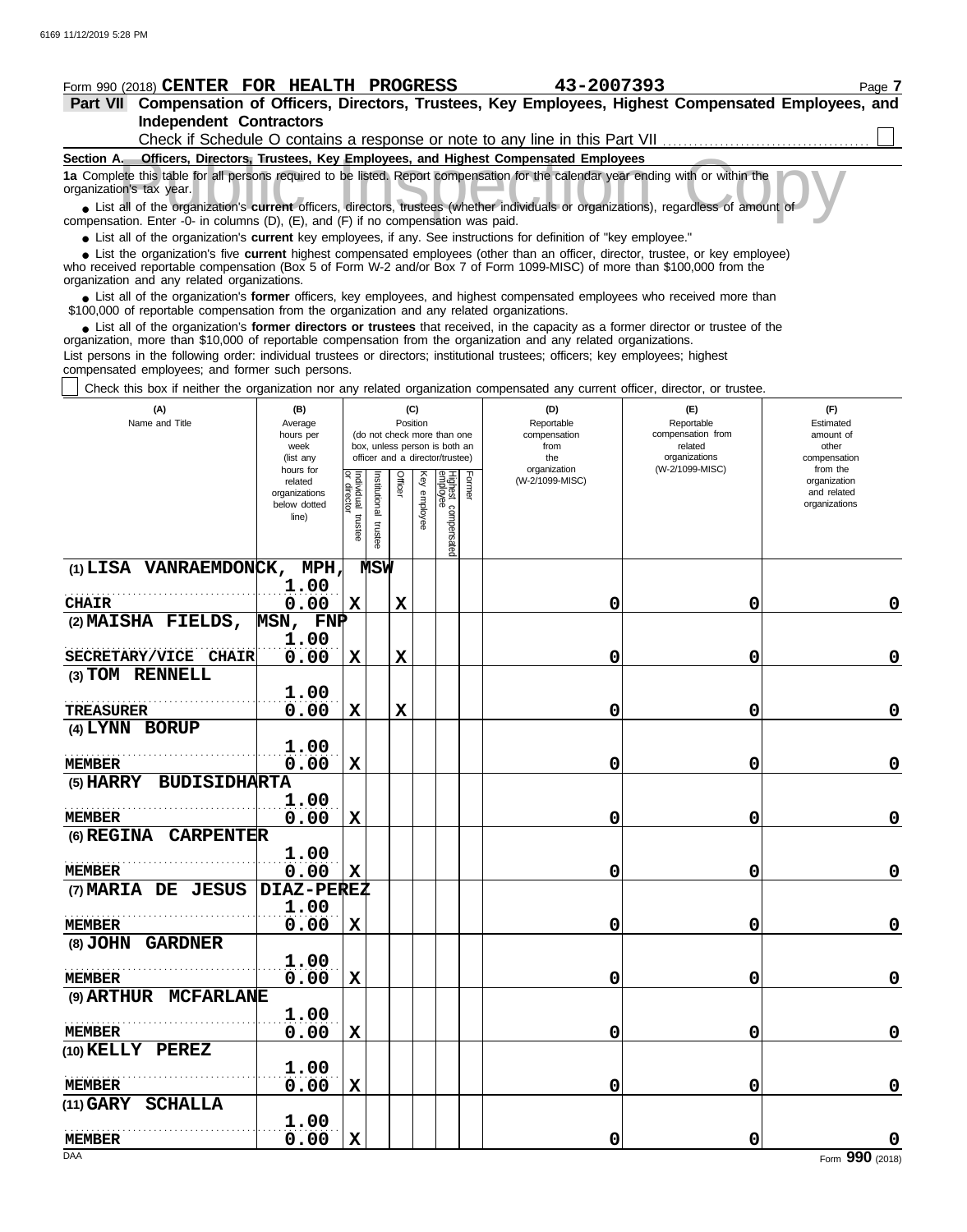| Form 990 (2018) CENTER FOR HEALTH PROGRESS                                                                                                                                            |                                  |                                   |               |          |              |                                 |        | 43-2007393                 |                                  |                              | Page 8              |
|---------------------------------------------------------------------------------------------------------------------------------------------------------------------------------------|----------------------------------|-----------------------------------|---------------|----------|--------------|---------------------------------|--------|----------------------------|----------------------------------|------------------------------|---------------------|
| Section A. Officers, Directors, Trustees, Key Employees, and Highest Compensated Employees (continued)<br><b>Part VII</b>                                                             |                                  |                                   |               |          |              |                                 |        |                            |                                  |                              |                     |
| (A)                                                                                                                                                                                   | (B)                              |                                   |               | (C)      |              |                                 |        | (D)                        | (E)                              | (F)                          |                     |
| Name and title                                                                                                                                                                        | Average<br>hours per             |                                   |               | Position |              | (do not check more than one     |        | Reportable<br>compensation | Reportable<br>compensation from  | Estimated<br>amount of       |                     |
|                                                                                                                                                                                       | week                             |                                   |               |          |              | box, unless person is both an   |        | from                       | related                          | other                        |                     |
|                                                                                                                                                                                       | (list any<br>hours for           |                                   |               |          |              | officer and a director/trustee) |        | the<br>organization        | organizations<br>(W-2/1099-MISC) | compensation<br>from the     |                     |
| Pul                                                                                                                                                                                   | related                          |                                   |               | Officer  |              |                                 | Former | (W-2/1099-MISC)            |                                  | organization                 |                     |
|                                                                                                                                                                                       | organizations<br>below dotted    |                                   | Institutional |          | Key employee |                                 |        |                            |                                  | and related<br>organizations |                     |
|                                                                                                                                                                                       | line)                            |                                   |               |          |              |                                 |        |                            |                                  |                              |                     |
|                                                                                                                                                                                       |                                  | Individual trustee<br>or director | trustee       |          |              | Highest compensatec<br>employee |        |                            |                                  |                              |                     |
|                                                                                                                                                                                       |                                  |                                   |               |          |              |                                 |        |                            |                                  |                              |                     |
| DR MARTI SCHULTE<br>(12)                                                                                                                                                              |                                  |                                   |               |          |              |                                 |        |                            |                                  |                              |                     |
|                                                                                                                                                                                       | 1.00                             |                                   |               |          |              |                                 |        |                            |                                  |                              |                     |
| <b>MEMBER</b>                                                                                                                                                                         | 0.00                             | X                                 |               |          |              |                                 |        | 0                          | 0                                |                              | 0                   |
| <b>JACY MONTOYA</b><br>(13)                                                                                                                                                           | <b>PRICE</b>                     |                                   |               |          |              |                                 |        |                            |                                  |                              |                     |
|                                                                                                                                                                                       | 1.00                             |                                   |               |          |              |                                 |        |                            |                                  |                              |                     |
| <b>MEMBER</b>                                                                                                                                                                         | 0.00                             | X                                 |               |          |              |                                 |        | 0                          | 0                                |                              | 0                   |
| (14)<br><b>JOSEPH</b><br><b>SAMMEN</b>                                                                                                                                                |                                  |                                   |               |          |              |                                 |        |                            |                                  |                              |                     |
|                                                                                                                                                                                       | 40.00                            |                                   |               |          |              |                                 |        |                            |                                  |                              |                     |
| EXECUTIVE DIRECTOR                                                                                                                                                                    | 0.00                             |                                   |               | X        |              |                                 |        | 94,760                     | 0                                |                              | 15,553              |
|                                                                                                                                                                                       |                                  |                                   |               |          |              |                                 |        |                            |                                  |                              |                     |
|                                                                                                                                                                                       |                                  |                                   |               |          |              |                                 |        |                            |                                  |                              |                     |
|                                                                                                                                                                                       |                                  |                                   |               |          |              |                                 |        |                            |                                  |                              |                     |
|                                                                                                                                                                                       |                                  |                                   |               |          |              |                                 |        |                            |                                  |                              |                     |
|                                                                                                                                                                                       |                                  |                                   |               |          |              |                                 |        |                            |                                  |                              |                     |
|                                                                                                                                                                                       |                                  |                                   |               |          |              |                                 |        |                            |                                  |                              |                     |
|                                                                                                                                                                                       |                                  |                                   |               |          |              |                                 |        |                            |                                  |                              |                     |
|                                                                                                                                                                                       |                                  |                                   |               |          |              |                                 |        |                            |                                  |                              |                     |
|                                                                                                                                                                                       |                                  |                                   |               |          |              |                                 |        |                            |                                  |                              |                     |
|                                                                                                                                                                                       |                                  |                                   |               |          |              |                                 |        |                            |                                  |                              |                     |
|                                                                                                                                                                                       |                                  |                                   |               |          |              |                                 |        |                            |                                  |                              |                     |
|                                                                                                                                                                                       |                                  |                                   |               |          |              |                                 |        |                            |                                  |                              |                     |
|                                                                                                                                                                                       |                                  |                                   |               |          |              |                                 |        |                            |                                  |                              |                     |
|                                                                                                                                                                                       |                                  |                                   |               |          |              |                                 |        |                            |                                  |                              |                     |
|                                                                                                                                                                                       |                                  |                                   |               |          |              |                                 |        |                            |                                  |                              |                     |
|                                                                                                                                                                                       |                                  |                                   |               |          |              |                                 |        |                            |                                  |                              |                     |
| Sub-total<br>1b.                                                                                                                                                                      |                                  |                                   |               |          |              |                                 | u      | 94,760                     |                                  |                              | 15,553              |
| Total from continuation sheets to Part VII, Section A                                                                                                                                 |                                  |                                   |               |          |              |                                 | u      |                            |                                  |                              |                     |
| d                                                                                                                                                                                     |                                  |                                   |               |          |              |                                 | u      | 94,760                     |                                  |                              | 15,553              |
| Total number of individuals (including but not limited to those listed above) who received more than \$100,000 of<br>$\mathbf{2}$                                                     |                                  |                                   |               |          |              |                                 |        |                            |                                  |                              |                     |
| reportable compensation from the organization $\mathbf{u}$                                                                                                                            |                                  |                                   |               |          |              |                                 |        |                            |                                  |                              |                     |
|                                                                                                                                                                                       |                                  |                                   |               |          |              |                                 |        |                            |                                  |                              | Yes<br>No           |
| Did the organization list any former officer, director, or trustee, key employee, or highest compensated<br>3                                                                         |                                  |                                   |               |          |              |                                 |        |                            |                                  |                              |                     |
| employee on line 1a? If "Yes," complete Schedule J for such individual<br>For any individual listed on line 1a, is the sum of reportable compensation and other compensation from the |                                  |                                   |               |          |              |                                 |        |                            |                                  | 3                            | X                   |
| 4<br>organization and related organizations greater than \$150,000? If "Yes," complete Schedule J for such                                                                            |                                  |                                   |               |          |              |                                 |        |                            |                                  |                              |                     |
| individual                                                                                                                                                                            |                                  |                                   |               |          |              |                                 |        |                            |                                  | 4                            | X                   |
| Did any person listed on line 1a receive or accrue compensation from any unrelated organization or individual<br>5                                                                    |                                  |                                   |               |          |              |                                 |        |                            |                                  |                              |                     |
|                                                                                                                                                                                       |                                  |                                   |               |          |              |                                 |        |                            |                                  | 5                            | X                   |
| Section B. Independent Contractors                                                                                                                                                    |                                  |                                   |               |          |              |                                 |        |                            |                                  |                              |                     |
| Complete this table for your five highest compensated independent contractors that received more than \$100,000 of<br>1                                                               |                                  |                                   |               |          |              |                                 |        |                            |                                  |                              |                     |
| compensation from the organization. Report compensation for the calendar year ending with or within the organization's tax year.                                                      |                                  |                                   |               |          |              |                                 |        |                            |                                  |                              |                     |
|                                                                                                                                                                                       | (A)<br>Name and business address |                                   |               |          |              |                                 |        |                            | (B)<br>Description of services   |                              | (C)<br>Compensation |
|                                                                                                                                                                                       |                                  |                                   |               |          |              |                                 |        |                            |                                  |                              |                     |
|                                                                                                                                                                                       |                                  |                                   |               |          |              |                                 |        |                            |                                  |                              |                     |
|                                                                                                                                                                                       |                                  |                                   |               |          |              |                                 |        |                            |                                  |                              |                     |
|                                                                                                                                                                                       |                                  |                                   |               |          |              |                                 |        |                            |                                  |                              |                     |
|                                                                                                                                                                                       |                                  |                                   |               |          |              |                                 |        |                            |                                  |                              |                     |
|                                                                                                                                                                                       |                                  |                                   |               |          |              |                                 |        |                            |                                  |                              |                     |
|                                                                                                                                                                                       |                                  |                                   |               |          |              |                                 |        |                            |                                  |                              |                     |
|                                                                                                                                                                                       |                                  |                                   |               |          |              |                                 |        |                            |                                  |                              |                     |
|                                                                                                                                                                                       |                                  |                                   |               |          |              |                                 |        |                            |                                  |                              |                     |
|                                                                                                                                                                                       |                                  |                                   |               |          |              |                                 |        |                            |                                  |                              |                     |
|                                                                                                                                                                                       |                                  |                                   |               |          |              |                                 |        |                            |                                  |                              |                     |

**2** Total number of independent contractors (including but not limited to those listed above) who received more than \$100,000 of compensation from the organization u

**0**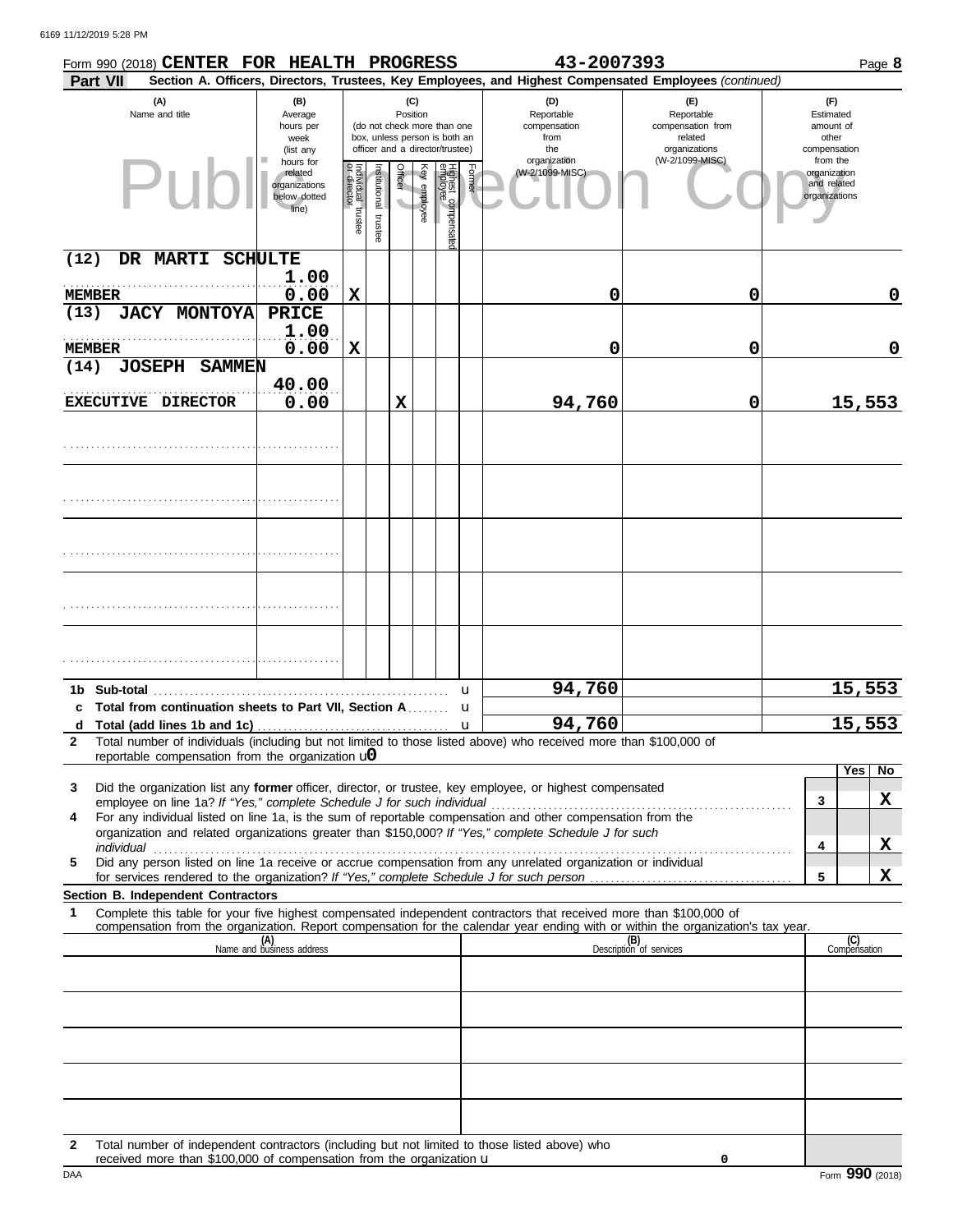|                                              |                  | Form 990 (2018) CENTER FOR HEALTH PROGRESS                                                |                    |                      | 43-2007393                                         |                                         | Page 9                                                           |
|----------------------------------------------|------------------|-------------------------------------------------------------------------------------------|--------------------|----------------------|----------------------------------------------------|-----------------------------------------|------------------------------------------------------------------|
|                                              | <b>Part VIII</b> | <b>Statement of Revenue</b>                                                               |                    |                      |                                                    |                                         |                                                                  |
|                                              |                  | Check if Schedule O contains a response or note to any line in this Part VIII             |                    |                      |                                                    |                                         |                                                                  |
|                                              |                  |                                                                                           |                    | (A)<br>Total revenue | (B)<br>Related or<br>exempt<br>function<br>revenue | (C)<br>Unrelated<br>business<br>revenue | (D)<br>Revenue<br>excluded from tax<br>under sections<br>512-514 |
|                                              |                  | 1a Federated campaigns<br>1a<br>1 <sub>b</sub><br><b>b</b> Membership dues                | 42,571             |                      |                                                    |                                         |                                                                  |
| Service Revenue Contributions, Gifts, Grants |                  | c Fundraising events<br>1c<br>1 <sub>d</sub><br>d Related organizations                   | 60,250             |                      |                                                    |                                         |                                                                  |
|                                              |                  | <b>e</b> Government grants (contributions)<br>1e                                          |                    |                      |                                                    |                                         |                                                                  |
|                                              |                  | f All other contributions, gifts, grants,<br>and similar amounts not included above<br>1f | 1,094,126          |                      |                                                    |                                         |                                                                  |
|                                              |                  | g Noncash contributions included in lines 1a-1f: \$                                       |                    | 1,196,947            |                                                    |                                         |                                                                  |
|                                              |                  |                                                                                           | <b>Busn. Code</b>  |                      |                                                    |                                         |                                                                  |
|                                              | 2a<br>b          | CONTRACTS                                                                                 |                    | 79,417               | 79,417                                             |                                         |                                                                  |
|                                              | d                |                                                                                           |                    |                      |                                                    |                                         |                                                                  |
|                                              |                  |                                                                                           |                    |                      |                                                    |                                         |                                                                  |
| Program                                      |                  | f All other program service revenue                                                       |                    |                      |                                                    |                                         |                                                                  |
|                                              |                  |                                                                                           |                    | 79,417               |                                                    |                                         |                                                                  |
|                                              | 3                | Investment income (including dividends, interest,                                         |                    |                      |                                                    |                                         |                                                                  |
|                                              |                  | and other similar amounts)                                                                | u                  | 637                  |                                                    |                                         | 637                                                              |
|                                              | 4                | Income from investment of tax-exempt bond proceeds                                        |                    |                      |                                                    |                                         |                                                                  |
|                                              | 5                | (i) Real                                                                                  | u<br>(ii) Personal |                      |                                                    |                                         |                                                                  |
|                                              |                  | 6a Gross rents                                                                            |                    |                      |                                                    |                                         |                                                                  |
|                                              |                  | Less: rental exps.                                                                        |                    |                      |                                                    |                                         |                                                                  |
|                                              |                  | <b>c</b> Rental inc. or (loss)                                                            |                    |                      |                                                    |                                         |                                                                  |
|                                              |                  |                                                                                           | u                  |                      |                                                    |                                         |                                                                  |
|                                              |                  | <b>7a</b> Gross amount from<br>(i) Securities<br>sales of assets                          | (ii) Other         |                      |                                                    |                                         |                                                                  |
|                                              |                  | other than inventor                                                                       |                    |                      |                                                    |                                         |                                                                  |
|                                              |                  | <b>b</b> Less: cost or other<br>basis & sales exps                                        |                    |                      |                                                    |                                         |                                                                  |
|                                              |                  | c Gain or (loss)                                                                          |                    |                      |                                                    |                                         |                                                                  |
|                                              |                  |                                                                                           |                    |                      |                                                    |                                         |                                                                  |
| Other Revenue                                |                  | 8a Gross income from fundraising events<br>(not including $$$ 60, 250                     |                    |                      |                                                    |                                         |                                                                  |
|                                              |                  | of contributions reported on line 1c).<br>See Part IV, line $18$<br>a                     | 12,203             |                      |                                                    |                                         |                                                                  |
|                                              |                  | $\mathbf b$<br><b>b</b> Less: direct expenses                                             | 17,834             |                      |                                                    |                                         |                                                                  |
|                                              |                  | c Net income or (loss) from fundraising events  u                                         |                    | $-5,631$             |                                                    |                                         | $-5,631$                                                         |
|                                              |                  | 9a Gross income from gaming activities.                                                   |                    |                      |                                                    |                                         |                                                                  |
|                                              |                  |                                                                                           |                    |                      |                                                    |                                         |                                                                  |
|                                              |                  | $\mathbf b$<br><b>b</b> Less: direct expenses                                             |                    |                      |                                                    |                                         |                                                                  |
|                                              |                  | c Net income or (loss) from gaming activities  u<br>10a Gross sales of inventory, less    |                    |                      |                                                    |                                         |                                                                  |
|                                              |                  | returns and allowances  a                                                                 |                    |                      |                                                    |                                         |                                                                  |
|                                              |                  | <b>b</b> Less: cost of goods sold<br>b                                                    |                    |                      |                                                    |                                         |                                                                  |
|                                              |                  | c Net income or (loss) from sales of inventory  u                                         |                    |                      |                                                    |                                         |                                                                  |
|                                              |                  | Miscellaneous Revenue                                                                     | Busn. Code         |                      |                                                    |                                         |                                                                  |
|                                              |                  | 11a OTHER INCOME                                                                          |                    | 3,300                | 3,300                                              |                                         |                                                                  |
|                                              | b                |                                                                                           |                    |                      |                                                    |                                         |                                                                  |
|                                              |                  | d All other revenue                                                                       |                    |                      |                                                    |                                         |                                                                  |
|                                              |                  | e Total. Add lines 11a-11d                                                                | u                  | 3,300                |                                                    |                                         |                                                                  |
|                                              |                  | 12 Total revenue. See instructions.                                                       | $\mathbf{u}$       | 1,274,670            | 82,717                                             | 0                                       | $-4,994$                                                         |
|                                              |                  |                                                                                           |                    |                      |                                                    |                                         |                                                                  |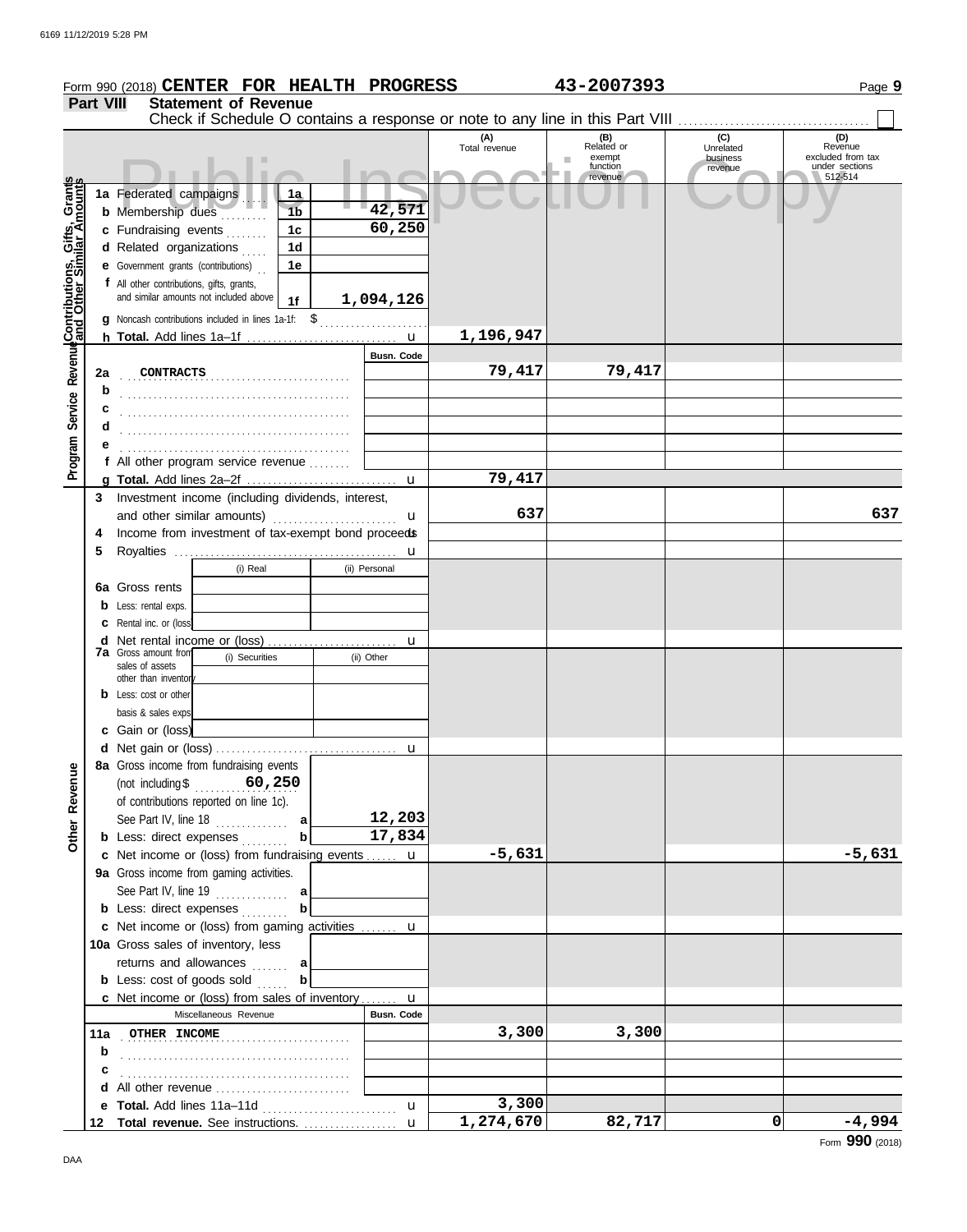## **Form 990 (2018) CENTER FOR HEALTH PROGRESS** 43-2007393 Page 10

**Part IX Statement of Functional Expenses**

|              | Section 501(c)(3) and 501(c)(4) organizations must complete all columns. All other organizations must complete column (A).<br>Check if Schedule O contains a response or note to any line in this Part IX |                       |                                    |                                    |                         |
|--------------|-----------------------------------------------------------------------------------------------------------------------------------------------------------------------------------------------------------|-----------------------|------------------------------------|------------------------------------|-------------------------|
|              |                                                                                                                                                                                                           |                       |                                    | (C)                                | X<br>(D)                |
|              | Do not include amounts reported on lines 6b,<br>7b, 8b, 9b, and 10b of Part VIII.                                                                                                                         | (A)<br>Total expenses | (B)<br>Program service<br>expenses | Management and<br>general expenses | Fundraising<br>expenses |
| 1.           | Grants and other assistance to domestic organizations<br>and domestic governments. See Part IV, line 21                                                                                                   |                       |                                    |                                    |                         |
| $\mathbf{2}$ | Grants and other assistance to domestic                                                                                                                                                                   |                       |                                    |                                    |                         |
|              | individuals. See Part IV, line 22                                                                                                                                                                         |                       |                                    |                                    |                         |
| 3            | Grants and other assistance to foreign                                                                                                                                                                    |                       |                                    |                                    |                         |
|              | organizations, foreign governments, and foreign                                                                                                                                                           |                       |                                    |                                    |                         |
|              | individuals. See Part IV, lines 15 and 16                                                                                                                                                                 |                       |                                    |                                    |                         |
| 4            | Benefits paid to or for members                                                                                                                                                                           |                       |                                    |                                    |                         |
| 5            | Compensation of current officers, directors,                                                                                                                                                              |                       |                                    |                                    |                         |
|              | trustees, and key employees                                                                                                                                                                               | 110,313               | 83,838                             | 14,341                             | 12,134                  |
| 6            | Compensation not included above, to disqualified                                                                                                                                                          |                       |                                    |                                    |                         |
|              | persons (as defined under section 4958(f)(1)) and                                                                                                                                                         |                       |                                    |                                    |                         |
|              | persons described in section 4958(c)(3)(B)                                                                                                                                                                |                       |                                    |                                    |                         |
| $\mathbf{7}$ | Other salaries and wages                                                                                                                                                                                  | 577,151               | 438,635                            | 75,030                             | 63,486                  |
| 8            | Pension plan accruals and contributions (include                                                                                                                                                          |                       |                                    |                                    |                         |
|              | section 401(k) and 403(b) employer contributions)                                                                                                                                                         | 16,476<br>70,116      | 12,522<br>53,288                   | <u>2,142</u><br>9,115              | $\frac{1,812}{7,713}$   |
| 9            | Other employee benefits                                                                                                                                                                                   | 54,691                | 41,565                             | 7,110                              | 6,016                   |
| 10<br>11     | Payroll taxes<br>Fees for services (non-employees):                                                                                                                                                       |                       |                                    |                                    |                         |
|              |                                                                                                                                                                                                           |                       |                                    |                                    |                         |
|              |                                                                                                                                                                                                           |                       |                                    |                                    |                         |
|              |                                                                                                                                                                                                           | 7,975                 |                                    | 7,975                              |                         |
|              |                                                                                                                                                                                                           | 6,250                 | 6,250                              |                                    |                         |
|              | e Professional fundraising services. See Part IV, line 1                                                                                                                                                  |                       |                                    |                                    |                         |
| Ť.           | Investment management fees                                                                                                                                                                                |                       |                                    |                                    |                         |
|              | g Other. (If line 11g amount exceeds 10% of line 25, column                                                                                                                                               |                       |                                    |                                    |                         |
|              | (A) amount, list line 11g expenses on Schedule O.)                                                                                                                                                        | 142,317               | 130,852                            | <u>1,313</u>                       | <u>10,152</u>           |
|              | 12 Advertising and promotion                                                                                                                                                                              | 30,000                | 30,000                             |                                    |                         |
| 13           | Office expenses                                                                                                                                                                                           | 8,381                 | 6,370                              | 1,089                              | 922                     |
| 14           | Information technology                                                                                                                                                                                    | 15,464                | 9,693                              | 4,367                              | 1,404                   |
| 15           |                                                                                                                                                                                                           |                       |                                    |                                    |                         |
| 16           |                                                                                                                                                                                                           | 60,888                | 46,272                             | 7,916                              | 6,700                   |
| 17           |                                                                                                                                                                                                           | 16,638                | 16,638                             |                                    |                         |
| 18           | Payments of travel or entertainment expenses                                                                                                                                                              |                       |                                    |                                    |                         |
|              | for any federal, state, or local public officials<br>Conferences, conventions, and meetings                                                                                                               | 14,801                | 11,249                             | 1,924                              | 1,628                   |
| 19<br>20     |                                                                                                                                                                                                           |                       |                                    |                                    |                         |
| 21           | $Interest$<br>Payments to affiliates [11] [11] Payments to affiliates                                                                                                                                     |                       |                                    |                                    |                         |
| 22           | Depreciation, depletion, and amortization                                                                                                                                                                 | 747                   | 568                                | 97                                 | 82                      |
| 23           |                                                                                                                                                                                                           | 5,568                 | 4,232                              | 724                                | 612                     |
| 24           | Other expenses. Itemize expenses not covered                                                                                                                                                              |                       |                                    |                                    |                         |
|              | above (List miscellaneous expenses in line 24e. If                                                                                                                                                        |                       |                                    |                                    |                         |
|              | line 24e amount exceeds 10% of line 25, column                                                                                                                                                            |                       |                                    |                                    |                         |
|              | (A) amount, list line 24e expenses on Schedule O.)                                                                                                                                                        |                       |                                    |                                    |                         |
| a            | SMALL FURNITURE/EQUIP                                                                                                                                                                                     | 5,421                 | 4,120                              | 705                                | 596                     |
| b            | PROFESSIONAL DEVELOPMENT                                                                                                                                                                                  | 4,984                 | 3,788                              | 648                                | 548                     |
| c            | PARTICIPANT STIPENDS                                                                                                                                                                                      | 4,876                 | 4,876                              |                                    |                         |
| d            | <b>ADMIN FEES</b>                                                                                                                                                                                         | 2,521                 |                                    | 2,521                              |                         |
| е            | All other expenses                                                                                                                                                                                        | 1,416                 | 1,280                              | 74                                 | 62                      |
| 25<br>26     | Total functional expenses. Add lines 1 through 24e<br>Joint costs. Complete this line only if the                                                                                                         | 1,156,994             | 906,036                            | 137,091                            | 113,867                 |
|              | organization reported in column (B) joint costs<br>from a combined educational campaign and<br>fundraising solicitation. Check here $\mathbf{u}$                                                          |                       |                                    |                                    |                         |
|              | following SOP 98-2 (ASC 958-720).                                                                                                                                                                         |                       |                                    |                                    |                         |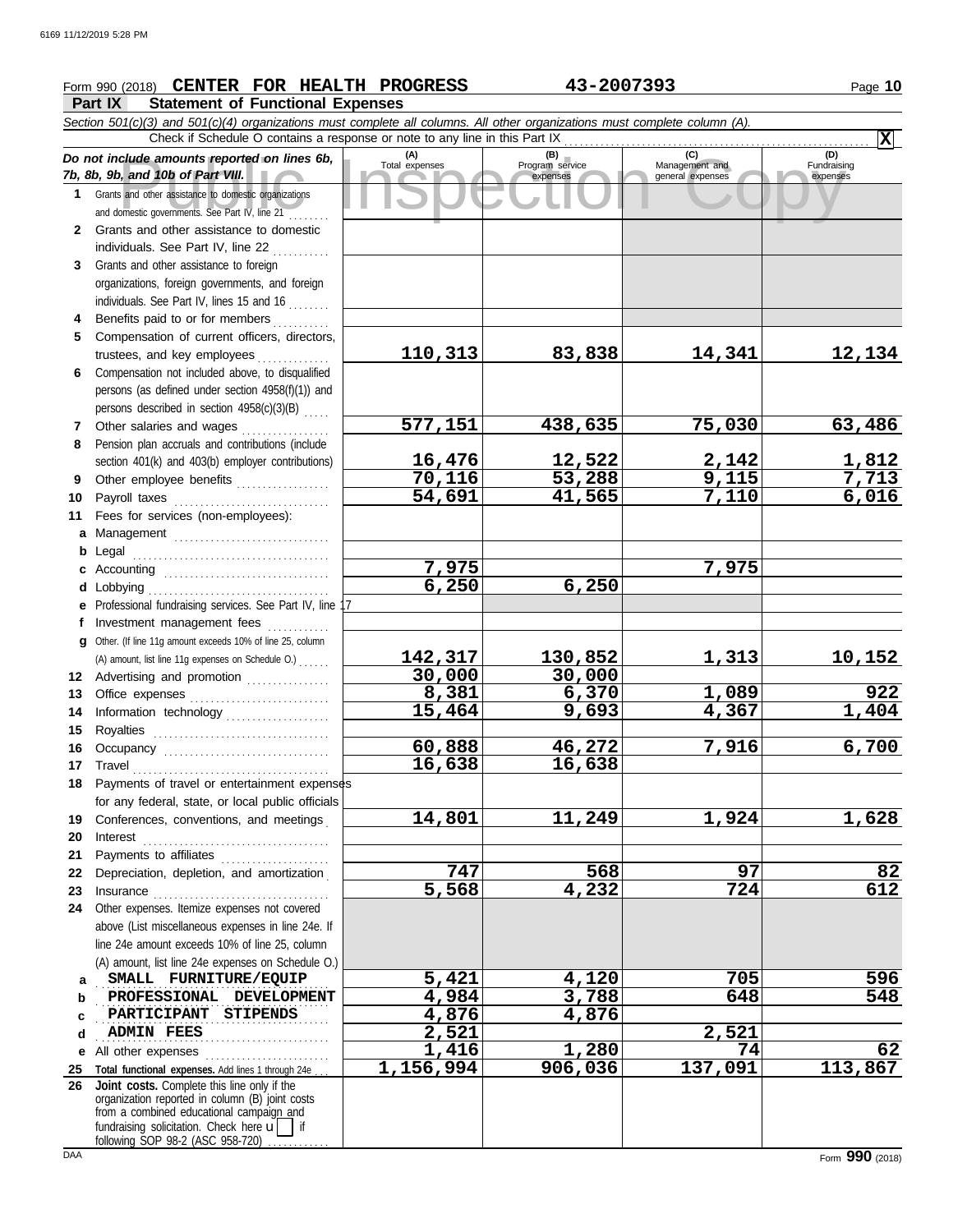### **Form 990 (2018) CENTER FOR HEALTH PROGRESS** 43-2007393 Page 11

|                  | Part X<br><b>Balance Sheet</b> |                                                                                              |                 |                |                   |                |                |
|------------------|--------------------------------|----------------------------------------------------------------------------------------------|-----------------|----------------|-------------------|----------------|----------------|
|                  |                                | Check if Schedule O contains a response or note to any line in this Part X                   |                 |                |                   |                |                |
|                  |                                |                                                                                              |                 |                | (A)               |                | (B)            |
|                  |                                |                                                                                              |                 |                | Beginning of year |                | End of year    |
|                  | 1                              | Cash—non-interest bearing                                                                    |                 | $\sim 163,518$ | $\sqrt{1}$        | 166,762        |                |
|                  | 2                              |                                                                                              |                 |                | $123, 282$ 2      |                | 128,298        |
|                  | 3                              |                                                                                              | 627,193         | 3 <sup>2</sup> | 437,954           |                |                |
|                  | 4                              |                                                                                              |                 |                |                   | 4              |                |
|                  | 5                              | Loans and other receivables from current and former officers, directors,                     |                 |                |                   |                |                |
|                  |                                | trustees, key employees, and highest compensated employees.                                  |                 |                |                   |                |                |
|                  |                                | Complete Part II of Schedule L                                                               |                 |                |                   | 5              |                |
|                  | 6                              | Loans and other receivables from other disqualified persons (as defined under section        |                 |                |                   |                |                |
|                  |                                | $4958(f)(1)$ , persons described in section $4958(c)(3)(B)$ , and contributing employers and |                 |                |                   |                |                |
|                  |                                | sponsoring organizations of section 501(c)(9) voluntary employees' beneficiary               |                 |                |                   |                |                |
|                  |                                | organizations (see instructions). Complete Part II of Schedule L                             |                 |                |                   | 6              |                |
| Assets           | 7                              |                                                                                              |                 |                |                   | $\overline{7}$ |                |
|                  | 8                              | Inventories for sale or use                                                                  |                 |                |                   | 8              |                |
|                  | 9                              | Prepaid expenses and deferred charges                                                        |                 |                |                   | 9              |                |
|                  |                                | 10a Land, buildings, and equipment: cost or                                                  |                 |                |                   |                |                |
|                  |                                |                                                                                              |                 | <u>6,614</u>   |                   |                |                |
|                  |                                | <b>b</b> Less: accumulated depreciation                                                      | 10 <sub>b</sub> | 3,799          | $3,563$ 10c       |                | 2,815          |
|                  | 11                             | Investments-publicly traded securities                                                       |                 |                |                   | 11             |                |
|                  | 12                             |                                                                                              |                 |                |                   | 12             |                |
|                  | 13                             |                                                                                              |                 |                |                   | 13             |                |
|                  | 14                             | Intangible assets                                                                            |                 | 14<br>15       |                   |                |                |
|                  | 15                             | Other assets. See Part IV, line 11                                                           |                 |                | 917,556           | 16             | 1,035,829      |
|                  | 16<br>17                       | <b>Total assets.</b> Add lines 1 through 15 (must equal line 34)                             |                 |                | 70,242            | 17             | 70,839         |
|                  | 18                             | Grants payable                                                                               |                 |                |                   | 18             |                |
|                  | 19                             | Deferred revenue                                                                             |                 | 19             |                   |                |                |
|                  | 20                             |                                                                                              |                 |                | 20                |                |                |
|                  | 21                             | Escrow or custodial account liability. Complete Part IV of Schedule D                        |                 |                |                   | 21             |                |
|                  | 22                             | Loans and other payables to current and former officers, directors,                          |                 |                |                   |                |                |
| Liabilities      |                                | trustees, key employees, highest compensated employees, and                                  |                 |                |                   |                |                |
|                  |                                | disqualified persons. Complete Part II of Schedule L                                         |                 | .              |                   | 22             |                |
|                  | 23                             | Secured mortgages and notes payable to unrelated third parties                               |                 |                |                   | 23             |                |
|                  | 24                             | Unsecured notes and loans payable to unrelated third parties                                 |                 |                |                   | 24             |                |
|                  |                                | Other liabilities (including federal income tax, payables to related third                   |                 |                |                   |                |                |
|                  |                                | parties, and other liabilities not included on lines 17-24). Complete Part X                 |                 |                |                   |                |                |
|                  |                                | of Schedule D                                                                                |                 |                |                   | 25             |                |
|                  | 26                             |                                                                                              |                 |                | 70,242            | 26             | 70,839         |
|                  |                                | Organizations that follow SFAS 117 (ASC 958), check here $\mathbf{u}[\mathbf{X}]$ and        |                 |                |                   |                |                |
|                  |                                | complete lines 27 through 29, and lines 33 and 34.                                           |                 |                |                   |                |                |
|                  | 27                             | Unrestricted net assets                                                                      |                 |                | 105,916           | 27             | 445,532        |
| or Fund Balances | 28                             | Temporarily restricted net assets                                                            |                 |                | 741,398           | 28             | 519,458        |
|                  | 29                             | Permanently restricted net assets                                                            |                 |                |                   | 29             |                |
|                  |                                | Organizations that do not follow SFAS 117 (ASC 958), check here u                            |                 | and            |                   |                |                |
|                  |                                | complete lines 30 through 34.                                                                |                 |                |                   |                |                |
| Assets           | 30                             | Capital stock or trust principal, or current funds                                           |                 |                |                   | 30             |                |
|                  | 31                             | Retained earnings, endowment, accumulated income, or other funds                             |                 |                |                   | 31<br>32       |                |
| <b>Net</b>       | 32                             | Total net assets or fund balances                                                            |                 |                | 847,314           | 33             | <u>964,990</u> |
|                  | 33<br>34                       |                                                                                              |                 |                | 917,556           | 34             | 1,035,829      |
|                  |                                |                                                                                              |                 |                |                   |                |                |

Form **990** (2018)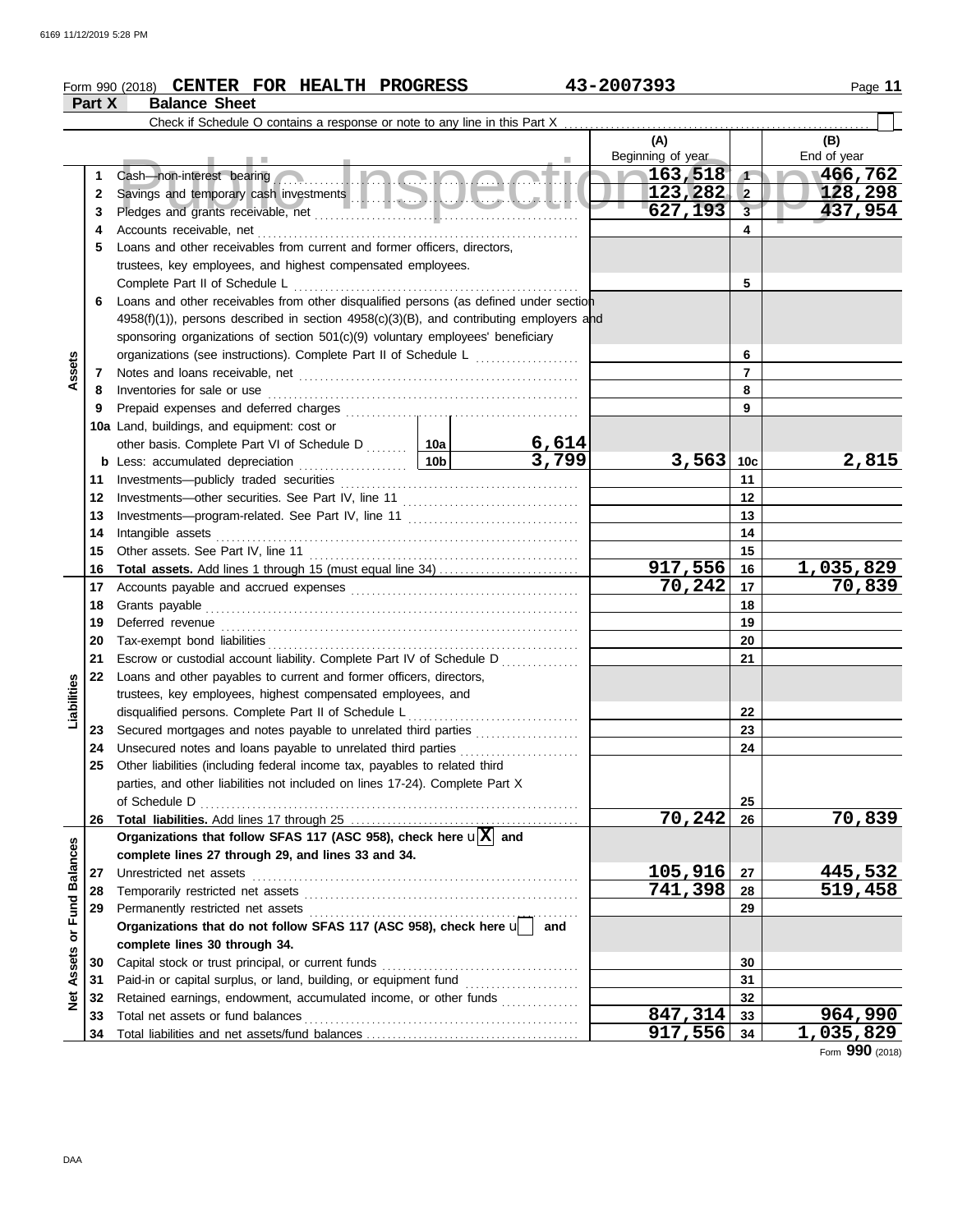|    | 43-2007393<br>Form 990 (2018) CENTER FOR HEALTH PROGRESS                                                       |                |                |             | Page 12 |
|----|----------------------------------------------------------------------------------------------------------------|----------------|----------------|-------------|---------|
|    | Part XI<br><b>Reconciliation of Net Assets</b>                                                                 |                |                |             |         |
|    | Check if Schedule O contains a response or note to any line in this Part XI                                    |                |                |             |         |
| 1  |                                                                                                                |                | 1,274,670      |             |         |
| 2  |                                                                                                                | $\mathbf{2}$   | 1,156,994      |             |         |
| 3  | $3 -$                                                                                                          |                |                |             | 117,676 |
| 4  | Net assets or fund balances at beginning of year (must equal Part X, line 33, column (A))                      | 4              |                |             | 847,314 |
| 5  |                                                                                                                |                |                |             |         |
| 6  |                                                                                                                | 6              |                |             |         |
| 7  | Investment expenses                                                                                            | $\overline{7}$ |                |             |         |
| 8  | Prior period adjustments                                                                                       | 8              |                |             |         |
| 9  | Other changes in net assets or fund balances (explain in Schedule O)                                           | 9              |                |             |         |
| 10 | Net assets or fund balances at end of year. Combine lines 3 through 9 (must equal Part X, line                 |                |                |             |         |
|    | 33, column (B))                                                                                                | 10             |                |             | 964,990 |
|    | <b>Financial Statements and Reporting</b><br><b>Part XII</b>                                                   |                |                |             |         |
|    |                                                                                                                |                |                |             |         |
|    |                                                                                                                |                |                | Yes         | No      |
| 1  | $ \mathbf{X} $ Accrual<br>Accounting method used to prepare the Form 990:     Cash<br>Other                    |                |                |             |         |
|    | If the organization changed its method of accounting from a prior year or checked "Other," explain in          |                |                |             |         |
|    | Schedule O.                                                                                                    |                |                |             |         |
|    | 2a Were the organization's financial statements compiled or reviewed by an independent accountant?             |                | 2a             |             | x       |
|    | If "Yes," check a box below to indicate whether the financial statements for the year were compiled or         |                |                |             |         |
|    | reviewed on a separate basis, consolidated basis, or both:                                                     |                |                |             |         |
|    | Consolidated basis<br>  Both consolidated and separate basis<br>Separate basis                                 |                |                |             |         |
|    | <b>b</b> Were the organization's financial statements audited by an independent accountant?                    |                | 2 <sub>b</sub> | $\mathbf x$ |         |
|    | If "Yes," check a box below to indicate whether the financial statements for the year were audited on a        |                |                |             |         |
|    | separate basis, consolidated basis, or both:                                                                   |                |                |             |         |
|    | $ \mathbf{X} $ Separate basis<br>  Consolidated basis<br>  Both consolidated and separate basis                |                |                |             |         |
|    | c If "Yes" to line 2a or 2b, does the organization have a committee that assumes responsibility for oversight  |                |                |             |         |
|    | of the audit, review, or compilation of its financial statements and selection of an independent accountant?   |                | 2с             | х           |         |
|    | If the organization changed either its oversight process or selection process during the tax year, explain in  |                |                |             |         |
|    | Schedule O.                                                                                                    |                |                |             |         |
|    | 3a As a result of a federal award, was the organization required to undergo an audit or audits as set forth in |                |                |             |         |
|    | the Single Audit Act and OMB Circular A-133?                                                                   |                | 3a             |             |         |
|    | b If "Yes," did the organization undergo the required audit or audits? If the organization did not undergo the |                |                |             |         |
|    | required audit or audits, explain why in Schedule O and describe any steps taken to undergo such audits.       |                | 3 <sub>b</sub> |             |         |

Form **990** (2018)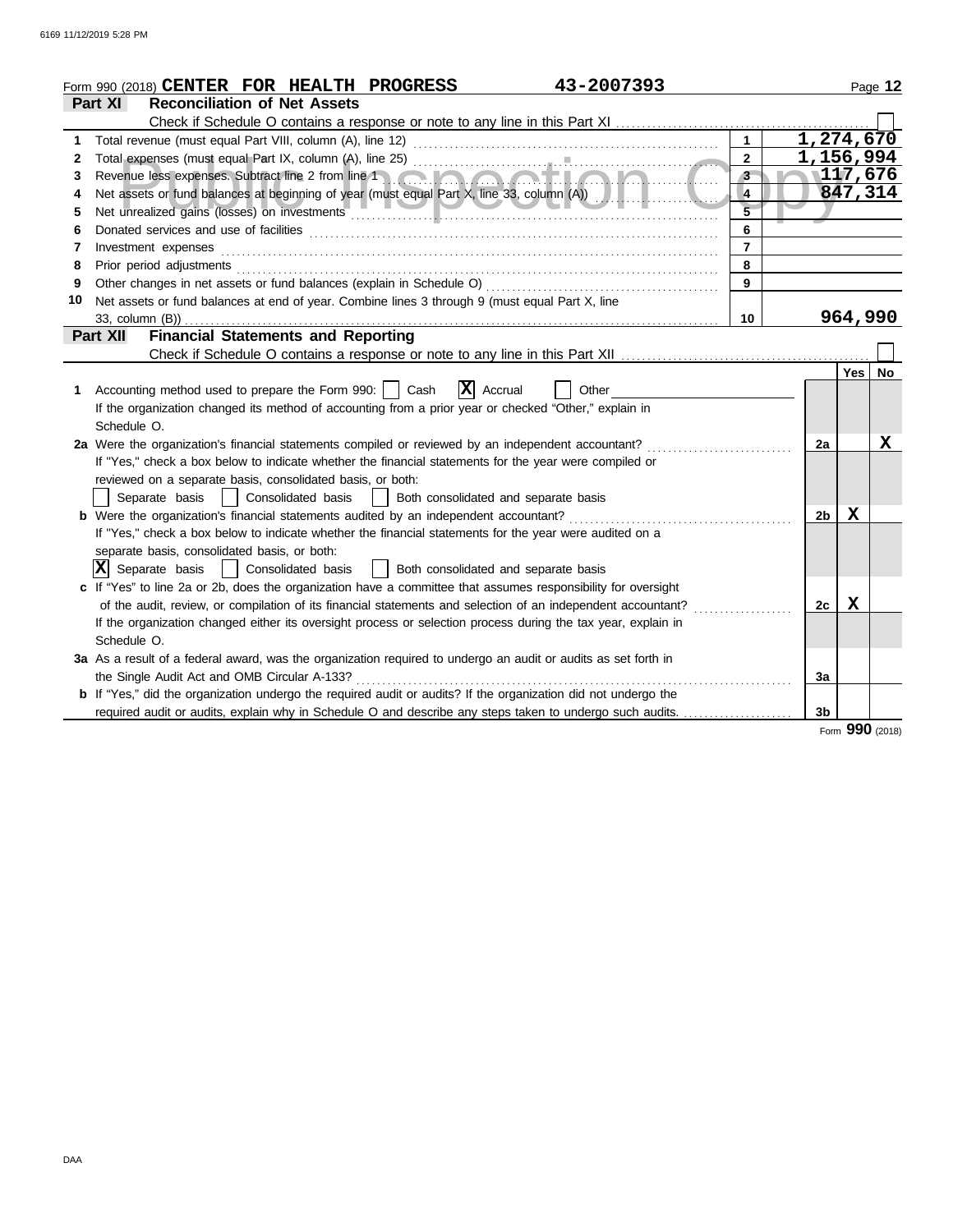| <b>SCHEDULE A</b>          |                                                            | <b>Public Charity Status and Public Support</b>                                                                                                                                                                                                     |                                       |                        | OMB No. 1545-0047                    |  |  |
|----------------------------|------------------------------------------------------------|-----------------------------------------------------------------------------------------------------------------------------------------------------------------------------------------------------------------------------------------------------|---------------------------------------|------------------------|--------------------------------------|--|--|
| (Form 990 or 990-EZ)       |                                                            | Complete if the organization is a section $501(c)(3)$ organization or a section $4947(a)(1)$ nonexempt charitable trust.                                                                                                                            |                                       |                        | 018                                  |  |  |
| Department of the Treasury |                                                            |                                                                                                                                                                                                                                                     | La Attach to Form 990 or Form 990-EZ. |                        |                                      |  |  |
| Internal Revenue Service   |                                                            | <b>u</b> Go to <i>www.irs.gov/Form990</i> for instructions and the latest information.                                                                                                                                                              |                                       |                        | Open to Public<br>Inspection         |  |  |
| Name of the organization   |                                                            |                                                                                                                                                                                                                                                     |                                       |                        | Employer identification number       |  |  |
| Part I                     |                                                            | CENTER FOR HEALTH PROGRESS<br>Reason for Public Charity Status (All organizations must complete this part.) See instructions.                                                                                                                       |                                       | 43-2007393             |                                      |  |  |
|                            |                                                            | The organization is not a private foundation because it is: (For lines 1 through 12, check only one box.)                                                                                                                                           |                                       |                        |                                      |  |  |
| 1                          |                                                            | A church, convention of churches, or association of churches described in <b>section 170(b)(1)(A)(i).</b>                                                                                                                                           |                                       |                        |                                      |  |  |
| 2                          |                                                            | A school described in section 170(b)(1)(A)(ii). (Attach Schedule E (Form 990 or 990-EZ).)                                                                                                                                                           |                                       |                        |                                      |  |  |
| 3<br>4                     |                                                            | A hospital or a cooperative hospital service organization described in section 170(b)(1)(A)(iii).<br>A medical research organization operated in conjunction with a hospital described in section 170(b)(1)(A)(iii). Enter the hospital's name,     |                                       |                        |                                      |  |  |
| city, and state:           |                                                            |                                                                                                                                                                                                                                                     |                                       |                        |                                      |  |  |
| 5                          |                                                            | An organization operated for the benefit of a college or university owned or operated by a governmental unit described in                                                                                                                           |                                       |                        |                                      |  |  |
| 6                          | section 170(b)(1)(A)(iv). (Complete Part II.)              | A federal, state, or local government or governmental unit described in section 170(b)(1)(A)(v).                                                                                                                                                    |                                       |                        |                                      |  |  |
| X<br>7                     |                                                            | An organization that normally receives a substantial part of its support from a governmental unit or from the general public                                                                                                                        |                                       |                        |                                      |  |  |
| 8                          | described in section 170(b)(1)(A)(vi). (Complete Part II.) | A community trust described in section 170(b)(1)(A)(vi). (Complete Part II.)                                                                                                                                                                        |                                       |                        |                                      |  |  |
| 9                          |                                                            | An agricultural research organization described in section 170(b)(1)(A)(ix) operated in conjunction with a land-grant college                                                                                                                       |                                       |                        |                                      |  |  |
| university:                |                                                            | or university or a non-land-grant college of agriculture (see instructions). Enter the name, city, and state of the college or                                                                                                                      |                                       |                        |                                      |  |  |
| 10                         |                                                            | An organization that normally receives: (1) more than 33 1/3% of its support from contributions, membership fees, and gross                                                                                                                         |                                       |                        |                                      |  |  |
|                            |                                                            | receipts from activities related to its exempt functions—subject to certain exceptions, and (2) no more than 33 1/3% of its<br>support from gross investment income and unrelated business taxable income (less section 511 tax) from businesses    |                                       |                        |                                      |  |  |
|                            |                                                            | acquired by the organization after June 30, 1975. See section 509(a)(2). (Complete Part III.)                                                                                                                                                       |                                       |                        |                                      |  |  |
| 11<br>12                   |                                                            | An organization organized and operated exclusively to test for public safety. See section 509(a)(4).<br>An organization organized and operated exclusively for the benefit of, to perform the functions of, or to carry out the purposes            |                                       |                        |                                      |  |  |
|                            |                                                            | of one or more publicly supported organizations described in section $509(a)(1)$ or section $509(a)(2)$ . See section $509(a)(3)$ .                                                                                                                 |                                       |                        |                                      |  |  |
|                            |                                                            | Check the box in lines 12a through 12d that describes the type of supporting organization and complete lines 12e, 12f, and 12g.                                                                                                                     |                                       |                        |                                      |  |  |
| a                          |                                                            | Type I. A supporting organization operated, supervised, or controlled by its supported organization(s), typically by giving<br>the supported organization(s) the power to regularly appoint or elect a majority of the directors or trustees of the |                                       |                        |                                      |  |  |
|                            |                                                            | supporting organization. You must complete Part IV, Sections A and B.                                                                                                                                                                               |                                       |                        |                                      |  |  |
| b                          |                                                            | Type II. A supporting organization supervised or controlled in connection with its supported organization(s), by having                                                                                                                             |                                       |                        |                                      |  |  |
|                            |                                                            | control or management of the supporting organization vested in the same persons that control or manage the supported<br>organization(s). You must complete Part IV, Sections A and C.                                                               |                                       |                        |                                      |  |  |
| с                          |                                                            | Type III functionally integrated. A supporting organization operated in connection with, and functionally integrated with,<br>its supported organization(s) (see instructions). You must complete Part IV, Sections A, D, and E.                    |                                       |                        |                                      |  |  |
| d                          |                                                            | Type III non-functionally integrated. A supporting organization operated in connection with its supported organization(s)                                                                                                                           |                                       |                        |                                      |  |  |
|                            |                                                            | that is not functionally integrated. The organization generally must satisfy a distribution requirement and an attentiveness                                                                                                                        |                                       |                        |                                      |  |  |
| е                          |                                                            | requirement (see instructions). You must complete Part IV, Sections A and D, and Part V.<br>Check this box if the organization received a written determination from the IRS that it is a Type I, Type II, Type III                                 |                                       |                        |                                      |  |  |
|                            |                                                            | functionally integrated, or Type III non-functionally integrated supporting organization.                                                                                                                                                           |                                       |                        |                                      |  |  |
| f                          | Enter the number of supported organizations                |                                                                                                                                                                                                                                                     |                                       |                        |                                      |  |  |
| g<br>(i) Name of supported | (ii) EIN                                                   | Provide the following information about the supported organization(s).<br>(iii) Type of organization                                                                                                                                                | (iv) Is the organization              | (v) Amount of monetary | (vi) Amount of                       |  |  |
| organization               |                                                            | (described on lines 1-10                                                                                                                                                                                                                            | listed in your governing              | support (see           | other support (see                   |  |  |
|                            |                                                            | above (see instructions))                                                                                                                                                                                                                           | document?<br>Yes<br>No                | instructions)          | instructions)                        |  |  |
| (A)                        |                                                            |                                                                                                                                                                                                                                                     |                                       |                        |                                      |  |  |
| (B)                        |                                                            |                                                                                                                                                                                                                                                     |                                       |                        |                                      |  |  |
|                            |                                                            |                                                                                                                                                                                                                                                     |                                       |                        |                                      |  |  |
| (C)                        |                                                            |                                                                                                                                                                                                                                                     |                                       |                        |                                      |  |  |
| (D)                        |                                                            |                                                                                                                                                                                                                                                     |                                       |                        |                                      |  |  |
| (E)                        |                                                            |                                                                                                                                                                                                                                                     |                                       |                        |                                      |  |  |
|                            |                                                            |                                                                                                                                                                                                                                                     |                                       |                        |                                      |  |  |
| Total                      |                                                            |                                                                                                                                                                                                                                                     |                                       |                        |                                      |  |  |
|                            |                                                            | For Paperwork Reduction Act Notice, see the Instructions for Form 990 or 990-EZ.                                                                                                                                                                    |                                       |                        | Schedule A (Form 990 or 990-EZ) 2018 |  |  |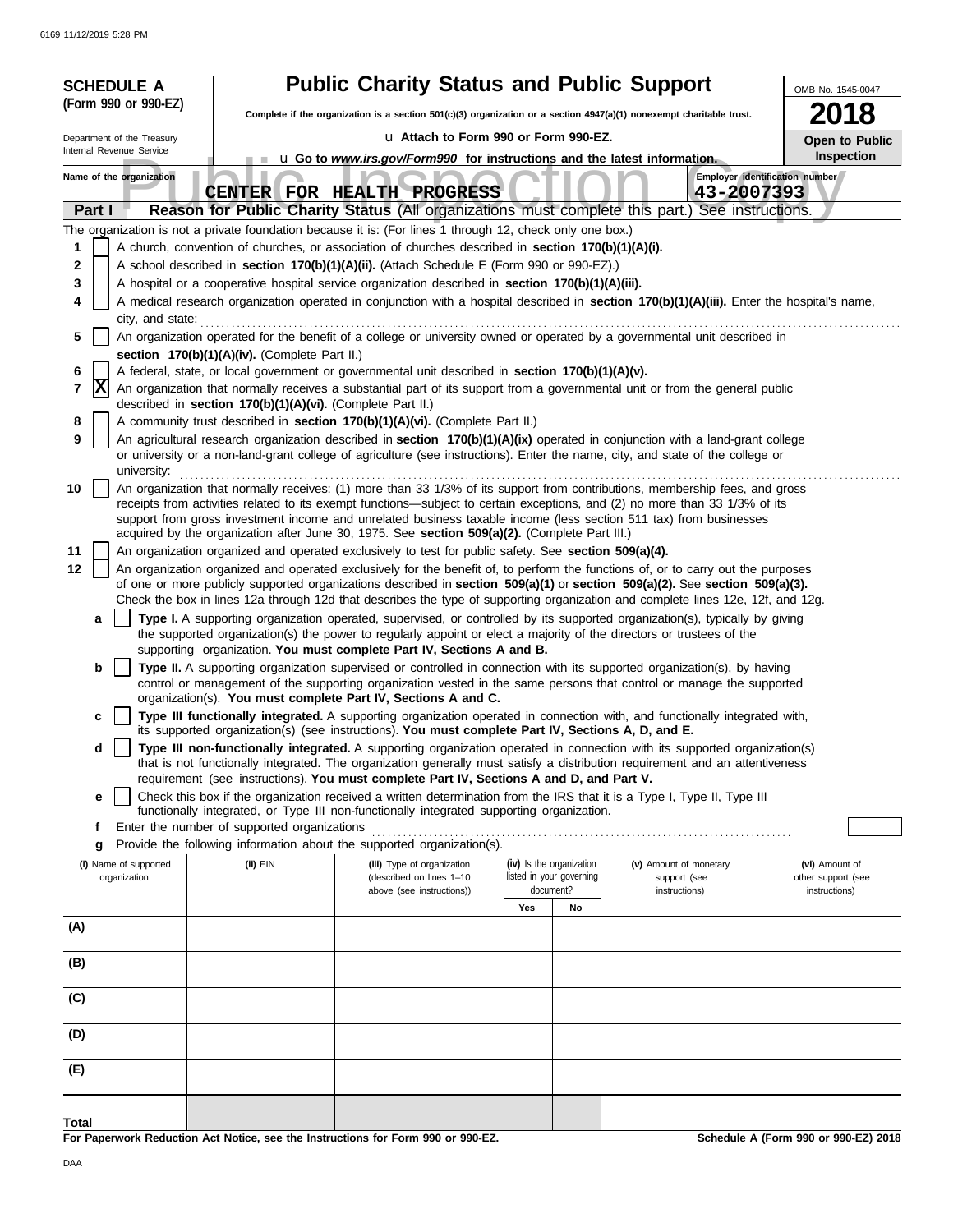|              | Schedule A (Form 990 or 990-EZ) 2018                                                                                                                                                                                                        | CENTER FOR HEALTH PROGRESS |          |            |            | 43-2007393 | Page 2                          |
|--------------|---------------------------------------------------------------------------------------------------------------------------------------------------------------------------------------------------------------------------------------------|----------------------------|----------|------------|------------|------------|---------------------------------|
|              | Support Schedule for Organizations Described in Sections 170(b)(1)(A)(iv) and 170(b)(1)(A)(vi)<br>Part II                                                                                                                                   |                            |          |            |            |            |                                 |
|              | (Complete only if you checked the box on line 5, 7, or 8 of Part I or if the organization failed to qualify under                                                                                                                           |                            |          |            |            |            |                                 |
|              | Part III. If the organization fails to qualify under the tests listed below, please complete Part III.)                                                                                                                                     |                            |          |            |            |            |                                 |
|              | Section A. Public Support                                                                                                                                                                                                                   |                            |          |            |            |            |                                 |
|              | Calendar year (or fiscal year beginning in) u                                                                                                                                                                                               | (a) 2014                   | (b) 2015 | (c) 2016   | $(d)$ 2017 | (e) 2018   | (f) Total                       |
| 1            | Gifts, grants, contributions, and<br>membership fees received. (Do not                                                                                                                                                                      |                            |          |            |            |            |                                 |
|              | include any "unusual grants.")                                                                                                                                                                                                              | 395,056                    | 655,998  | 1,659,021  | 547,803    | 1,196,947  | 4,454,825                       |
| $\mathbf{2}$ | Tax revenues levied for the<br>organization's benefit and either paid<br>to or expended on its behalf                                                                                                                                       |                            |          |            |            |            |                                 |
| 3            | The value of services or facilities<br>furnished by a governmental unit to the<br>organization without charge                                                                                                                               |                            |          |            |            |            |                                 |
| 4            | Total. Add lines 1 through 3                                                                                                                                                                                                                | 395,056                    | 655,998  | 1,659,021  | 547,803    | 1,196,947  | 4,454,825                       |
| 5            | The portion of total contributions by<br>each person (other than a<br>governmental unit or publicly<br>supported organization) included on<br>line 1 that exceeds 2% of the amount<br>shown on line 11, column $(f)$                        |                            |          |            |            |            | 2,000,920                       |
| 6            | Public support. Subtract line 5 from line 4                                                                                                                                                                                                 |                            |          |            |            |            | 2,453,905                       |
|              | <b>Section B. Total Support</b>                                                                                                                                                                                                             |                            |          |            |            |            |                                 |
|              | Calendar year (or fiscal year beginning in) <b>u</b>                                                                                                                                                                                        | (a) 2014                   | (b) 2015 | $(c)$ 2016 | $(d)$ 2017 | (e) $2018$ | (f) Total                       |
| 7            | Amounts from line 4                                                                                                                                                                                                                         | 395,056                    | 655,998  | 1,659,021  | 547,803    | 1,196,947  | 4,454,825                       |
| 8            | Gross income from interest, dividends,<br>payments received on securities loans,<br>rents, royalties, and income from                                                                                                                       | 252                        | 227      | 222        | 200        | 637        | 1,538                           |
| 9            | Net income from unrelated business<br>activities, whether or not the business<br>is regularly carried on                                                                                                                                    |                            |          |            |            |            |                                 |
| 10           | Other income. Do not include gain or<br>loss from the sale of capital assets<br>(Explain in Part VI.)                                                                                                                                       |                            |          |            | 6,600      | 3,300      | 9,900                           |
| 11           | Total support. Add lines 7 through 10                                                                                                                                                                                                       |                            |          |            |            | 12         | 4,466,263                       |
| 12<br>13     | Gross receipts from related activities, etc. (see instructions)<br>First five years. If the Form 990 is for the organization's first, second, third, fourth, or fifth tax year as a section 501(c)(3)                                       |                            |          |            |            |            | 533,220                         |
|              | organization, check this box and stop here <b>construction and construction</b> and construction, check this box and stop here <b>construction</b>                                                                                          |                            |          |            |            |            | $\overline{\phantom{a}}$        |
|              | Section C. Computation of Public Support Percentage                                                                                                                                                                                         |                            |          |            |            |            |                                 |
| 14           |                                                                                                                                                                                                                                             |                            |          |            |            | 14         | 54.94%                          |
| 15           | Public support percentage from 2017 Schedule A, Part II, line 14                                                                                                                                                                            |                            |          |            |            | 15         | 52.52%                          |
| 16a          | 33 1/3% support test-2018. If the organization did not check the box on line 13, and line 14 is 33 1/3% or more, check this                                                                                                                 |                            |          |            |            |            |                                 |
|              | box and stop here. The organization qualifies as a publicly supported organization                                                                                                                                                          |                            |          |            |            |            | $\blacktriangleright$ $\vert$ X |
| b            | 33 1/3% support test-2017. If the organization did not check a box on line 13 or 16a, and line 15 is 33 1/3% or more, check                                                                                                                 |                            |          |            |            |            |                                 |
|              | this box and stop here. The organization qualifies as a publicly supported organization                                                                                                                                                     |                            |          |            |            |            |                                 |
|              | 17a 10%-facts-and-circumstances test-2018. If the organization did not check a box on line 13, 16a, or 16b, and line 14 is                                                                                                                  |                            |          |            |            |            |                                 |
|              | 10% or more, and if the organization meets the "facts-and-circumstances" test, check this box and stop here. Explain in                                                                                                                     |                            |          |            |            |            |                                 |
|              | Part VI how the organization meets the "facts-and-circumstances" test. The organization qualifies as a publicly supported                                                                                                                   |                            |          |            |            |            |                                 |
|              | organization                                                                                                                                                                                                                                |                            |          |            |            |            |                                 |
| b            | 10%-facts-and-circumstances test-2017. If the organization did not check a box on line 13, 16a, 16b, or 17a, and line<br>15 is 10% or more, and if the organization meets the "facts-and-circumstances" test, check this box and stop here. |                            |          |            |            |            |                                 |
|              | Explain in Part VI how the organization meets the "facts-and-circumstances" test. The organization qualifies as a publicly                                                                                                                  |                            |          |            |            |            |                                 |
|              | supported organization contains and contains a supported organization of the supported organization contains and contains a supported organization contains a supported or supported or supported or support of the support of              |                            |          |            |            |            |                                 |
| 18           | Private foundation. If the organization did not check a box on line 13, 16a, 16b, 17a, or 17b, check this box and see                                                                                                                       |                            |          |            |            |            |                                 |
|              | <b>instructions</b>                                                                                                                                                                                                                         |                            |          |            |            |            |                                 |
|              |                                                                                                                                                                                                                                             |                            |          |            |            |            |                                 |

**Schedule A (Form 990 or 990-EZ) 2018**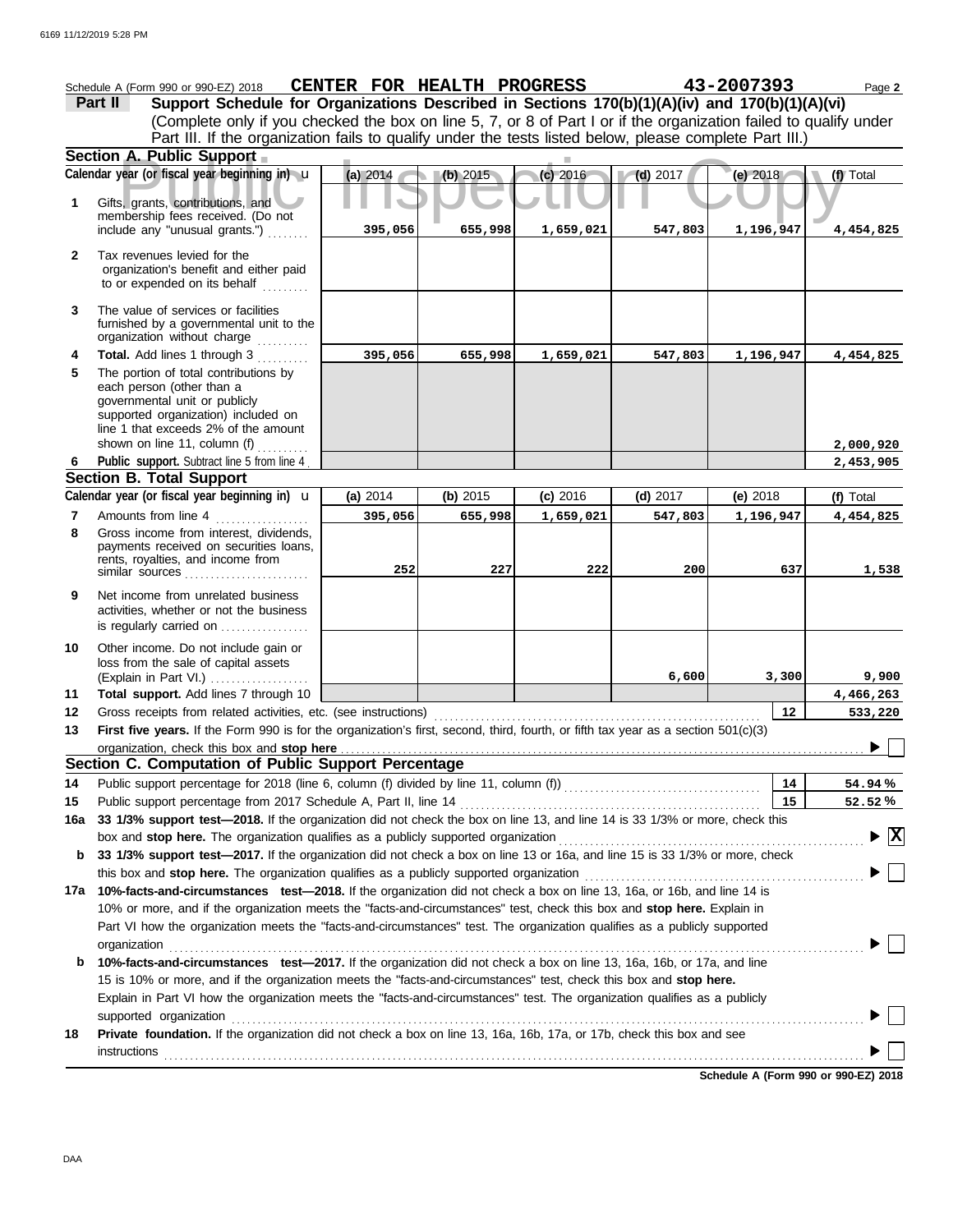|     | Schedule A (Form 990 or 990-EZ) 2018                                                                                                                                              | CENTER FOR HEALTH PROGRESS |          |            |            | 43-2007393 | Page 3    |
|-----|-----------------------------------------------------------------------------------------------------------------------------------------------------------------------------------|----------------------------|----------|------------|------------|------------|-----------|
|     | Support Schedule for Organizations Described in Section 509(a)(2)<br>Part III                                                                                                     |                            |          |            |            |            |           |
|     | (Complete only if you checked the box on line 10 of Part I or if the organization failed to qualify under Part II.                                                                |                            |          |            |            |            |           |
|     | If the organization fails to qualify under the tests listed below, please complete Part II.)                                                                                      |                            |          |            |            |            |           |
|     | Section A. Public Support                                                                                                                                                         |                            |          |            |            |            |           |
|     | Calendar year (or fiscal year beginning in) u                                                                                                                                     | (a) 2014                   | (b) 2015 | (c) 2016   | $(d)$ 2017 | $(e)$ 2018 | (f) Total |
|     | Gifts, grants, contributions, and membership<br>fees received. (Do not include any "unusual grants.")                                                                             |                            |          |            |            |            |           |
| 2   | Gross receipts from admissions, merchandise<br>sold or services performed, or facilities<br>furnished in any activity that is related to the<br>organization's tax-exempt purpose |                            |          |            |            |            |           |
| 3   | Gross receipts from activities that are not an<br>unrelated trade or business under section 513                                                                                   |                            |          |            |            |            |           |
| 4   | Tax revenues levied for the<br>organization's benefit and either paid<br>to or expended on its behalf                                                                             |                            |          |            |            |            |           |
| 5   | The value of services or facilities<br>furnished by a governmental unit to the<br>organization without charge                                                                     |                            |          |            |            |            |           |
| 6   | Total. Add lines 1 through 5                                                                                                                                                      |                            |          |            |            |            |           |
|     | <b>7a</b> Amounts included on lines 1, 2, and 3<br>received from disqualified persons                                                                                             |                            |          |            |            |            |           |
| b   | Amounts included on lines 2 and 3<br>received from other than disqualified<br>persons that exceed the greater of \$5,000<br>or 1% of the amount on line 13 for the year           |                            |          |            |            |            |           |
| c   | Add lines 7a and 7b<br>.                                                                                                                                                          |                            |          |            |            |            |           |
| 8   | Public support. (Subtract line 7c from                                                                                                                                            |                            |          |            |            |            |           |
|     | line $6.$ )                                                                                                                                                                       |                            |          |            |            |            |           |
|     | <b>Section B. Total Support</b>                                                                                                                                                   |                            |          |            |            |            |           |
|     | Calendar year (or fiscal year beginning in) <b>u</b>                                                                                                                              | (a) 2014                   | (b) 2015 | $(c)$ 2016 | $(d)$ 2017 | (e) $2018$ | (f) Total |
| 9   | Amounts from line 6                                                                                                                                                               |                            |          |            |            |            |           |
| 10a | Gross income from interest, dividends,<br>payments received on securities loans, rents,<br>royalties, and income from similar sources.                                            |                            |          |            |            |            |           |
|     | Unrelated business taxable income (less<br>section 511 taxes) from businesses<br>acquired after June 30, 1975                                                                     |                            |          |            |            |            |           |
| с   | Add lines 10a and 10b                                                                                                                                                             |                            |          |            |            |            |           |
| 11  | Net income from unrelated business<br>activities not included in line 10b, whether<br>or not the business is regularly carried on                                                 |                            |          |            |            |            |           |
| 12  | Other income. Do not include gain or<br>loss from the sale of capital assets<br>(Explain in Part VI.)<br>.                                                                        |                            |          |            |            |            |           |
| 13  | Total support. (Add lines 9, 10c, 11,                                                                                                                                             |                            |          |            |            |            |           |
|     | and $12.$ )                                                                                                                                                                       |                            |          |            |            |            |           |
| 14  | First five years. If the Form 990 is for the organization's first, second, third, fourth, or fifth tax year as a section 501(c)(3)                                                |                            |          |            |            |            |           |
|     | organization, check this box and stop here<br>Section C. Computation of Public Support Percentage                                                                                 |                            |          |            |            |            |           |
|     |                                                                                                                                                                                   |                            |          |            |            |            |           |
| 15  |                                                                                                                                                                                   |                            |          |            |            | 15         | $\%$      |
| 16  |                                                                                                                                                                                   |                            |          |            |            | 16         | $\%$      |
|     | Section D. Computation of Investment Income Percentage                                                                                                                            |                            |          |            |            | 17         | %         |
| 17  |                                                                                                                                                                                   |                            |          |            |            |            | $\%$      |
| 18  | 33 1/3% support tests-2018. If the organization did not check the box on line 14, and line 15 is more than 33 1/3%, and line                                                      |                            |          |            |            | 18         |           |
| 19a | 17 is not more than 33 1/3%, check this box and stop here. The organization qualifies as a publicly supported organization                                                        |                            |          |            |            |            |           |
| b   | 33 1/3% support tests-2017. If the organization did not check a box on line 14 or line 19a, and line 16 is more than 33 1/3%, and                                                 |                            |          |            |            |            |           |
|     | line 18 is not more than 33 1/3%, check this box and stop here. The organization qualifies as a publicly supported organization                                                   |                            |          |            |            |            |           |
| 20  |                                                                                                                                                                                   |                            |          |            |            |            |           |

**Schedule A (Form 990 or 990-EZ) 2018**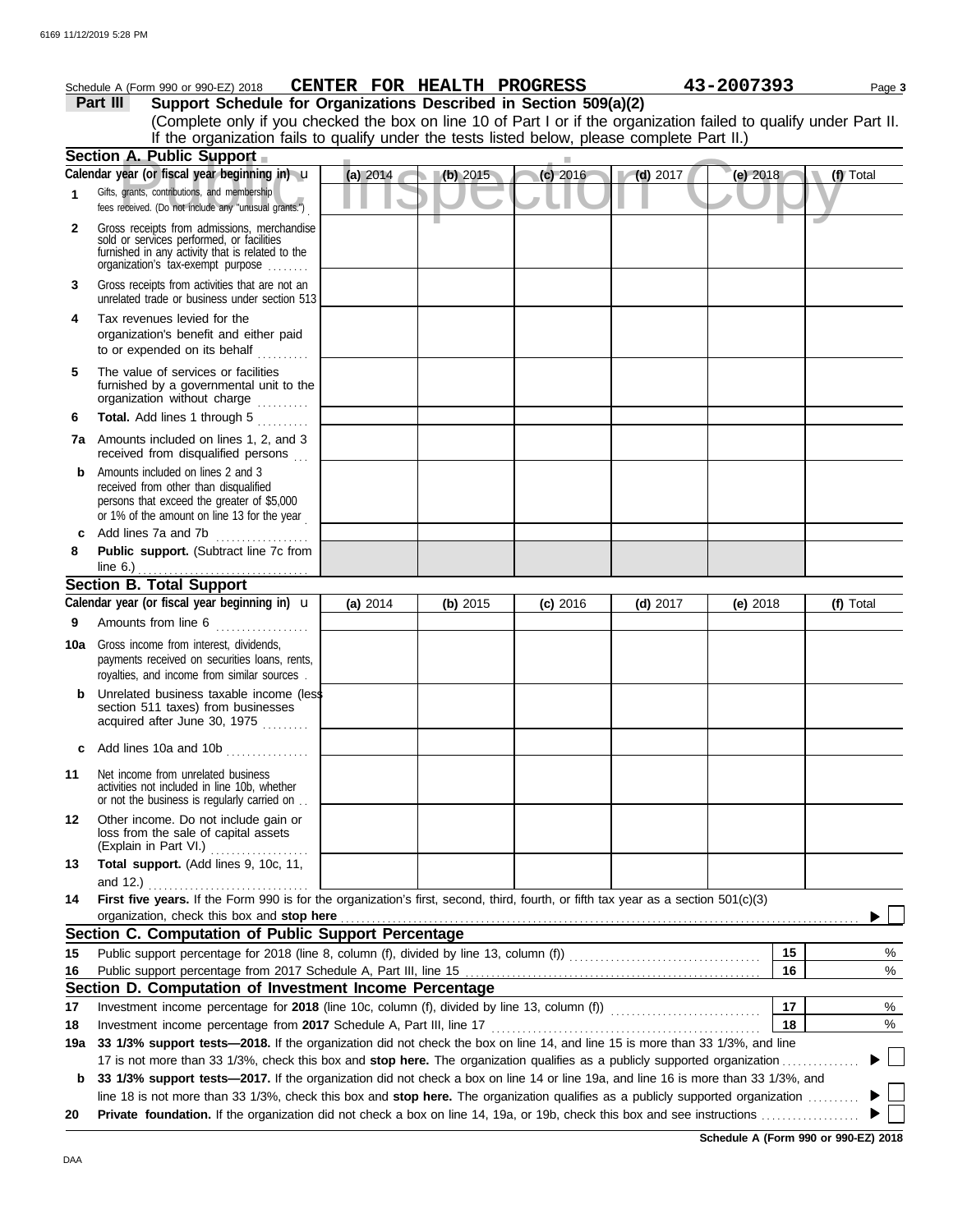|     | CENTER FOR HEALTH PROGRESS<br>Schedule A (Form 990 or 990-EZ) 2018                                                                                                                                                   | 43-2007393                                  | Page 4 |
|-----|----------------------------------------------------------------------------------------------------------------------------------------------------------------------------------------------------------------------|---------------------------------------------|--------|
|     | <b>Supporting Organizations</b><br>Part IV                                                                                                                                                                           |                                             |        |
|     | (Complete only if you checked a box in line 12 on Part I. If you checked 12a of Part I, complete Sections A                                                                                                          |                                             |        |
|     | and B. If you checked 12b of Part I, complete Sections A and C. If you checked 12c of Part I, complete                                                                                                               |                                             |        |
|     | Sections A, D, and E. If you checked 12d of Part I, complete Sections A and D, and complete Part V.)                                                                                                                 |                                             |        |
|     | Section A. All Supporting Organizations                                                                                                                                                                              | Yes                                         | No     |
| 1   | Are all of the organization's supported organizations listed by name in the organization's governing                                                                                                                 |                                             |        |
|     | documents? If "No," describe in Part VI how the supported organizations are designated. If designated by                                                                                                             |                                             |        |
|     | class or purpose, describe the designation. If historic and continuing relationship, explain.                                                                                                                        | 1                                           |        |
| 2   | Did the organization have any supported organization that does not have an IRS determination of status                                                                                                               |                                             |        |
|     | under section 509(a)(1) or (2)? If "Yes," explain in Part VI how the organization determined that the supported                                                                                                      |                                             |        |
|     | organization was described in section $509(a)(1)$ or (2).                                                                                                                                                            | $\overline{\mathbf{c}}$                     |        |
| За  | Did the organization have a supported organization described in section $501(c)(4)$ , (5), or (6)? If "Yes," answer                                                                                                  |                                             |        |
|     | $(b)$ and $(c)$ below.                                                                                                                                                                                               | 3a                                          |        |
| b   | Did the organization confirm that each supported organization qualified under section $501(c)(4)$ , (5), or (6) and                                                                                                  |                                             |        |
|     | satisfied the public support tests under section 509(a)(2)? If "Yes," describe in Part VI when and how the                                                                                                           |                                             |        |
|     | organization made the determination.                                                                                                                                                                                 | 3b                                          |        |
| c   | Did the organization ensure that all support to such organizations was used exclusively for section $170(c)(2)(B)$                                                                                                   |                                             |        |
|     | purposes? If "Yes," explain in Part VI what controls the organization put in place to ensure such use.<br>Was any supported organization not organized in the United States ("foreign supported organization")? If   | 3c                                          |        |
| 4a  | "Yes," and if you checked 12a or 12b in Part I, answer (b) and (c) below.                                                                                                                                            | 4a                                          |        |
| b   | Did the organization have ultimate control and discretion in deciding whether to make grants to the foreign                                                                                                          |                                             |        |
|     | supported organization? If "Yes," describe in Part VI how the organization had such control and discretion                                                                                                           |                                             |        |
|     | despite being controlled or supervised by or in connection with its supported organizations.                                                                                                                         | 4b                                          |        |
| c   | Did the organization support any foreign supported organization that does not have an IRS determination                                                                                                              |                                             |        |
|     | under sections $501(c)(3)$ and $509(a)(1)$ or (2)? If "Yes," explain in Part VI what controls the organization used                                                                                                  |                                             |        |
|     | to ensure that all support to the foreign supported organization was used exclusively for section $170(c)(2)(B)$                                                                                                     |                                             |        |
|     | purposes.                                                                                                                                                                                                            | 4c                                          |        |
| 5а  | Did the organization add, substitute, or remove any supported organizations during the tax year? If "Yes,"                                                                                                           |                                             |        |
|     | answer (b) and (c) below (if applicable). Also, provide detail in Part VI, including (i) the names and EIN                                                                                                           |                                             |        |
|     | numbers of the supported organizations added, substituted, or removed; (ii) the reasons for each such action;                                                                                                        |                                             |        |
|     | (iii) the authority under the organization's organizing document authorizing such action; and (iv) how the action                                                                                                    |                                             |        |
| b   | was accomplished (such as by amendment to the organizing document).<br>Type I or Type II only. Was any added or substituted supported organization part of a class already                                           | 5a                                          |        |
|     | designated in the organization's organizing document?                                                                                                                                                                | 5b                                          |        |
| c   | Substitutions only. Was the substitution the result of an event beyond the organization's control?                                                                                                                   | 5c                                          |        |
| 6   | Did the organization provide support (whether in the form of grants or the provision of services or facilities) to                                                                                                   |                                             |        |
|     | anyone other than (i) its supported organizations, (ii) individuals that are part of the charitable class benefited                                                                                                  |                                             |        |
|     | by one or more of its supported organizations, or (iii) other supporting organizations that also support or                                                                                                          |                                             |        |
|     | benefit one or more of the filing organization's supported organizations? If "Yes," provide detail in Part VI.                                                                                                       | 6                                           |        |
| 7   | Did the organization provide a grant, loan, compensation, or other similar payment to a substantial contributor                                                                                                      |                                             |        |
|     | (as defined in section 4958(c)(3)(C)), a family member of a substantial contributor, or a 35% controlled entity                                                                                                      |                                             |        |
|     | with regard to a substantial contributor? If "Yes," complete Part I of Schedule L (Form 990 or 990-EZ).                                                                                                              | 7                                           |        |
| 8   | Did the organization make a loan to a disqualified person (as defined in section 4958) not described in line 7?                                                                                                      |                                             |        |
|     | If "Yes," complete Part I of Schedule L (Form 990 or 990-EZ).                                                                                                                                                        | 8                                           |        |
| 9а  | Was the organization controlled directly or indirectly at any time during the tax year by one or more<br>disqualified persons as defined in section 4946 (other than foundation managers and organizations described |                                             |        |
|     | in section 509(a)(1) or (2))? If "Yes," provide detail in Part VI.                                                                                                                                                   | 9а                                          |        |
| b   | Did one or more disqualified persons (as defined in line 9a) hold a controlling interest in any entity in which                                                                                                      |                                             |        |
|     | the supporting organization had an interest? If "Yes," provide detail in Part VI.                                                                                                                                    | 9b                                          |        |
| c   | Did a disqualified person (as defined in line 9a) have an ownership interest in, or derive any personal benefit                                                                                                      |                                             |        |
|     | from, assets in which the supporting organization also had an interest? If "Yes," provide detail in Part VI.                                                                                                         | 9c                                          |        |
| 10a | Was the organization subject to the excess business holdings rules of section 4943 because of section                                                                                                                |                                             |        |
|     | 4943(f) (regarding certain Type II supporting organizations, and all Type III non-functionally integrated                                                                                                            |                                             |        |
|     | supporting organizations)? If "Yes," answer 10b below.                                                                                                                                                               | 10a                                         |        |
| b   | Did the organization have any excess business holdings in the tax year? (Use Schedule C, Form 4720, to                                                                                                               |                                             |        |
|     | determine whether the organization had excess business holdings.)                                                                                                                                                    | 10b<br>Schedule A (Form 990 or 990-EZ) 2018 |        |
|     |                                                                                                                                                                                                                      |                                             |        |

DAA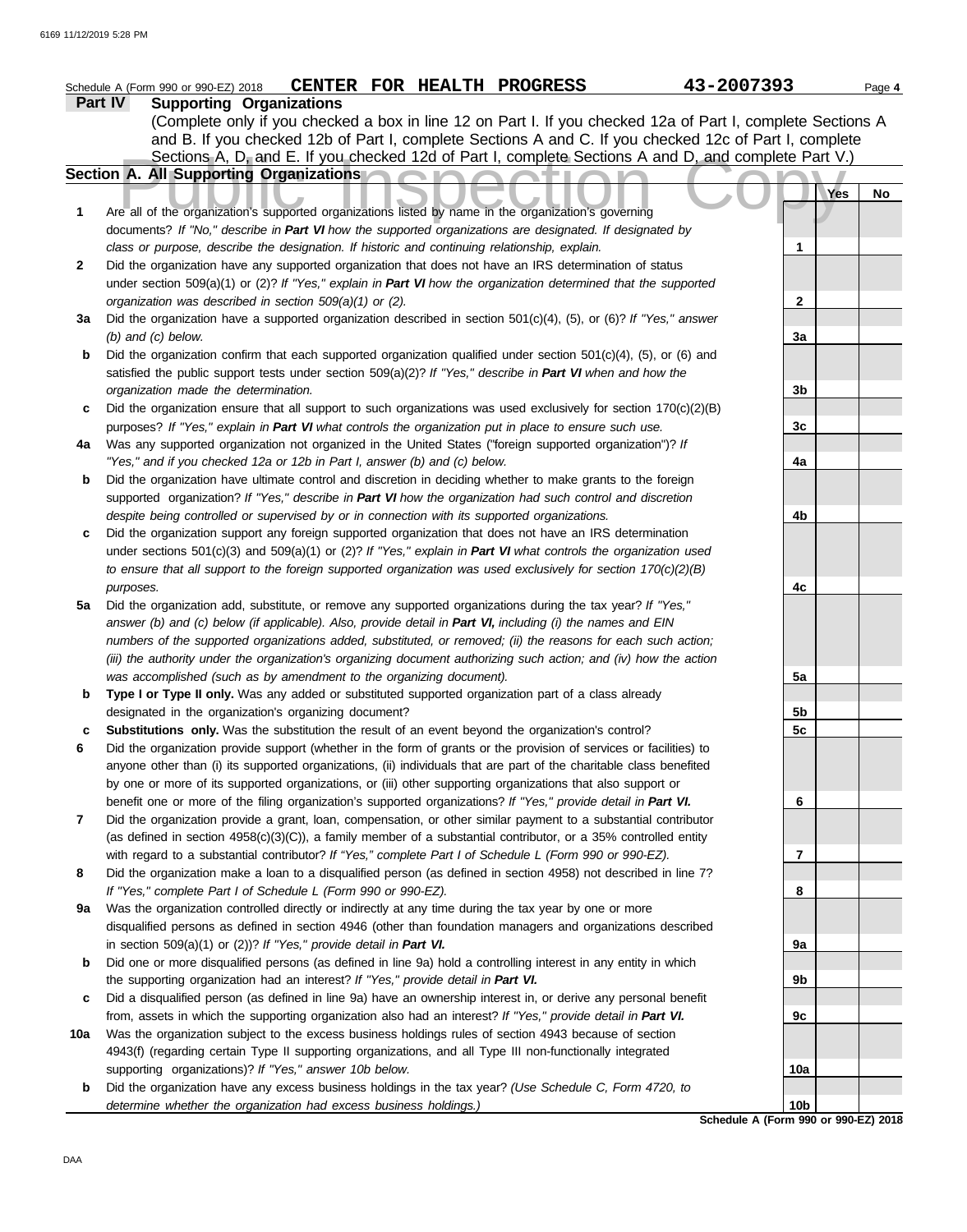|              | CENTER FOR HEALTH PROGRESS<br>Schedule A (Form 990 or 990-EZ) 2018                                                                                                                                                       | 43-2007393      |            | Page 5    |
|--------------|--------------------------------------------------------------------------------------------------------------------------------------------------------------------------------------------------------------------------|-----------------|------------|-----------|
|              | <b>Supporting Organizations (continued)</b><br>Part IV                                                                                                                                                                   |                 |            |           |
|              |                                                                                                                                                                                                                          |                 | <b>Yes</b> | No        |
| 11           | Has the organization accepted a gift or contribution from any of the following persons?                                                                                                                                  |                 |            |           |
| a            | A person who directly or indirectly controls, either alone or together with persons described in (b) and (c)                                                                                                             |                 |            |           |
|              | below, the governing body of a supported organization?                                                                                                                                                                   | 11a             |            |           |
|              | <b>b</b> A family member of a person described in (a) above?                                                                                                                                                             | 11 <sub>b</sub> |            |           |
|              | c A 35% controlled entity of a person described in (a) or (b) above? If "Yes" to a, b, or c, provide detail in Part VI.                                                                                                  | 11c             |            |           |
|              | <b>Section B. Type I Supporting Organizations</b>                                                                                                                                                                        |                 |            |           |
|              |                                                                                                                                                                                                                          |                 | <b>Yes</b> | No        |
| 1            | Did the directors, trustees, or membership of one or more supported organizations have the power to                                                                                                                      |                 |            |           |
|              | regularly appoint or elect at least a majority of the organization's directors or trustees at all times during the                                                                                                       |                 |            |           |
|              | tax year? If "No," describe in Part VI how the supported organization(s) effectively operated, supervised, or<br>controlled the organization's activities. If the organization had more than one supported organization, |                 |            |           |
|              | describe how the powers to appoint and/or remove directors or trustees were allocated among the supported                                                                                                                |                 |            |           |
|              | organizations and what conditions or restrictions, if any, applied to such powers during the tax year.                                                                                                                   | 1               |            |           |
| $\mathbf{2}$ | Did the organization operate for the benefit of any supported organization other than the supported                                                                                                                      |                 |            |           |
|              | organization(s) that operated, supervised, or controlled the supporting organization? If "Yes," explain in Part                                                                                                          |                 |            |           |
|              | VI how providing such benefit carried out the purposes of the supported organization(s) that operated,                                                                                                                   |                 |            |           |
|              | supervised, or controlled the supporting organization.                                                                                                                                                                   | $\mathbf{2}$    |            |           |
|              | Section C. Type II Supporting Organizations                                                                                                                                                                              |                 |            |           |
|              |                                                                                                                                                                                                                          |                 | <b>Yes</b> | No        |
| 1            | Were a majority of the organization's directors or trustees during the tax year also a majority of the directors                                                                                                         |                 |            |           |
|              | or trustees of each of the organization's supported organization(s)? If "No," describe in Part VI how control                                                                                                            |                 |            |           |
|              | or management of the supporting organization was vested in the same persons that controlled or managed                                                                                                                   |                 |            |           |
|              | the supported organization(s).                                                                                                                                                                                           | 1               |            |           |
|              | Section D. All Type III Supporting Organizations                                                                                                                                                                         |                 |            |           |
|              |                                                                                                                                                                                                                          |                 | Yes        | No        |
| 1            | Did the organization provide to each of its supported organizations, by the last day of the fifth month of the                                                                                                           |                 |            |           |
|              | organization's tax year, (i) a written notice describing the type and amount of support provided during the prior tax                                                                                                    |                 |            |           |
|              | year, (ii) a copy of the Form 990 that was most recently filed as of the date of notification, and (iii) copies of the                                                                                                   |                 |            |           |
|              | organization's governing documents in effect on the date of notification, to the extent not previously provided?                                                                                                         | 1               |            |           |
| $\mathbf{2}$ | Were any of the organization's officers, directors, or trustees either (i) appointed or elected by the supported                                                                                                         |                 |            |           |
|              | organization(s) or (ii) serving on the governing body of a supported organization? If "No," explain in Part VI how                                                                                                       |                 |            |           |
|              | the organization maintained a close and continuous working relationship with the supported organization(s).                                                                                                              | 2               |            |           |
| 3            | By reason of the relationship described in (2), did the organization's supported organizations have a<br>significant voice in the organization's investment policies and in directing the use of the organization's      |                 |            |           |
|              | income or assets at all times during the tax year? If "Yes," describe in Part VI the role the organization's                                                                                                             |                 |            |           |
|              | supported organizations played in this regard.                                                                                                                                                                           | 3               |            |           |
|              | Section E. Type III Functionally-Integrated Supporting Organizations                                                                                                                                                     |                 |            |           |
| 1            | Check the box next to the method that the organization used to satisfy the Integral Part Test during the year (see instructions).                                                                                        |                 |            |           |
| a            | The organization satisfied the Activities Test. Complete line 2 below.                                                                                                                                                   |                 |            |           |
| b            | The organization is the parent of each of its supported organizations. Complete line 3 below.                                                                                                                            |                 |            |           |
| c            | The organization supported a governmental entity. Describe in Part VI how you supported a government entity (see instructions).                                                                                          |                 |            |           |
|              |                                                                                                                                                                                                                          |                 |            |           |
| $\mathbf{2}$ | Activities Test. Answer (a) and (b) below.                                                                                                                                                                               |                 | Yes        | <b>No</b> |
| a            | Did substantially all of the organization's activities during the tax year directly further the exempt purposes of                                                                                                       |                 |            |           |
|              | the supported organization(s) to which the organization was responsive? If "Yes," then in Part VI identify                                                                                                               |                 |            |           |
|              | those supported organizations and explain how these activities directly furthered their exempt purposes,                                                                                                                 |                 |            |           |
|              | how the organization was responsive to those supported organizations, and how the organization determined                                                                                                                |                 |            |           |
|              | that these activities constituted substantially all of its activities.                                                                                                                                                   | 2a              |            |           |
| b            | Did the activities described in (a) constitute activities that, but for the organization's involvement, one or more                                                                                                      |                 |            |           |
|              | of the organization's supported organization(s) would have been engaged in? If "Yes," explain in Part VI the                                                                                                             |                 |            |           |
|              | reasons for the organization's position that its supported organization(s) would have engaged in these                                                                                                                   |                 |            |           |
|              | activities but for the organization's involvement.                                                                                                                                                                       | 2b              |            |           |
| 3            | Parent of Supported Organizations. Answer (a) and (b) below.                                                                                                                                                             |                 |            |           |
| а            | Did the organization have the power to regularly appoint or elect a majority of the officers, directors, or                                                                                                              |                 |            |           |
|              | trustees of each of the supported organizations? Provide details in Part VI.                                                                                                                                             | 3a              |            |           |

**b** Did the organization exercise a substantial degree of direction over the policies, programs, and activities of each of its supported organizations? *If "Yes," describe in Part VI the role played by the organization in this regard.* **3b**

DAA **Schedule A (Form 990 or 990-EZ) 2018**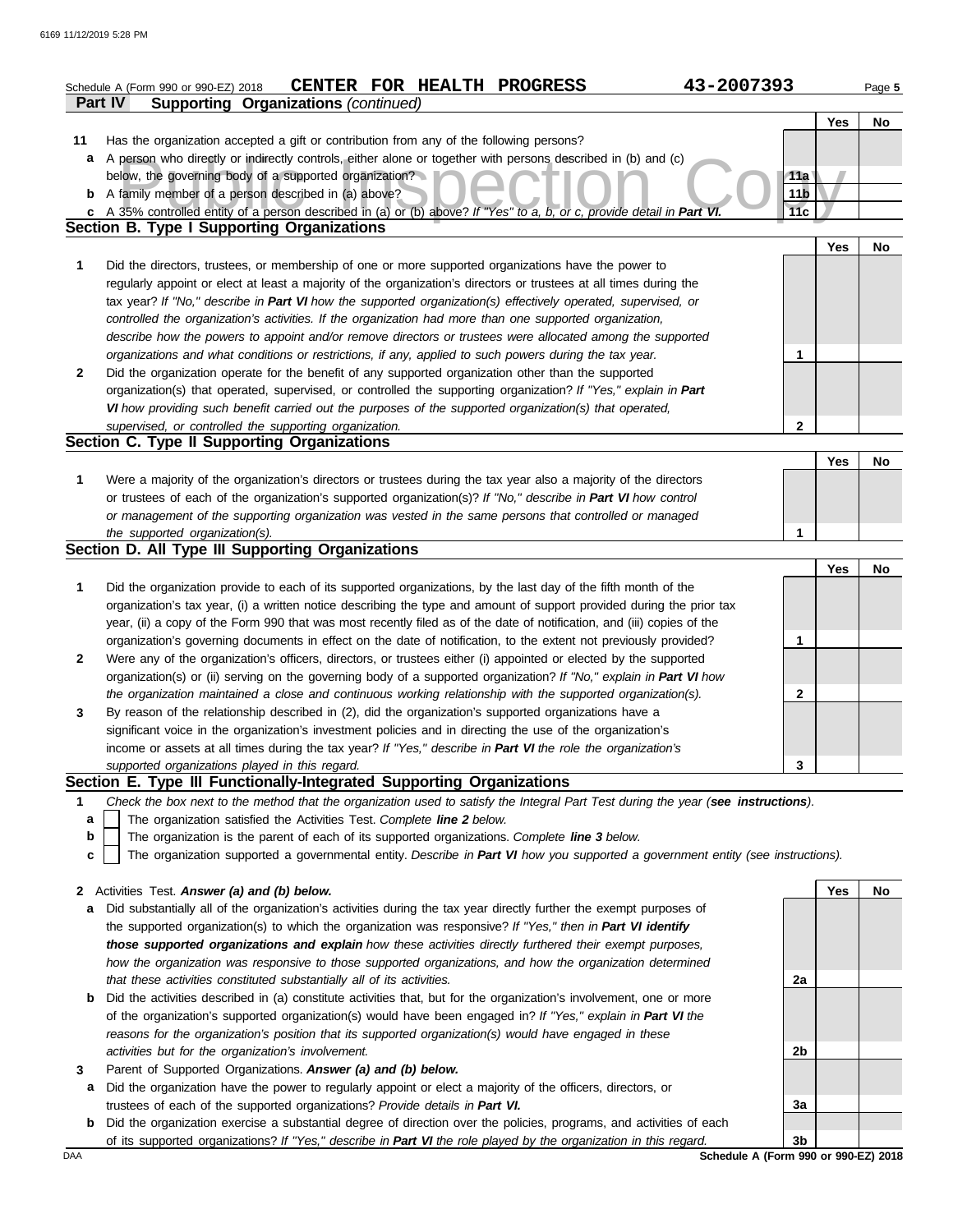| CENTER FOR HEALTH PROGRESS<br>Schedule A (Form 990 or 990-EZ) 2018                                                                                  |                | 43-2007393     | Page 6                         |
|-----------------------------------------------------------------------------------------------------------------------------------------------------|----------------|----------------|--------------------------------|
| <b>Part V</b><br>Type III Non-Functionally Integrated 509(a)(3) Supporting Organizations                                                            |                |                |                                |
| Check here if the organization satisfied the Integral Part Test as a qualifying trust on Nov. 20, 1970 (explain in Part VI). See<br>1               |                |                |                                |
| instructions. All other Type III non-functionally integrated supporting organizations must complete Sections A through E.                           |                |                |                                |
| Section A - Adjusted Net Income                                                                                                                     |                | (A) Prior Year | (B) Current Year<br>(optional) |
| Net short-term capital gain<br>1                                                                                                                    |                |                |                                |
| Recoveries of prior-year distributions<br>2                                                                                                         | $\overline{2}$ |                |                                |
| 3<br>Other gross income (see instructions)                                                                                                          | 3              |                |                                |
| Add lines 1 through 3.<br>4                                                                                                                         | 4              |                |                                |
| 5<br>Depreciation and depletion                                                                                                                     | 5              |                |                                |
| Portion of operating expenses paid or incurred for production or<br>6                                                                               |                |                |                                |
| collection of gross income or for management, conservation, or                                                                                      |                |                |                                |
| maintenance of property held for production of income (see instructions)                                                                            | 6              |                |                                |
| Other expenses (see instructions)<br>7                                                                                                              | 7              |                |                                |
| Adjusted Net Income (subtract lines 5, 6, and 7 from line 4)<br>8                                                                                   | 8              |                |                                |
| <b>Section B - Minimum Asset Amount</b>                                                                                                             |                | (A) Prior Year | (B) Current Year<br>(optional) |
| Aggregate fair market value of all non-exempt-use assets (see<br>1                                                                                  |                |                |                                |
| instructions for short tax year or assets held for part of year):                                                                                   |                |                |                                |
| a Average monthly value of securities                                                                                                               | 1a             |                |                                |
| <b>b</b> Average monthly cash balances                                                                                                              | 1b             |                |                                |
| c Fair market value of other non-exempt-use assets                                                                                                  | 1c             |                |                                |
| <b>Total</b> (add lines 1a, 1b, and 1c)<br>d                                                                                                        | 1d             |                |                                |
| <b>Discount</b> claimed for blockage or other<br>е                                                                                                  |                |                |                                |
| factors (explain in detail in Part VI):                                                                                                             |                |                |                                |
| Acquisition indebtedness applicable to non-exempt-use assets<br>2                                                                                   | $\mathbf{2}$   |                |                                |
| Subtract line 2 from line 1d.<br>3                                                                                                                  | 3              |                |                                |
| Cash deemed held for exempt use. Enter 1-1/2% of line 3 (for greater amount,<br>4                                                                   |                |                |                                |
| see instructions)                                                                                                                                   | 4              |                |                                |
| Net value of non-exempt-use assets (subtract line 4 from line 3)<br>5.                                                                              | 5              |                |                                |
| .035. Multiply line 5 by<br>6                                                                                                                       | 6              |                |                                |
| Recoveries of prior-year distributions<br>7                                                                                                         | $\overline{7}$ |                |                                |
| Minimum Asset Amount (add line 7 to line 6)<br>8                                                                                                    | 8              |                |                                |
| Section C - Distributable Amount                                                                                                                    |                |                | <b>Current Year</b>            |
| Adjusted net income for prior year (from Section A, line 8, Column A)<br>1                                                                          | 1              |                |                                |
| Enter 85% of line 1.<br>2                                                                                                                           | $\mathbf 2$    |                |                                |
| 3<br>Minimum asset amount for prior year (from Section B, line 8, Column A)                                                                         | 3              |                |                                |
| 4<br>Enter greater of line 2 or line 3.                                                                                                             | 4              |                |                                |
| 5<br>Income tax imposed in prior year                                                                                                               | 5              |                |                                |
| Distributable Amount. Subtract line 5 from line 4, unless subject to<br>6                                                                           |                |                |                                |
| emergency temporary reduction (see instructions).                                                                                                   | 6              |                |                                |
| Check here if the current year is the organization's first as a non-functionally integrated Type III supporting organization (see<br>$\overline{7}$ |                |                |                                |
| instructions).                                                                                                                                      |                |                |                                |

**Schedule A (Form 990 or 990-EZ) 2018**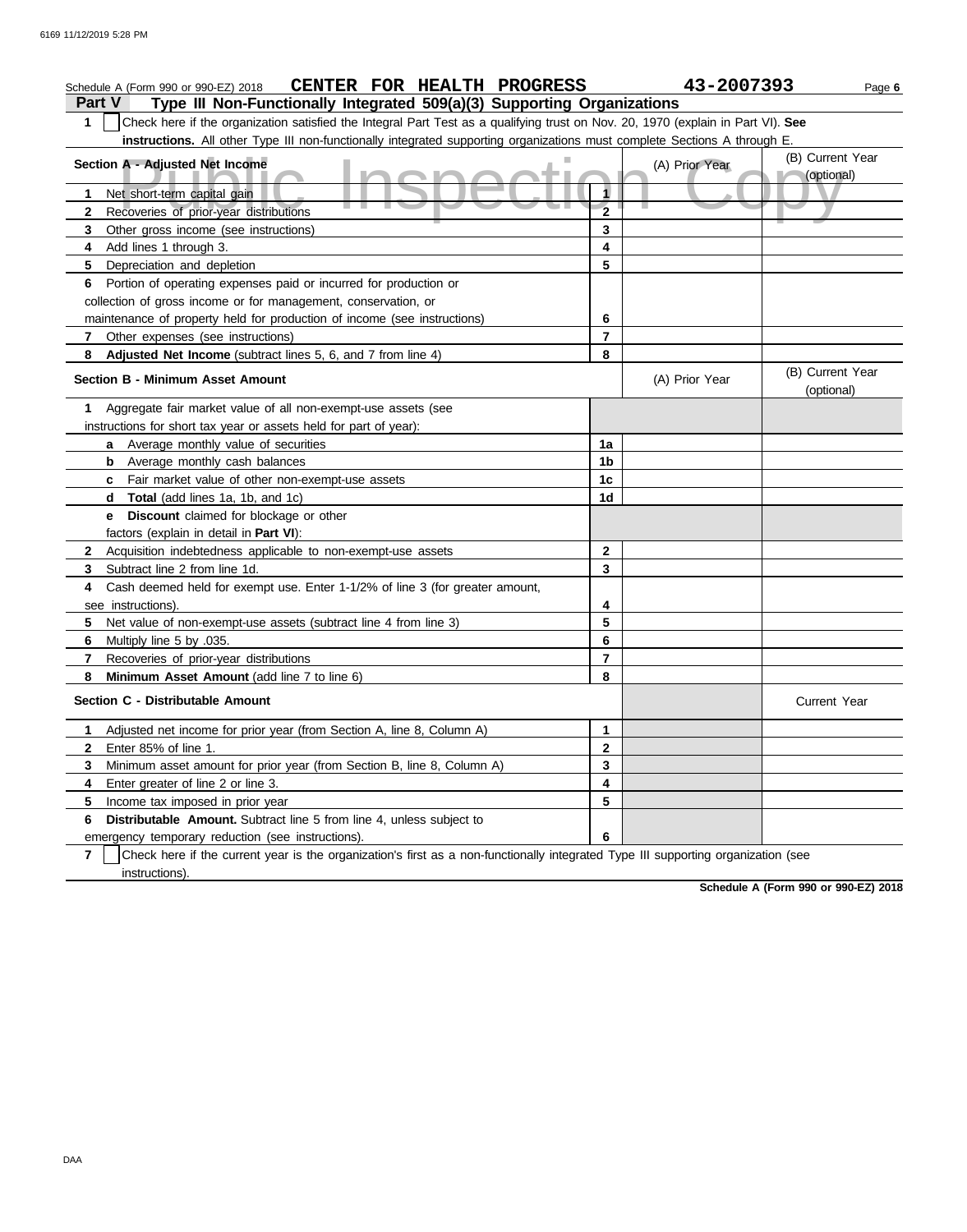| Part V             | CENTER FOR HEALTH PROGRESS<br>Schedule A (Form 990 or 990-EZ) 2018<br>Type III Non-Functionally Integrated 509(a)(3) Supporting Organizations (continued)                                                         |                                    | 43-2007393                                    | Page 7                                           |
|--------------------|-------------------------------------------------------------------------------------------------------------------------------------------------------------------------------------------------------------------|------------------------------------|-----------------------------------------------|--------------------------------------------------|
|                    | <b>Section D - Distributions</b>                                                                                                                                                                                  |                                    |                                               | <b>Current Year</b>                              |
| 1.<br>$\mathbf{2}$ | Amounts paid to supported organizations to accomplish exempt purposes<br>Amounts paid to perform activity that directly furthers exempt purposes of supported<br>organizations, in excess of income from activity |                                    |                                               |                                                  |
| 3                  | Administrative expenses paid to accomplish exempt purposes of supported organizations                                                                                                                             |                                    |                                               |                                                  |
| 4                  | Amounts paid to acquire exempt-use assets                                                                                                                                                                         |                                    |                                               |                                                  |
| 5                  | Qualified set-aside amounts (prior IRS approval required)                                                                                                                                                         |                                    |                                               |                                                  |
| 6                  | Other distributions (describe in Part VI). See instructions.                                                                                                                                                      |                                    |                                               |                                                  |
| 7                  | <b>Total annual distributions.</b> Add lines 1 through 6.                                                                                                                                                         |                                    |                                               |                                                  |
| 8                  | Distributions to attentive supported organizations to which the organization is responsive<br>(provide details in Part VI). See instructions.                                                                     |                                    |                                               |                                                  |
| 9                  | Distributable amount for 2018 from Section C, line 6                                                                                                                                                              |                                    |                                               |                                                  |
| 10                 | Line 8 amount divided by line 9 amount                                                                                                                                                                            |                                    |                                               |                                                  |
|                    | <b>Section E - Distribution Allocations (see instructions)</b>                                                                                                                                                    | (i)<br><b>Excess Distributions</b> | (ii)<br><b>Underdistributions</b><br>Pre-2018 | (iii)<br><b>Distributable</b><br>Amount for 2018 |
| 1.                 | Distributable amount for 2018 from Section C. line 6                                                                                                                                                              |                                    |                                               |                                                  |
| $\mathbf{2}$       | Underdistributions, if any, for years prior to 2018<br>(reasonable cause required-explain in Part VI). See<br>instructions.                                                                                       |                                    |                                               |                                                  |
| 3                  | Excess distributions carryover, if any, to 2018                                                                                                                                                                   |                                    |                                               |                                                  |
|                    |                                                                                                                                                                                                                   |                                    |                                               |                                                  |
|                    |                                                                                                                                                                                                                   |                                    |                                               |                                                  |
|                    | c From 2015                                                                                                                                                                                                       |                                    |                                               |                                                  |
|                    |                                                                                                                                                                                                                   |                                    |                                               |                                                  |
|                    |                                                                                                                                                                                                                   |                                    |                                               |                                                  |
|                    | f Total of lines 3a through e                                                                                                                                                                                     |                                    |                                               |                                                  |
|                    | g Applied to underdistributions of prior years                                                                                                                                                                    |                                    |                                               |                                                  |
|                    | h Applied to 2018 distributable amount                                                                                                                                                                            |                                    |                                               |                                                  |
|                    | Carryover from 2013 not applied (see instructions)                                                                                                                                                                |                                    |                                               |                                                  |
|                    | Remainder. Subtract lines 3g, 3h, and 3i from 3f.                                                                                                                                                                 |                                    |                                               |                                                  |
| 4                  | Distributions for 2018 from                                                                                                                                                                                       |                                    |                                               |                                                  |
|                    | \$<br>Section D. line 7:                                                                                                                                                                                          |                                    |                                               |                                                  |
|                    | a Applied to underdistributions of prior years                                                                                                                                                                    |                                    |                                               |                                                  |
|                    | <b>b</b> Applied to 2018 distributable amount                                                                                                                                                                     |                                    |                                               |                                                  |
|                    | <b>c</b> Remainder. Subtract lines 4a and 4b from 4.                                                                                                                                                              |                                    |                                               |                                                  |
| 5                  | Remaining underdistributions for years prior to 2018, if                                                                                                                                                          |                                    |                                               |                                                  |
|                    | any. Subtract lines 3g and 4a from line 2. For result                                                                                                                                                             |                                    |                                               |                                                  |
|                    | greater than zero, explain in Part VI. See instructions.                                                                                                                                                          |                                    |                                               |                                                  |
| 6                  | Remaining underdistributions for 2018. Subtract lines 3h<br>and 4b from line 1. For result greater than zero, explain in                                                                                          |                                    |                                               |                                                  |
|                    | <b>Part VI.</b> See instructions.                                                                                                                                                                                 |                                    |                                               |                                                  |
| 7                  | Excess distributions carryover to 2019. Add lines 3j                                                                                                                                                              |                                    |                                               |                                                  |
|                    | and 4c.                                                                                                                                                                                                           |                                    |                                               |                                                  |
| 8                  | Breakdown of line 7:                                                                                                                                                                                              |                                    |                                               |                                                  |
|                    |                                                                                                                                                                                                                   |                                    |                                               |                                                  |
|                    | <b>b</b> Excess from 2015                                                                                                                                                                                         |                                    |                                               |                                                  |
|                    |                                                                                                                                                                                                                   |                                    |                                               |                                                  |
|                    | d Excess from 2017                                                                                                                                                                                                |                                    |                                               |                                                  |
|                    | e Excess from 2018                                                                                                                                                                                                |                                    |                                               |                                                  |

**Schedule A (Form 990 or 990-EZ) 2018**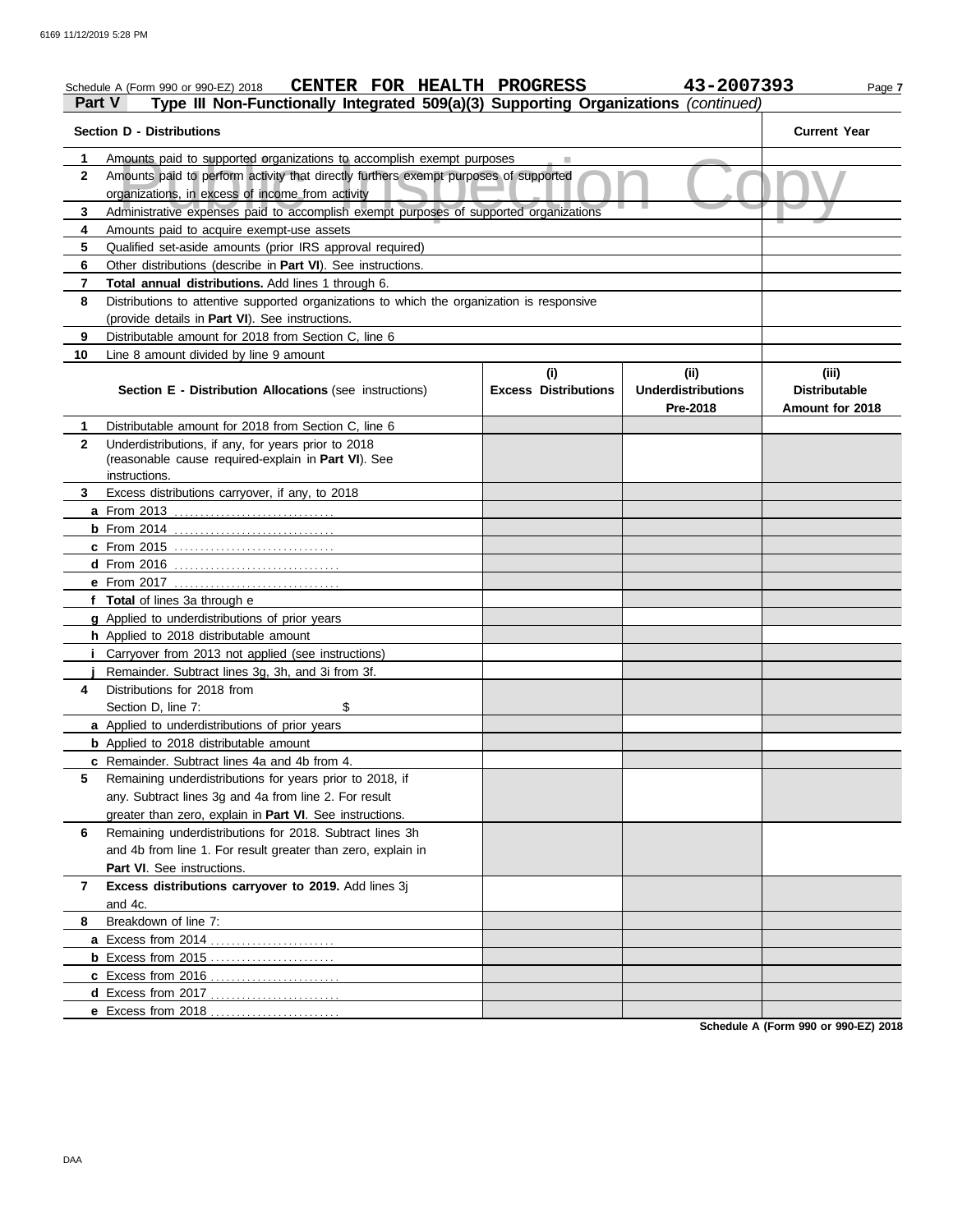| 43-2007393<br>CENTER FOR HEALTH PROGRESS<br>Schedule A (Form 990 or 990-EZ) 2018<br>Page 8<br>Supplemental Information. Provide the explanations required by Part II, line 10; Part II, line 17a or 17b; Part<br>Part VI<br>III, line 12; Part IV, Section A, lines 1, 2, 3b, 3c, 4b, 4c, 5a, 6, 9a, 9b, 9c, 11a, 11b, and 11c; Part IV, Section<br>B, lines 1 and 2; Part IV, Section C, line 1; Part IV, Section D, lines 2 and 3; Part IV, Section E, lines 1c, 2a, 2b,<br>3a, and 3b; Part V, line 1; Part V, Section B, line 1e; Part V, Section D, lines 5, 6, and 8; and Part V, Section E,<br>lines 2, 5, and 6. Also complete this part for any additional information. (See instructions.)<br>PART II, LINE 10 - OTHER INCOME DETAIL |  |
|------------------------------------------------------------------------------------------------------------------------------------------------------------------------------------------------------------------------------------------------------------------------------------------------------------------------------------------------------------------------------------------------------------------------------------------------------------------------------------------------------------------------------------------------------------------------------------------------------------------------------------------------------------------------------------------------------------------------------------------------|--|
| 9,900<br>FISCAL AGENT FEES<br>\$                                                                                                                                                                                                                                                                                                                                                                                                                                                                                                                                                                                                                                                                                                               |  |
|                                                                                                                                                                                                                                                                                                                                                                                                                                                                                                                                                                                                                                                                                                                                                |  |
|                                                                                                                                                                                                                                                                                                                                                                                                                                                                                                                                                                                                                                                                                                                                                |  |
|                                                                                                                                                                                                                                                                                                                                                                                                                                                                                                                                                                                                                                                                                                                                                |  |
|                                                                                                                                                                                                                                                                                                                                                                                                                                                                                                                                                                                                                                                                                                                                                |  |
|                                                                                                                                                                                                                                                                                                                                                                                                                                                                                                                                                                                                                                                                                                                                                |  |
|                                                                                                                                                                                                                                                                                                                                                                                                                                                                                                                                                                                                                                                                                                                                                |  |
|                                                                                                                                                                                                                                                                                                                                                                                                                                                                                                                                                                                                                                                                                                                                                |  |
|                                                                                                                                                                                                                                                                                                                                                                                                                                                                                                                                                                                                                                                                                                                                                |  |
|                                                                                                                                                                                                                                                                                                                                                                                                                                                                                                                                                                                                                                                                                                                                                |  |
|                                                                                                                                                                                                                                                                                                                                                                                                                                                                                                                                                                                                                                                                                                                                                |  |
|                                                                                                                                                                                                                                                                                                                                                                                                                                                                                                                                                                                                                                                                                                                                                |  |
|                                                                                                                                                                                                                                                                                                                                                                                                                                                                                                                                                                                                                                                                                                                                                |  |
|                                                                                                                                                                                                                                                                                                                                                                                                                                                                                                                                                                                                                                                                                                                                                |  |
|                                                                                                                                                                                                                                                                                                                                                                                                                                                                                                                                                                                                                                                                                                                                                |  |
|                                                                                                                                                                                                                                                                                                                                                                                                                                                                                                                                                                                                                                                                                                                                                |  |
|                                                                                                                                                                                                                                                                                                                                                                                                                                                                                                                                                                                                                                                                                                                                                |  |
|                                                                                                                                                                                                                                                                                                                                                                                                                                                                                                                                                                                                                                                                                                                                                |  |
|                                                                                                                                                                                                                                                                                                                                                                                                                                                                                                                                                                                                                                                                                                                                                |  |
|                                                                                                                                                                                                                                                                                                                                                                                                                                                                                                                                                                                                                                                                                                                                                |  |
|                                                                                                                                                                                                                                                                                                                                                                                                                                                                                                                                                                                                                                                                                                                                                |  |
|                                                                                                                                                                                                                                                                                                                                                                                                                                                                                                                                                                                                                                                                                                                                                |  |
|                                                                                                                                                                                                                                                                                                                                                                                                                                                                                                                                                                                                                                                                                                                                                |  |
|                                                                                                                                                                                                                                                                                                                                                                                                                                                                                                                                                                                                                                                                                                                                                |  |
|                                                                                                                                                                                                                                                                                                                                                                                                                                                                                                                                                                                                                                                                                                                                                |  |
|                                                                                                                                                                                                                                                                                                                                                                                                                                                                                                                                                                                                                                                                                                                                                |  |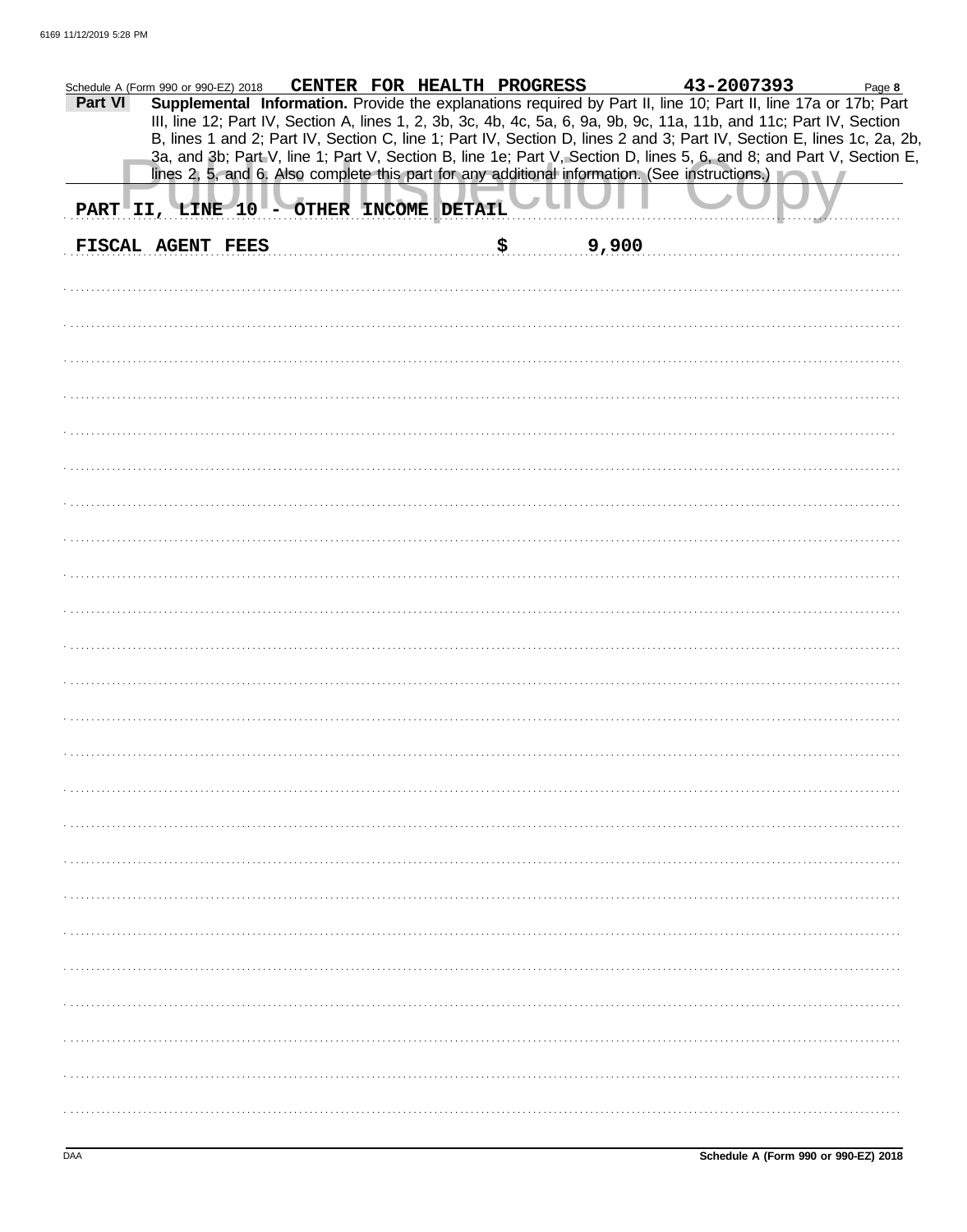| <b>Schedule B</b><br>(Form 990, 990-EZ,                                                                                                                                                                                      | <b>Schedule of Contributors</b>                                                                               | OMB No. 1545-0047 |  |  |  |
|------------------------------------------------------------------------------------------------------------------------------------------------------------------------------------------------------------------------------|---------------------------------------------------------------------------------------------------------------|-------------------|--|--|--|
| or 990-PF)<br>Department of the Treasury<br>Internal Revenue Service                                                                                                                                                         | u Attach to Form 990, Form 990-EZ, or Form 990-PF.<br>u Go to www.irs.gov/Form990 for the latest information. | 2018              |  |  |  |
| <b>Employer identification number</b><br>Name of the organization<br>43-2007393<br>CENTER FOR HEALTH PROGRESS<br><b>Organization type (check one):</b>                                                                       |                                                                                                               |                   |  |  |  |
| Filers of:                                                                                                                                                                                                                   | Section:                                                                                                      |                   |  |  |  |
| Form 990 or 990-EZ                                                                                                                                                                                                           | X <br>501(c)<br>3 ) (enter number) organization                                                               |                   |  |  |  |
|                                                                                                                                                                                                                              | $4947(a)(1)$ nonexempt charitable trust not treated as a private foundation                                   |                   |  |  |  |
|                                                                                                                                                                                                                              | 527 political organization                                                                                    |                   |  |  |  |
| Form 990-PF                                                                                                                                                                                                                  | 501(c)(3) exempt private foundation                                                                           |                   |  |  |  |
|                                                                                                                                                                                                                              | 4947(a)(1) nonexempt charitable trust treated as a private foundation                                         |                   |  |  |  |
|                                                                                                                                                                                                                              | 501(c)(3) taxable private foundation                                                                          |                   |  |  |  |
|                                                                                                                                                                                                                              |                                                                                                               |                   |  |  |  |
| Check if your organization is covered by the General Rule or a Special Rule.<br>Note: Only a section 501(c)(7), (8), or (10) organization can check boxes for both the General Rule and a Special Rule. See<br>instructions. |                                                                                                               |                   |  |  |  |
| <b>General Rule</b>                                                                                                                                                                                                          |                                                                                                               |                   |  |  |  |

For an organization filing Form 990, 990-EZ, or 990-PF that received, during the year, contributions totaling \$5,000 or more (in money or property) from any one contributor. Complete Parts I and II. See instructions for determining a contributor's total contributions.

#### **Special Rules**

 $\overline{X}$  For an organization described in section 501(c)(3) filing Form 990 or 990-EZ that met the 33<sup>1</sup>/3% support test of the regulations under sections 509(a)(1) and 170(b)(1)(A)(vi), that checked Schedule A (Form 990 or 990-EZ), Part II, line 13, 16a, or 16b, and that received from any one contributor, during the year, total contributions of the greater of **(1)** \$5,000; or **(2)** 2% of the amount on (i) Form 990, Part VIII, line 1h; or (ii) Form 990-EZ, line 1. Complete Parts I and II.

literary, or educational purposes, or for the prevention of cruelty to children or animals. Complete Parts I (entering) For an organization described in section  $501(c)(7)$ ,  $(8)$ , or  $(10)$  filing Form 990 or 990-EZ that received from any one contributor, during the year, total contributions of more than \$1,000 *exclusively* for religious, charitable, scientific, "N/A" in column (b) instead of the contributor name and address), II, and III.

For an organization described in section 501(c)(7), (8), or (10) filing Form 990 or 990-EZ that received from any one contributor, during the year, contributions *exclusively* for religious, charitable, etc., purposes, but no such contributions totaled more than \$1,000. If this box is checked, enter here the total contributions that were received during the year for an *exclusively* religious, charitable, etc., purpose. Don't complete any of the parts unless the **General Rule** applies to this organization because it received *nonexclusively* religious, charitable, etc., contributions totaling \$5,000 or more during the year . . . . . . . . . . . . . . . . . . . . . . . . . . . . . . . . . . . . . . . . . . . . . . . . . . . . . . . . . . . . . . . . . . . . . . . . . . . .  $\triangleright$  \$

990-EZ, or 990-PF), but it **must** answer "No" on Part IV, line 2, of its Form 990; or check the box on line H of its Form 990-EZ or on its Form 990-PF, Part I, line 2, to certify that it doesn't meet the filing requirements of Schedule B (Form 990, 990-EZ, or 990-PF). **Caution:** An organization that isn't covered by the General Rule and/or the Special Rules doesn't file Schedule B (Form 990,

**For Paperwork Reduction Act Notice, see the instructions for Form 990, 990-EZ, or 990-PF.**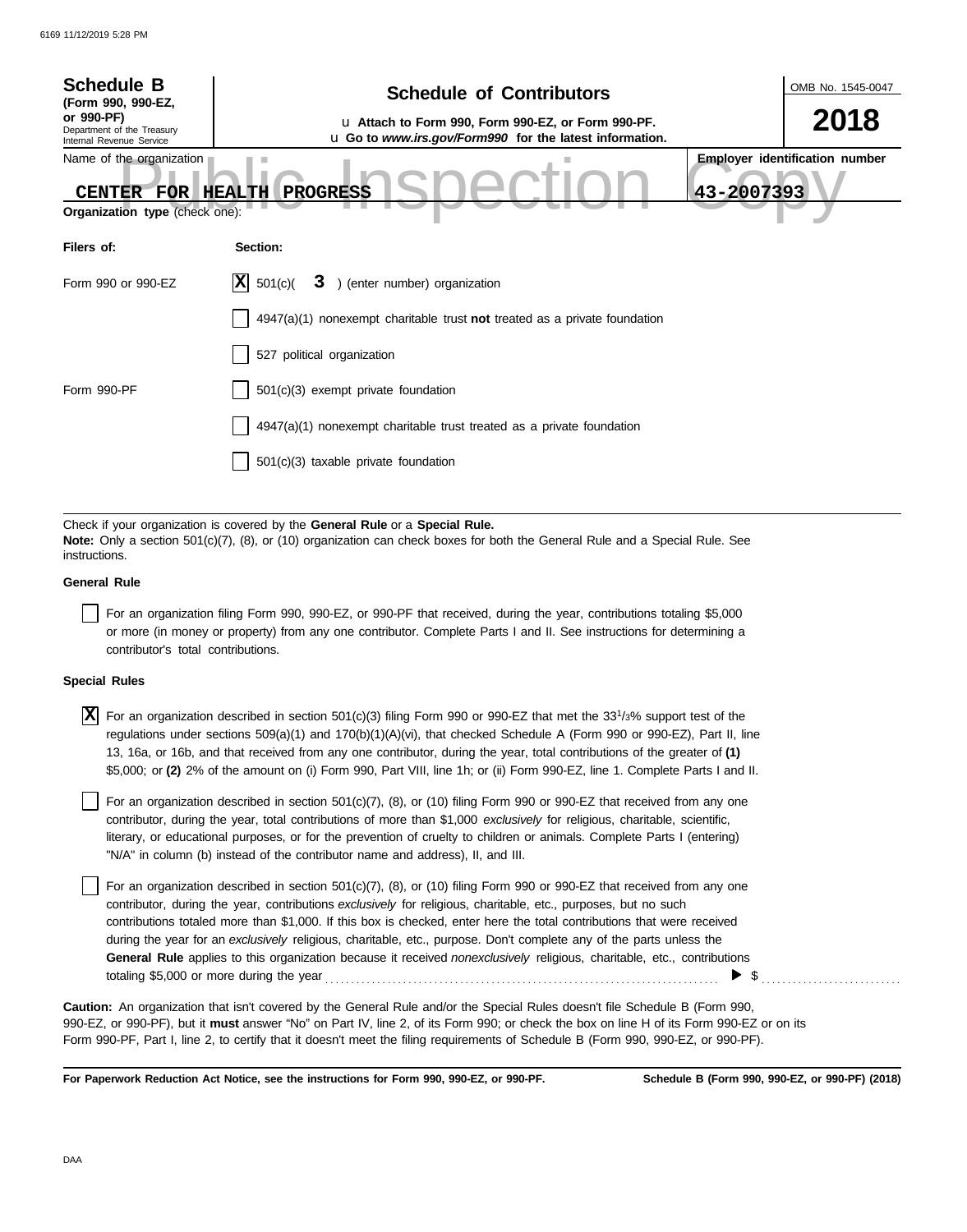|                       | Schedule B (Form 990, 990-EZ, or 990-PF) (2018)<br>Name of organization<br>CENTER FOR HEALTH PROGRESS |                                   | PAGE 1 OF 2<br>Page 2<br>Employer identification number<br>43-2007393                                                |
|-----------------------|-------------------------------------------------------------------------------------------------------|-----------------------------------|----------------------------------------------------------------------------------------------------------------------|
| Part I                | Contributors (see instructions). Use duplicate copies of Part I if additional space is needed.        |                                   |                                                                                                                      |
| (a)<br>No.            | (b)<br>Name, address, and ZIP +                                                                       | (c)<br><b>Total contributions</b> | (d)<br>Type of contribution                                                                                          |
| $\mathbf{1}$          |                                                                                                       | 67,500<br>$\sim$                  | X<br>Person<br>Payroll<br><b>Noncash</b><br>(Complete Part II for<br>noncash contributions.)                         |
| (a)<br>No.            | (b)<br>Name, address, and ZIP + 4                                                                     | (c)<br><b>Total contributions</b> | (d)<br>Type of contribution                                                                                          |
| $\overline{2}$        |                                                                                                       | 300,000<br>\$                     | X<br>Person<br>Payroll<br><b>Noncash</b><br>(Complete Part II for<br>noncash contributions.)                         |
| (a)                   | (b)                                                                                                   | (c)<br><b>Total contributions</b> | (d)                                                                                                                  |
| No.<br>$\overline{3}$ | Name, address, and ZIP + 4                                                                            | 37,001<br>$\mathcal{S}$           | Type of contribution<br>Χ<br>Person<br>Payroll<br><b>Noncash</b><br>(Complete Part II for<br>noncash contributions.) |
| (a)<br>No.            | (b)<br>Name, address, and ZIP + 4                                                                     | (c)<br><b>Total contributions</b> | (d)<br>Type of contribution                                                                                          |
| 4                     |                                                                                                       | 55,000<br>\$                      | X<br>Person<br>Payroll<br><b>Noncash</b><br>(Complete Part II for<br>noncash contributions.)                         |
| (a)<br>No.            | (b)<br>Name, address, and ZIP + 4                                                                     | (c)<br><b>Total contributions</b> | (d)<br>Type of contribution                                                                                          |
| $\overline{5}$        |                                                                                                       | 58,000<br>$$^{\circ}$             | X<br>Person<br>Payroll<br><b>Noncash</b><br>(Complete Part II for<br>noncash contributions.)                         |
| (a)<br>No.            | (b)<br>Name, address, and ZIP + 4                                                                     | (c)<br><b>Total contributions</b> | (d)<br>Type of contribution                                                                                          |
| 6                     |                                                                                                       | 25,000<br>$\mathsf{S}_{\perp}$    | X<br>Person<br>Payroll<br>Noncash<br>(Complete Part II for<br>noncash contributions.)                                |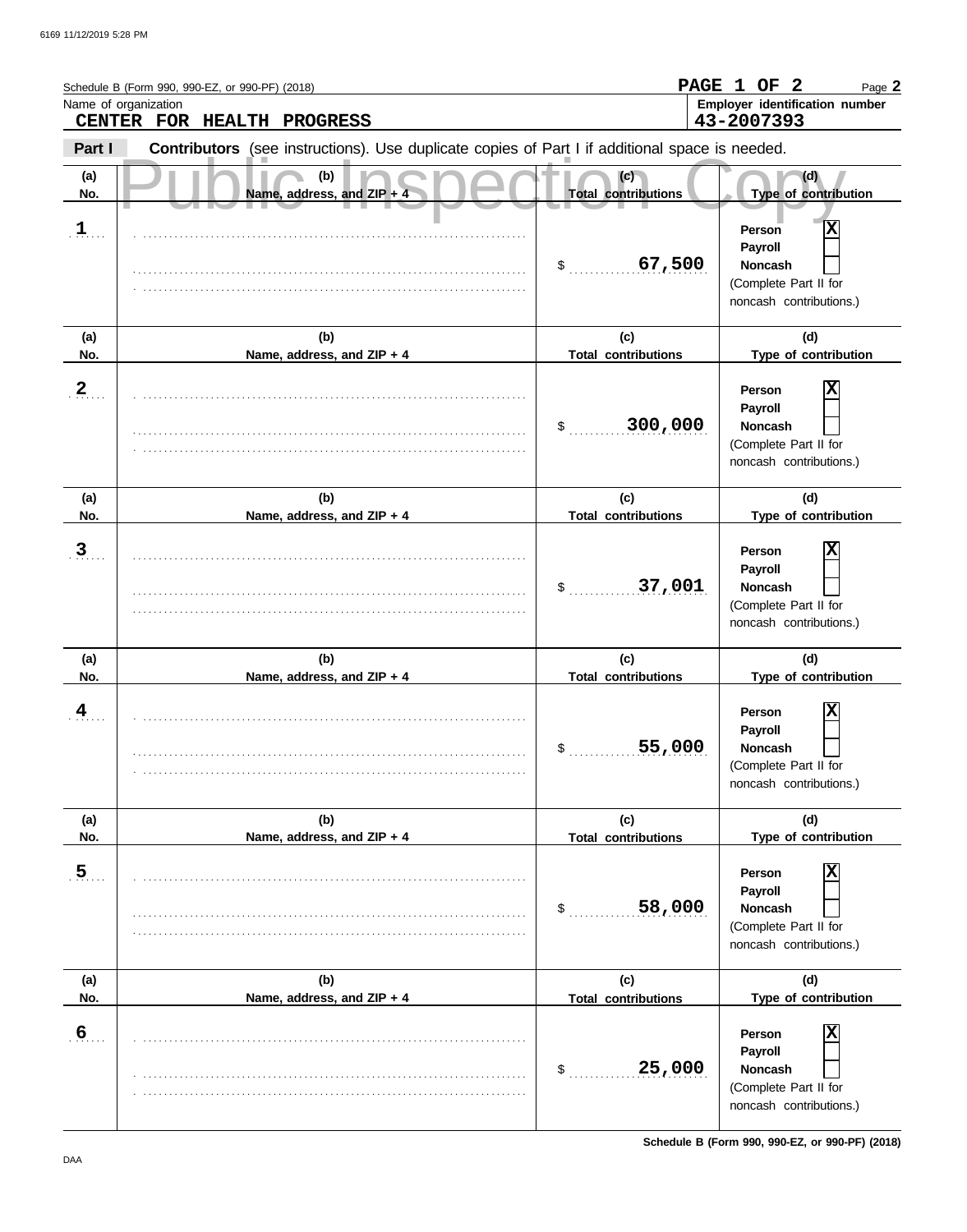|                      | Schedule B (Form 990, 990-EZ, or 990-PF) (2018)                                                |                                   | PAGE 2 OF 2<br>Page 2<br>Employer identification number                                      |
|----------------------|------------------------------------------------------------------------------------------------|-----------------------------------|----------------------------------------------------------------------------------------------|
| Name of organization | <b>CENTER FOR HEALTH</b><br><b>PROGRESS</b>                                                    |                                   | 43-2007393                                                                                   |
| Part I               | Contributors (see instructions). Use duplicate copies of Part I if additional space is needed. |                                   |                                                                                              |
| (a)<br>No.           | (b)<br>Name, address, and ZIP + 4                                                              | (c)<br><b>Total contributions</b> | (d)<br>Type of contribution                                                                  |
| $\overline{7}$       |                                                                                                | 62,500<br>$\sim$                  | X<br>Person<br>Payroll<br><b>Noncash</b><br>(Complete Part II for<br>noncash contributions.) |
| (a)<br>No.           | (b)<br>Name, address, and ZIP + 4                                                              | (c)<br><b>Total contributions</b> | (d)<br>Type of contribution                                                                  |
| $\overline{8}$       |                                                                                                | 25,000<br>\$                      | Х<br>Person<br>Payroll<br><b>Noncash</b><br>(Complete Part II for<br>noncash contributions.) |
| (a)<br>No.           | (b)<br>Name, address, and ZIP + 4                                                              | (c)<br><b>Total contributions</b> | (d)<br>Type of contribution                                                                  |
|                      |                                                                                                | \$                                | Person<br>Payroll<br><b>Noncash</b><br>(Complete Part II for<br>noncash contributions.)      |
| (a)<br>No.           | (b)<br>Name, address, and ZIP + 4                                                              | (c)<br><b>Total contributions</b> | (d)<br>Type of contribution                                                                  |
|                      |                                                                                                | \$                                | Person<br>Payroll<br>Noncash<br>(Complete Part II for<br>noncash contributions.)             |
| (a)<br>No.           | (b)<br>Name, address, and ZIP + 4                                                              | (c)<br><b>Total contributions</b> | (d)<br>Type of contribution                                                                  |
|                      |                                                                                                | \$                                | Person<br>Payroll<br>Noncash<br>(Complete Part II for<br>noncash contributions.)             |
| (a)<br>No.           | (b)<br>Name, address, and ZIP + 4                                                              | (c)<br><b>Total contributions</b> | (d)<br>Type of contribution                                                                  |
|                      |                                                                                                | \$                                | Person<br>Payroll<br><b>Noncash</b><br>(Complete Part II for<br>noncash contributions.)      |

**Schedule B (Form 990, 990-EZ, or 990-PF) (2018)**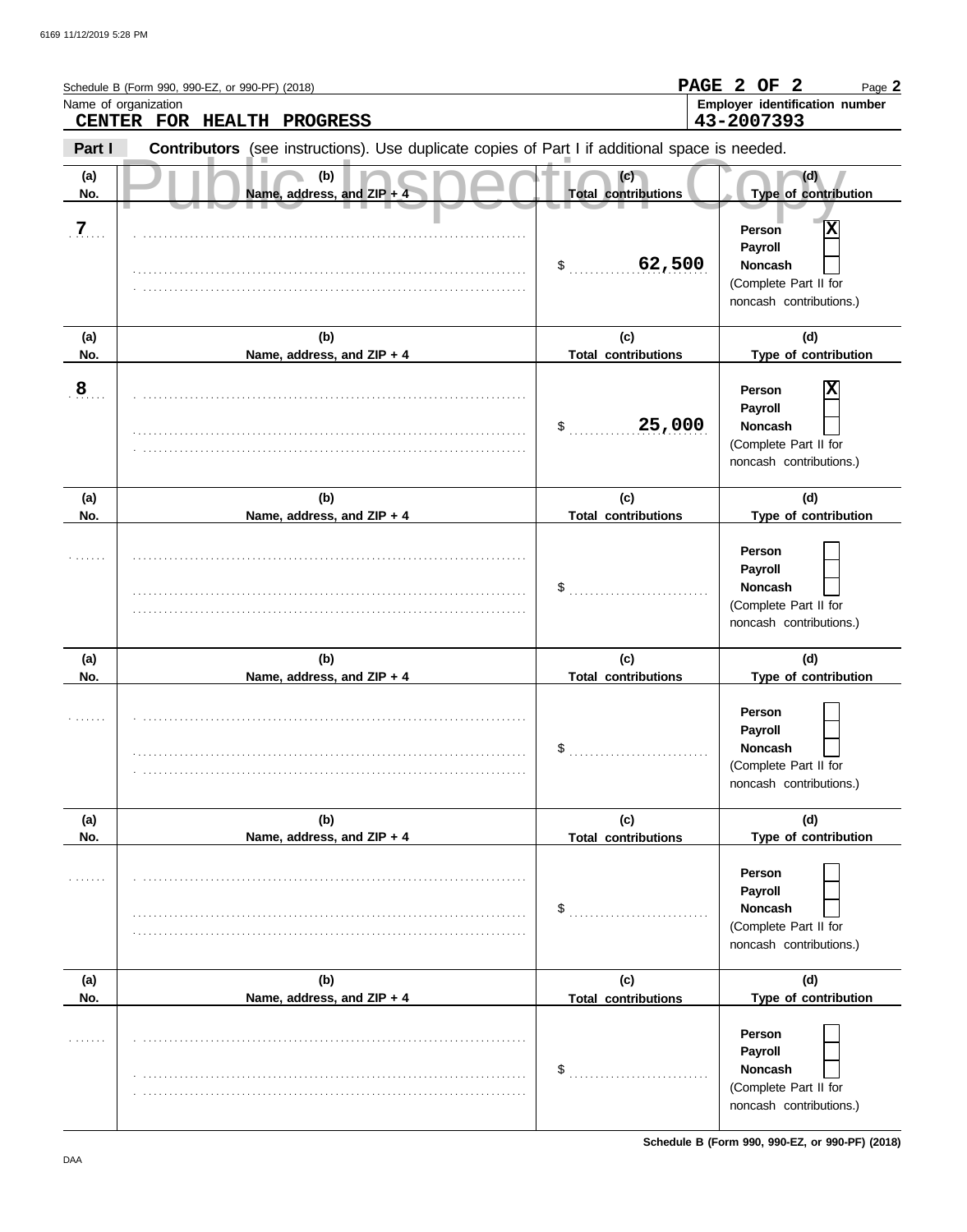| <b>SCHEDULE C</b>                                      |                                                                                                                                                                                                                                                                                                                                                                                                                                                                                                                                                                                                                                              | <b>Political Campaign and Lobbying Activities</b>                             |           |                                                                             | OMB No. 1545-0047                                                                                                                                           |
|--------------------------------------------------------|----------------------------------------------------------------------------------------------------------------------------------------------------------------------------------------------------------------------------------------------------------------------------------------------------------------------------------------------------------------------------------------------------------------------------------------------------------------------------------------------------------------------------------------------------------------------------------------------------------------------------------------------|-------------------------------------------------------------------------------|-----------|-----------------------------------------------------------------------------|-------------------------------------------------------------------------------------------------------------------------------------------------------------|
| (Form 990 or 990-EZ)                                   |                                                                                                                                                                                                                                                                                                                                                                                                                                                                                                                                                                                                                                              | For Organizations Exempt From Income Tax Under section 501(c) and section 527 |           |                                                                             |                                                                                                                                                             |
| Department of the Treasury<br>Internal Revenue Service | <b>u</b> Complete if the organization is described below.<br><b>CONTRACTOR</b>                                                                                                                                                                                                                                                                                                                                                                                                                                                                                                                                                               | Lu Go to www.irs.gov/Form990 for instructions and the latest information.     |           | L1 Attach to Form 990 or Form 990-EZ.                                       | <b>Open to Public</b><br><b>Inspection</b>                                                                                                                  |
|                                                        | If the organization answered "Yes," on Form 990, Part IV, line 3, or Form 990-EZ, Part V, line 46 (Political Campaign Activities), then<br>• Section 501(c)(3) organizations: Complete Parts I-A and B. Do not complete Part I-C.<br>· Section 501(c) (other than section 501(c)(3)) organizations: Complete Parts I-A and C below. Do not complete Part I-B.                                                                                                                                                                                                                                                                                |                                                                               |           |                                                                             |                                                                                                                                                             |
|                                                        | • Section 527 organizations: Complete Part I-A only.<br>If the organization answered "Yes," on Form 990, Part IV, line 4, or Form 990-EZ, Part VI, line 47 (Lobbying Activities), then<br>• Section 501(c)(3) organizations that have filed Form 5768 (election under section 501(h)): Complete Part II-A. Do not complete Part II-B.<br>• Section 501(c)(3) organizations that have NOT filed Form 5768 (election under section 501(h)): Complete Part II-B. Do not complete Part II-A.<br>If the organization answered "Yes," on Form 990, Part IV, line 5 (Proxy Tax) (see separate instructions) or Form 990-EZ, Part V, line 35c (Proxy |                                                                               |           |                                                                             |                                                                                                                                                             |
| Tax) (see separate instructions), then                 |                                                                                                                                                                                                                                                                                                                                                                                                                                                                                                                                                                                                                                              |                                                                               |           |                                                                             |                                                                                                                                                             |
| Name of organization                                   | • Section 501(c)(4), (5), or (6) organizations: Complete Part III.<br>CENTER FOR HEALTH PROGRESS                                                                                                                                                                                                                                                                                                                                                                                                                                                                                                                                             |                                                                               |           | 43-2007393                                                                  | Employer identification number                                                                                                                              |
| Part I-A                                               | Complete if the organization is exempt under section 501(c) or is a section 527 organization.                                                                                                                                                                                                                                                                                                                                                                                                                                                                                                                                                |                                                                               |           |                                                                             |                                                                                                                                                             |
|                                                        | 1 Provide a description of the organization's direct and indirect political campaign activities in Part IV. (see instructions for                                                                                                                                                                                                                                                                                                                                                                                                                                                                                                            |                                                                               |           |                                                                             |                                                                                                                                                             |
| definition of "political campaign activities")         |                                                                                                                                                                                                                                                                                                                                                                                                                                                                                                                                                                                                                                              |                                                                               |           |                                                                             |                                                                                                                                                             |
| 2                                                      | Political campaign activity expenditures (see instructions)                                                                                                                                                                                                                                                                                                                                                                                                                                                                                                                                                                                  |                                                                               |           |                                                                             |                                                                                                                                                             |
|                                                        |                                                                                                                                                                                                                                                                                                                                                                                                                                                                                                                                                                                                                                              |                                                                               |           |                                                                             |                                                                                                                                                             |
| Part I-B                                               | Complete if the organization is exempt under section 501(c)(3).                                                                                                                                                                                                                                                                                                                                                                                                                                                                                                                                                                              |                                                                               |           |                                                                             |                                                                                                                                                             |
| 1.<br>2                                                | Enter the amount of any excise tax incurred by organization managers under section 4955 [[[[[[[[[[[[[[[[[[[[[                                                                                                                                                                                                                                                                                                                                                                                                                                                                                                                                |                                                                               |           |                                                                             | $\mathbf{u}$ \$                                                                                                                                             |
| 3                                                      |                                                                                                                                                                                                                                                                                                                                                                                                                                                                                                                                                                                                                                              |                                                                               |           |                                                                             | $\mathbf{u}$ \$ $\mathbf{u}$<br>Yes<br>No                                                                                                                   |
| 4a Was a correction made?                              |                                                                                                                                                                                                                                                                                                                                                                                                                                                                                                                                                                                                                                              |                                                                               |           |                                                                             | Yes<br><b>No</b>                                                                                                                                            |
| <b>b</b> If "Yes," describe in Part IV.                |                                                                                                                                                                                                                                                                                                                                                                                                                                                                                                                                                                                                                                              |                                                                               |           |                                                                             |                                                                                                                                                             |
| Part I-C                                               | Complete if the organization is exempt under section 501(c), except section 501(c)(3).                                                                                                                                                                                                                                                                                                                                                                                                                                                                                                                                                       |                                                                               |           |                                                                             |                                                                                                                                                             |
| 1.                                                     | Enter the amount directly expended by the filing organization for section 527 exempt function                                                                                                                                                                                                                                                                                                                                                                                                                                                                                                                                                |                                                                               |           |                                                                             |                                                                                                                                                             |
| activities                                             |                                                                                                                                                                                                                                                                                                                                                                                                                                                                                                                                                                                                                                              |                                                                               |           |                                                                             |                                                                                                                                                             |
|                                                        | 2 Enter the amount of the filing organization's funds contributed to other organizations for section                                                                                                                                                                                                                                                                                                                                                                                                                                                                                                                                         |                                                                               |           |                                                                             |                                                                                                                                                             |
| 527 exempt function activities                         |                                                                                                                                                                                                                                                                                                                                                                                                                                                                                                                                                                                                                                              |                                                                               |           |                                                                             | $\mathbf{u}$ \$                                                                                                                                             |
| 3.<br>line 17b                                         | Total exempt function expenditures. Add lines 1 and 2. Enter here and on Form 1120-POL,                                                                                                                                                                                                                                                                                                                                                                                                                                                                                                                                                      |                                                                               |           | $\mathbf{u}$ \$                                                             |                                                                                                                                                             |
|                                                        |                                                                                                                                                                                                                                                                                                                                                                                                                                                                                                                                                                                                                                              |                                                                               |           |                                                                             | Yes<br>No                                                                                                                                                   |
|                                                        | Enter the names, addresses and employer identification number (EIN) of all section 527 political organizations to which the filing<br>organization made payments. For each organization listed, enter the amount paid from the filing organization's funds. Also enter                                                                                                                                                                                                                                                                                                                                                                       |                                                                               |           |                                                                             |                                                                                                                                                             |
|                                                        | the amount of political contributions received that were promptly and directly delivered to a separate political organization, such                                                                                                                                                                                                                                                                                                                                                                                                                                                                                                          |                                                                               |           |                                                                             |                                                                                                                                                             |
|                                                        | as a separate segregated fund or a political action committee (PAC). If additional space is needed, provide information in Part IV.                                                                                                                                                                                                                                                                                                                                                                                                                                                                                                          |                                                                               |           |                                                                             |                                                                                                                                                             |
|                                                        | (a) Name                                                                                                                                                                                                                                                                                                                                                                                                                                                                                                                                                                                                                                     | (b) Address                                                                   | $(c)$ EIN | (d) Amount paid from<br>filing organization's<br>funds. If none, enter -0-. | (e) Amount of political<br>contributions received and<br>promptly and directly<br>delivered to a separate<br>political organization.<br>If none, enter -0-. |
| (1)                                                    |                                                                                                                                                                                                                                                                                                                                                                                                                                                                                                                                                                                                                                              |                                                                               |           |                                                                             |                                                                                                                                                             |
| (2)                                                    |                                                                                                                                                                                                                                                                                                                                                                                                                                                                                                                                                                                                                                              |                                                                               |           |                                                                             |                                                                                                                                                             |
| (3)                                                    |                                                                                                                                                                                                                                                                                                                                                                                                                                                                                                                                                                                                                                              |                                                                               |           |                                                                             |                                                                                                                                                             |
| (4)                                                    |                                                                                                                                                                                                                                                                                                                                                                                                                                                                                                                                                                                                                                              |                                                                               |           |                                                                             |                                                                                                                                                             |
| (5)                                                    |                                                                                                                                                                                                                                                                                                                                                                                                                                                                                                                                                                                                                                              |                                                                               |           |                                                                             |                                                                                                                                                             |
| (6)                                                    |                                                                                                                                                                                                                                                                                                                                                                                                                                                                                                                                                                                                                                              |                                                                               |           |                                                                             |                                                                                                                                                             |
|                                                        | For Paperwork Reduction Act Notice, see the Instructions for Form 990 or 990-EZ.                                                                                                                                                                                                                                                                                                                                                                                                                                                                                                                                                             |                                                                               |           |                                                                             | Schedule C (Form 990 or 990-EZ) 2018                                                                                                                        |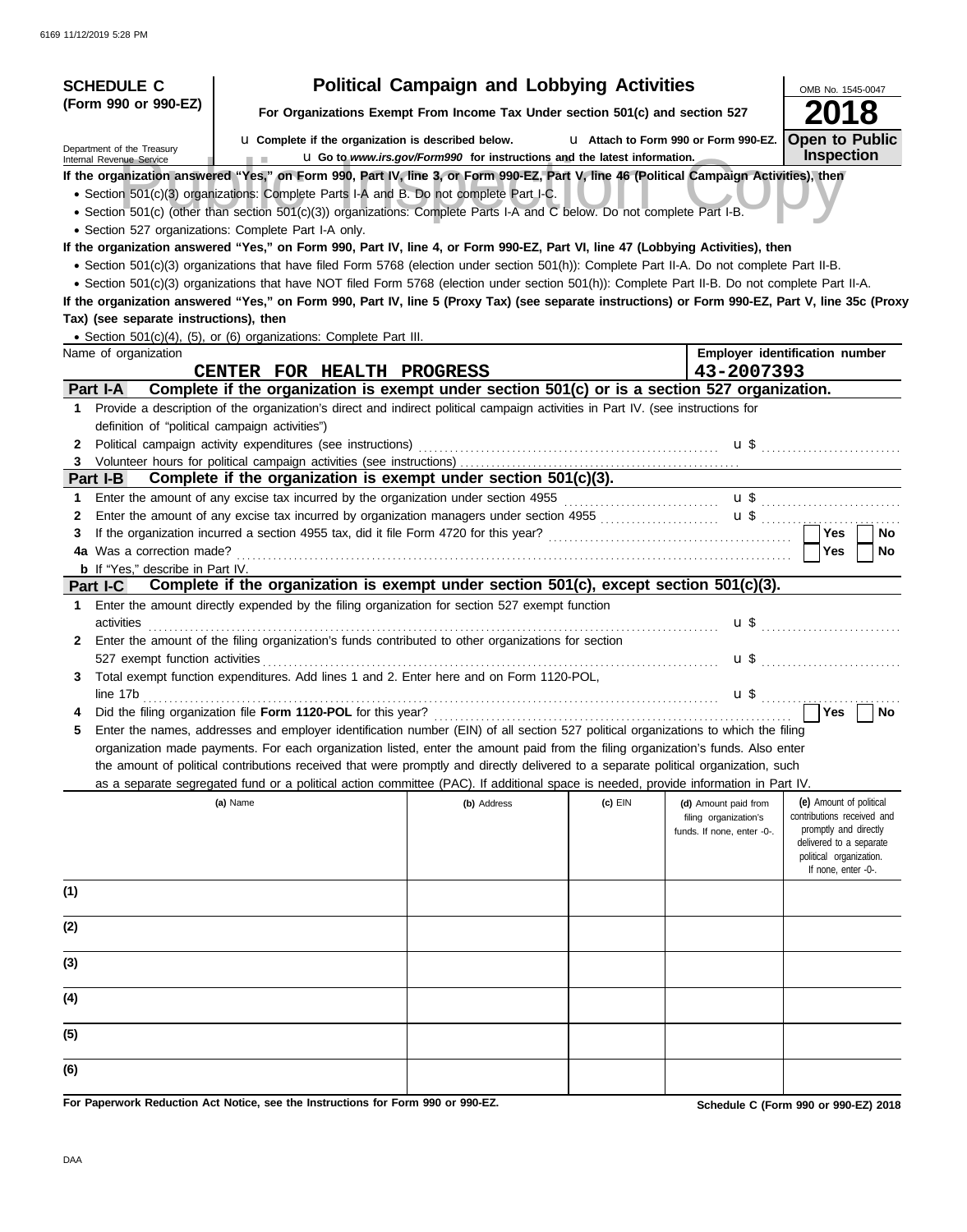|    | Schedule C (Form 990 or 990-EZ) 2018 CENTER FOR HEALTH PROGRESS                                                                             |              |                                    |                                                    | 43-2007393                          | Page 2                         |
|----|---------------------------------------------------------------------------------------------------------------------------------------------|--------------|------------------------------------|----------------------------------------------------|-------------------------------------|--------------------------------|
|    | Complete if the organization is exempt under section 501(c)(3) and filed Form 5768 (election under<br>Part II-A                             |              |                                    |                                                    |                                     |                                |
|    | section 501(h)).                                                                                                                            |              |                                    |                                                    |                                     |                                |
|    | if the filing organization belongs to an affiliated group (and list in Part IV each affiliated group member's name,<br>A Check $\mathbf{u}$ |              |                                    |                                                    |                                     |                                |
|    | address, EIN, expenses, and share of excess lobbying expenditures).                                                                         |              |                                    |                                                    |                                     |                                |
| B. | if the filing organization checked box A and "limited control" provisions apply.<br>Check u                                                 |              |                                    |                                                    |                                     |                                |
|    | <b>Limits on Lobbying Expenditures</b><br>(The term "expenditures" means amounts paid or incurred.)                                         |              |                                    |                                                    | (a) Filing<br>organization's totals | (b) Affiliated<br>group totals |
|    | 1a Total lobbying expenditures to influence public opinion (grass roots lobbying) [[[[[[[[[[[[[[[[[[[[[[[[[[]]]]]]]                         |              |                                    |                                                    | 150                                 |                                |
|    | Total lobbying expenditures to influence a legislative body (direct lobbying)                                                               |              |                                    |                                                    | 6,250                               |                                |
|    |                                                                                                                                             |              |                                    |                                                    | 6,400                               |                                |
|    | Other exempt purpose expenditures<br>d                                                                                                      |              |                                    |                                                    | 1,150,594                           |                                |
|    | е                                                                                                                                           |              |                                    |                                                    | 1,156,994                           |                                |
|    | f Lobbying nontaxable amount. Enter the amount from the following table in both                                                             |              |                                    |                                                    |                                     |                                |
|    | columns.                                                                                                                                    |              |                                    |                                                    | 190,699                             |                                |
|    | If the amount on line 1e, column (a) or (b) is:                                                                                             |              | The lobbying nontaxable amount is: |                                                    |                                     |                                |
|    | Not over \$500,000                                                                                                                          |              | 20% of the amount on line 1e.      |                                                    |                                     |                                |
|    | Over \$500,000 but not over \$1,000,000                                                                                                     |              |                                    | \$100,000 plus 15% of the excess over \$500,000.   |                                     |                                |
|    | Over \$1,000,000 but not over \$1,500,000                                                                                                   |              |                                    | \$175,000 plus 10% of the excess over \$1,000,000. |                                     |                                |
|    | Over \$1,500,000 but not over \$17,000,000                                                                                                  |              |                                    | \$225,000 plus 5% of the excess over \$1,500,000.  |                                     |                                |
|    | Over \$17,000,000                                                                                                                           | \$1,000,000. |                                    |                                                    |                                     |                                |
|    | a                                                                                                                                           |              |                                    |                                                    | 47,675                              |                                |
|    |                                                                                                                                             |              |                                    |                                                    | O                                   |                                |
|    | i Subtract line 1f from line 1c. If zero or less, enter -0-                                                                                 |              |                                    |                                                    | 0                                   |                                |
|    | j If there is an amount other than zero on either line 1h or line 1i, did the organization file Form 4720                                   |              |                                    |                                                    |                                     |                                |
|    |                                                                                                                                             |              |                                    |                                                    |                                     | <b>Yes</b><br>No               |

**4-Year Averaging Period Under Section 501(h)**

**(Some organizations that made a section 501(h) election do not have to complete all of the five columns below. See the separate instructions for lines 2a through 2f.)**

|                                                                                        | Lobbying Expenditures During 4-Year Averaging Period |          |            |            |           |
|----------------------------------------------------------------------------------------|------------------------------------------------------|----------|------------|------------|-----------|
| Calendar year (or fiscal year<br>beginning in)                                         | (a) 2015                                             | (b) 2016 | $(c)$ 2017 | $(d)$ 2018 | (e) Total |
| 2a Lobbying nontaxable amount                                                          | 108,183                                              | 154,836  | 213, 113   | 190,699    | 666,831   |
| <b>b</b> Lobbying ceiling amount<br>$(150\% \text{ of line } 2a, \text{ column } (e))$ |                                                      |          |            |            | 1,000,247 |
| c Total lobbying expenditures                                                          | 13,000                                               | 9,240    | 12,250     | 6,400      | 40,890    |
| <b>d</b> Grassroots nontaxable amount                                                  | 27,046                                               | 38,709   | 53,278     | 47,675     | 166,708   |
| e Grassroots ceiling amount<br>$(150\% \text{ of line } 2d, \text{ column } (e))$      |                                                      |          |            |            | 250,062   |
| f Grassroots lobbying expenditures                                                     |                                                      |          |            | 150        | 150       |

**Schedule C (Form 990 or 990-EZ) 2018**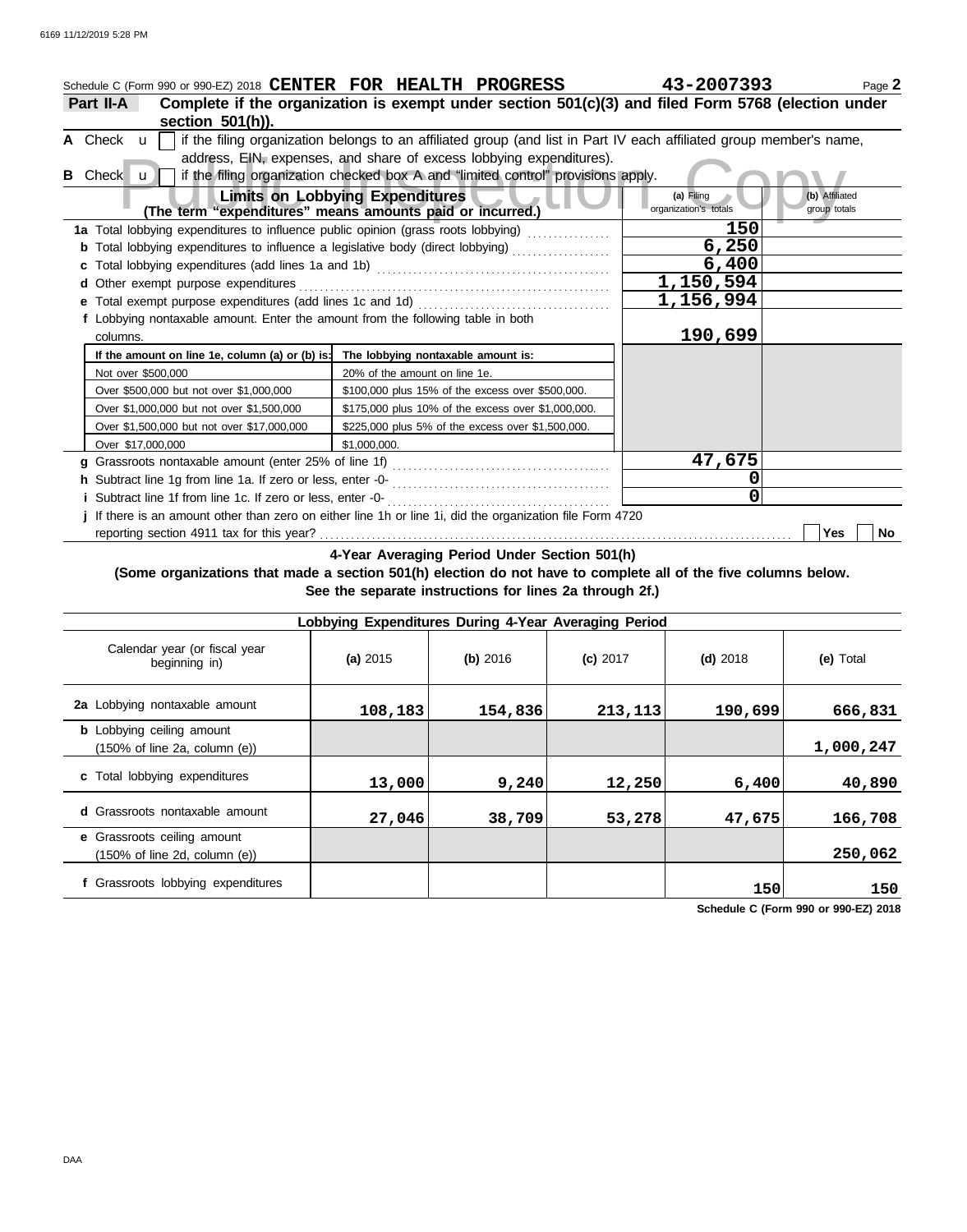| Part II-B                  | 43-2007393<br>Schedule C (Form 990 or 990-EZ) 2018 CENTER FOR HEALTH PROGRESS<br>Complete if the organization is exempt under section 501(c)(3) and has NOT filed Form 5768<br>(election under section 501(h)).                                                                                                                                 |          |             |                         |          |  |
|----------------------------|-------------------------------------------------------------------------------------------------------------------------------------------------------------------------------------------------------------------------------------------------------------------------------------------------------------------------------------------------|----------|-------------|-------------------------|----------|--|
|                            |                                                                                                                                                                                                                                                                                                                                                 | (a)      |             | (b)                     |          |  |
|                            | For each "Yes," response on lines 1a through 1i below, provide in Part IV a detailed<br>description of the lobbying activity.                                                                                                                                                                                                                   | Yes   No |             | Amount                  |          |  |
| a Volunteers?              | 1 During the year, did the filing organization attempt to influence foreign, national, state, or local<br>legislation, including any attempt to influence public opinion on a legislative matter or<br>referendum, through the use of:<br><b>b</b> Paid staff or management (include compensation in expenses reported on lines 1c through 1i)? |          |             |                         |          |  |
| c Media advertisements?    |                                                                                                                                                                                                                                                                                                                                                 |          |             |                         |          |  |
|                            |                                                                                                                                                                                                                                                                                                                                                 |          |             |                         |          |  |
|                            |                                                                                                                                                                                                                                                                                                                                                 |          |             |                         |          |  |
|                            | f Grants to other organizations for lobbying purposes?                                                                                                                                                                                                                                                                                          |          |             |                         |          |  |
|                            |                                                                                                                                                                                                                                                                                                                                                 |          |             |                         |          |  |
|                            | h Rallies, demonstrations, seminars, conventions, speeches, lectures, or any similar means?                                                                                                                                                                                                                                                     |          |             |                         |          |  |
| <i>i</i> Other activities? |                                                                                                                                                                                                                                                                                                                                                 |          |             |                         |          |  |
|                            | j Total. Add lines 1c through 1i                                                                                                                                                                                                                                                                                                                |          |             |                         |          |  |
|                            | 2a Did the activities in line 1 cause the organization to be not described in section $501(c)(3)$ ?                                                                                                                                                                                                                                             |          |             |                         |          |  |
|                            | <b>b</b> If "Yes," enter the amount of any tax incurred under section 4912                                                                                                                                                                                                                                                                      |          |             |                         |          |  |
|                            | c If "Yes," enter the amount of any tax incurred by organization managers under section 4912                                                                                                                                                                                                                                                    |          |             |                         |          |  |
|                            |                                                                                                                                                                                                                                                                                                                                                 |          |             |                         |          |  |
|                            |                                                                                                                                                                                                                                                                                                                                                 |          |             |                         |          |  |
| Part III-A                 | Complete if the organization is exempt under section $501(c)(4)$ , section $501(c)(5)$ , or section<br>$501(c)(6)$ .                                                                                                                                                                                                                            |          |             |                         |          |  |
|                            |                                                                                                                                                                                                                                                                                                                                                 |          |             |                         | Yes   No |  |
| 1                          | Were substantially all (90% or more) dues received nondeductible by members?                                                                                                                                                                                                                                                                    |          |             | $\mathbf{1}$            |          |  |
| 2                          | Did the organization make only in-house lobbying expenditures of \$2,000 or less?                                                                                                                                                                                                                                                               |          |             | $\mathbf{2}$            |          |  |
| 3                          | Did the organization agree to carry over lobbying and political campaign activity expenditures from the prior year?                                                                                                                                                                                                                             |          |             | $\overline{\mathbf{3}}$ |          |  |
| Part III-B                 | Complete if the organization is exempt under section $501(c)(4)$ , section $501(c)(5)$ , or section<br>501(c)(6) and if either (a) BOTH Part III-A, lines 1 and 2, are answered "No," OR (b) Part III-A, line 3, is<br>answered "Yes."                                                                                                          |          |             |                         |          |  |
| 1                          | Dues, assessments and similar amounts from members                                                                                                                                                                                                                                                                                              |          | $\mathbf 1$ |                         |          |  |
| 2                          | Section 162(e) nondeductible lobbying and political expenditures (do not include amounts of                                                                                                                                                                                                                                                     |          |             |                         |          |  |
|                            | political expenses for which the section 527(f) tax was paid).                                                                                                                                                                                                                                                                                  |          |             |                         |          |  |
| a Current year             |                                                                                                                                                                                                                                                                                                                                                 |          | 2a          |                         |          |  |
|                            |                                                                                                                                                                                                                                                                                                                                                 |          | 2b          |                         |          |  |
| c Total                    |                                                                                                                                                                                                                                                                                                                                                 |          | 2c          |                         |          |  |
| 3                          | Aggregate amount reported in section 6033(e)(1)(A) notices of nondeductible section 162(e) dues                                                                                                                                                                                                                                                 |          | 3           |                         |          |  |
| 4                          | If notices were sent and the amount on line 2c exceeds the amount on line 3, what portion of the                                                                                                                                                                                                                                                |          |             |                         |          |  |
|                            | excess does the organization agree to carryover to the reasonable estimate of nondeductible lobbying                                                                                                                                                                                                                                            |          |             |                         |          |  |
|                            | and political expenditure next year?                                                                                                                                                                                                                                                                                                            |          | 4<br>5      |                         |          |  |

Provide the descriptions required for Part I-A, line 1; Part I-B, line 4; Part I-C, line 5; Part II-A (affiliated group list); Part II-A, lines 1 and 2 (see instructions); and Part II-B, line 1. Also, complete this part for any additional information.

SCHEDULE C, PART IV, ADDITIONAL INFORMATION

THE ORGANIZATION CONTRACTS WITH A LOBBYING FIRM TO MONITOR AND IMPACT

LEGISLATION RELATED TO OUR MISSION AND WORK. THE DIRECTOR OF HEALTH

SYSTEMS CHANGE AND THE PUBLIC POLICY COORDINATOR WITH THE ORGANIZATION ARE

BOTH REGISTERED LOBBYISTS. THEY MONITOR LEGISLATION AND ENGAGE WITH

LEGISLATORS ABOUT SPECIFIC POLICIES THAT RELATE TO THE WORK AND MISSION OF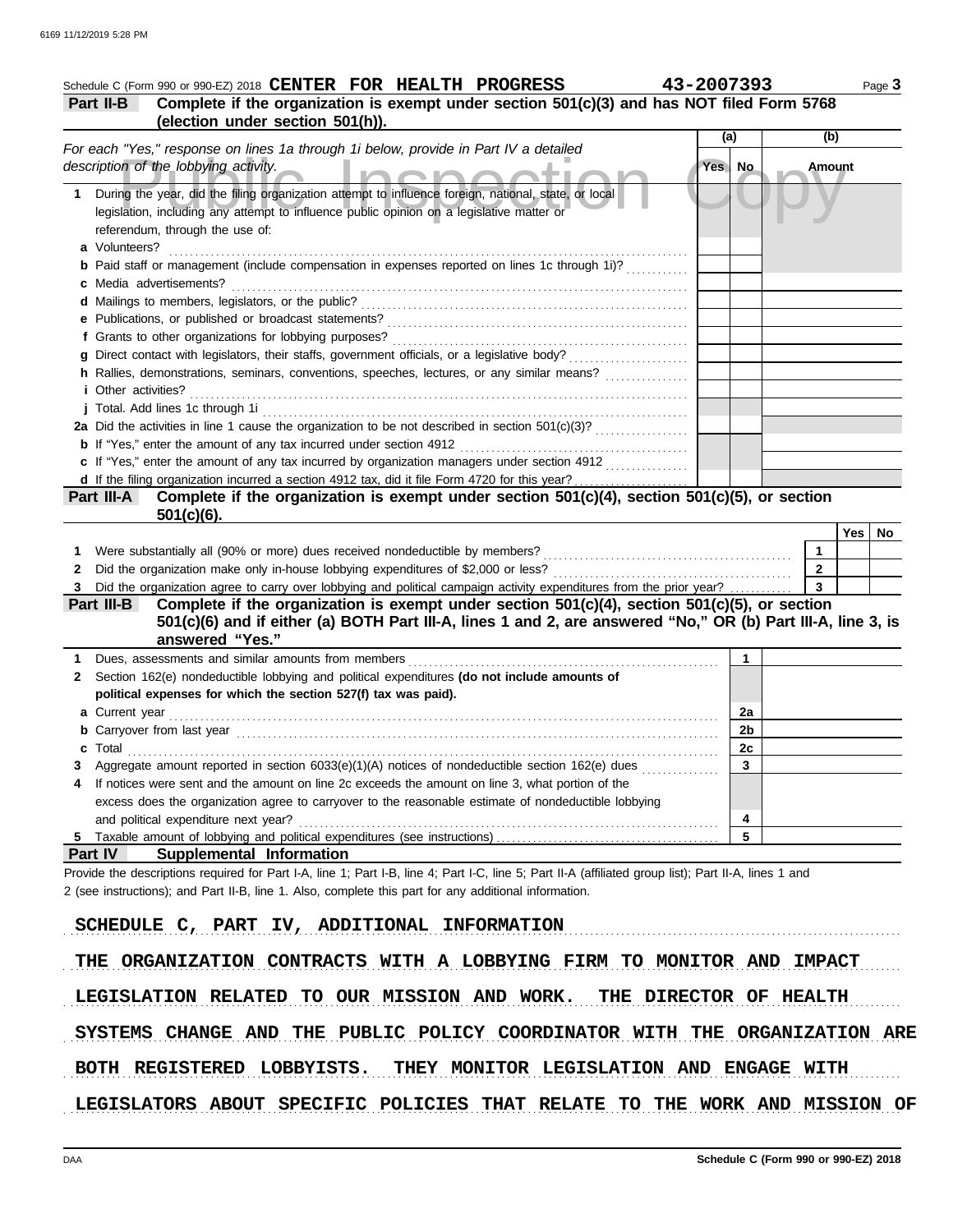|         |                   |                                      | Schedule C (Form 990 or 990-EZ) 2018 CENTER FOR HEALTH PROGRESS |        | 43-2007393 | Page 4 |
|---------|-------------------|--------------------------------------|-----------------------------------------------------------------|--------|------------|--------|
| Part IV |                   | Supplemental Information (continued) |                                                                 |        |            |        |
|         | THE ORGANIZATION. |                                      |                                                                 |        |            |        |
|         |                   | m<br>$\mathcal{L}$                   | nsp                                                             | ection |            |        |
|         |                   |                                      |                                                                 |        |            |        |
|         |                   |                                      |                                                                 |        |            |        |
|         |                   |                                      |                                                                 |        |            |        |
|         |                   |                                      |                                                                 |        |            |        |
|         |                   |                                      |                                                                 |        |            |        |
|         |                   |                                      |                                                                 |        |            |        |
|         |                   |                                      |                                                                 |        |            |        |
|         |                   |                                      |                                                                 |        |            |        |
|         |                   |                                      |                                                                 |        |            |        |
|         |                   |                                      |                                                                 |        |            |        |
|         |                   |                                      |                                                                 |        |            |        |
|         |                   |                                      |                                                                 |        |            |        |
|         |                   |                                      |                                                                 |        |            |        |
|         |                   |                                      |                                                                 |        |            |        |
|         |                   |                                      |                                                                 |        |            |        |
|         |                   |                                      |                                                                 |        |            |        |
|         |                   |                                      |                                                                 |        |            |        |
|         |                   |                                      |                                                                 |        |            |        |
|         |                   |                                      |                                                                 |        |            |        |
|         |                   |                                      |                                                                 |        |            |        |
|         |                   |                                      |                                                                 |        |            |        |
|         |                   |                                      |                                                                 |        |            |        |
|         |                   |                                      |                                                                 |        |            |        |
|         |                   |                                      |                                                                 |        |            |        |
|         |                   |                                      |                                                                 |        |            |        |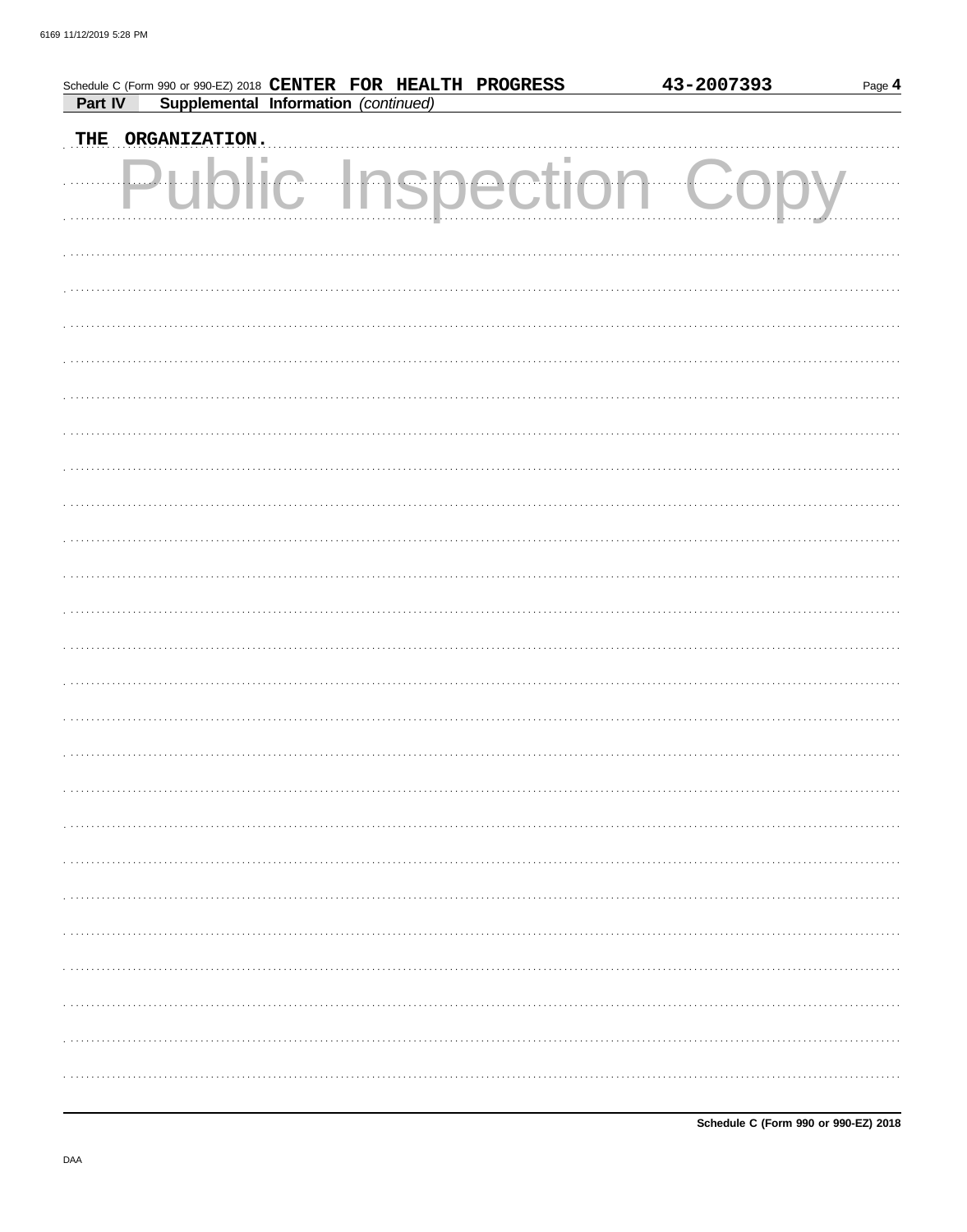|                            | <b>SCHEDULE D</b><br>(Form 990)<br>Department of the Treasury<br>Internal Revenue Service   | Supplemental Financial Statements<br>u Complete if the organization answered "Yes" on Form 990,<br>Part IV, line 6, 7, 8, 9, 10, 11a, 11b, 11c, 11d, 11e, 11f, 12a, or 12b.<br>u Attach to Form 990.<br><b>u</b> Go to <i>www.irs.gov/Form990</i> for instructions and the latest information.                                                                                                                                                                                                                                                                                     | OMB No. 1545-0047<br><b>Open to Public</b><br><b>Inspection</b> |                                                                                                      |                                       |                                           |
|----------------------------|---------------------------------------------------------------------------------------------|------------------------------------------------------------------------------------------------------------------------------------------------------------------------------------------------------------------------------------------------------------------------------------------------------------------------------------------------------------------------------------------------------------------------------------------------------------------------------------------------------------------------------------------------------------------------------------|-----------------------------------------------------------------|------------------------------------------------------------------------------------------------------|---------------------------------------|-------------------------------------------|
|                            | Name of the organization<br>Part I                                                          | CENTER FOR HEALTH PROGRESS<br>Organizations Maintaining Donor Advised Funds or Other Similar Funds or Accounts.<br>Complete if the organization answered "Yes" on Form 990, Part IV, line 6.                                                                                                                                                                                                                                                                                                                                                                                       |                                                                 | 43-2007393                                                                                           | <b>Employer identification number</b> |                                           |
| 1<br>2<br>3<br>4<br>5<br>6 | Total number at end of year                                                                 | Aggregate value of contributions to (during year)<br>Aggregate value of grants from (during year)<br>Did the organization inform all donors and donor advisors in writing that the assets held in donor advised<br>Did the organization inform all grantees, donors, and donor advisors in writing that grant funds can be used<br>only for charitable purposes and not for the benefit of the donor or donor advisor, or for any other purpose                                                                                                                                    | the control of the control of the control of the                | (a) Donor advised funds                                                                              |                                       | (b) Funds and other accounts<br>Yes<br>No |
|                            | Part II                                                                                     | <b>Conservation Easements.</b>                                                                                                                                                                                                                                                                                                                                                                                                                                                                                                                                                     |                                                                 |                                                                                                      |                                       | <b>Yes</b><br>No                          |
| 1                          | Protection of natural habitat<br>Preservation of open space                                 | Complete if the organization answered "Yes" on Form 990, Part IV, line 7.<br>Purpose(s) of conservation easements held by the organization (check all that apply).<br>Preservation of land for public use (e.g., recreation or education)                                                                                                                                                                                                                                                                                                                                          |                                                                 | Preservation of a historically important land area<br>Preservation of a certified historic structure |                                       |                                           |
| 2                          |                                                                                             | Complete lines 2a through 2d if the organization held a qualified conservation contribution in the form of a conservation<br>easement on the last day of the tax year.                                                                                                                                                                                                                                                                                                                                                                                                             |                                                                 |                                                                                                      | 2a<br>2b                              | Held at the End of the Tax Year           |
| b<br>c                     |                                                                                             | Number of conservation easements on a certified historic structure included in (a)<br>d Number of conservation easements included in (c) acquired after 7/25/06, and not on a<br>historic structure listed in the National Register                                                                                                                                                                                                                                                                                                                                                |                                                                 |                                                                                                      | 2c<br>2d                              |                                           |
| 3                          | tax year $\mathbf{u}$                                                                       | Number of conservation easements modified, transferred, released, extinguished, or terminated by the organization during the                                                                                                                                                                                                                                                                                                                                                                                                                                                       |                                                                 |                                                                                                      |                                       |                                           |
| 5<br>6                     |                                                                                             | Number of states where property subject to conservation easement is located $\mathbf{u}$<br>Does the organization have a written policy regarding the periodic monitoring, inspection, handling of<br>violations, and enforcement of the conservation easements it holds?<br>Staff and volunteer hours devoted to monitoring, inspecting, handling of violations, and enforcing conservation easements during the year                                                                                                                                                             |                                                                 |                                                                                                      |                                       | Yes<br>No                                 |
| 7                          | $\mathbf u$ and $\mathbf u$ and $\mathbf u$ and $\mathbf u$ and $\mathbf u$ and $\mathbf u$ | Amount of expenses incurred in monitoring, inspecting, handling of violations, and enforcing conservation easements during the year                                                                                                                                                                                                                                                                                                                                                                                                                                                |                                                                 |                                                                                                      |                                       |                                           |
| 8                          | $\mathbf{u}$ \$ $\ldots$ $\ldots$ $\ldots$ $\ldots$ $\ldots$ $\ldots$ $\ldots$              | Does each conservation easement reported on line 2(d) above satisfy the requirements of section 170(h)(4)(B)(i)                                                                                                                                                                                                                                                                                                                                                                                                                                                                    |                                                                 |                                                                                                      |                                       | Yes<br>No                                 |
| 9                          |                                                                                             | In Part XIII, describe how the organization reports conservation easements in its revenue and expense statement, and<br>balance sheet, and include, if applicable, the text of the footnote to the organization's financial statements that describes the<br>organization's accounting for conservation easements.                                                                                                                                                                                                                                                                 |                                                                 |                                                                                                      |                                       |                                           |
|                            | Part III                                                                                    | Organizations Maintaining Collections of Art, Historical Treasures, or Other Similar Assets.<br>Complete if the organization answered "Yes" on Form 990, Part IV, line 8.                                                                                                                                                                                                                                                                                                                                                                                                          |                                                                 |                                                                                                      |                                       |                                           |
|                            |                                                                                             | 1a If the organization elected, as permitted under SFAS 116 (ASC 958), not to report in its revenue statement and balance sheet<br>works of art, historical treasures, or other similar assets held for public exhibition, education, or research in furtherance of<br>public service, provide, in Part XIII, the text of the footnote to its financial statements that describes these items.                                                                                                                                                                                     |                                                                 |                                                                                                      |                                       |                                           |
| $\mathbf{2}$               |                                                                                             | <b>b</b> If the organization elected, as permitted under SFAS 116 (ASC 958), to report in its revenue statement and balance sheet<br>works of art, historical treasures, or other similar assets held for public exhibition, education, or research in furtherance of<br>public service, provide the following amounts relating to these items:<br>If the organization received or held works of art, historical treasures, or other similar assets for financial gain, provide the<br>following amounts required to be reported under SFAS 116 (ASC 958) relating to these items: |                                                                 |                                                                                                      |                                       | $\mathbf{u}$ \$<br>$u \$                  |
| DAA                        |                                                                                             | For Paperwork Reduction Act Notice, see the Instructions for Form 990.                                                                                                                                                                                                                                                                                                                                                                                                                                                                                                             |                                                                 |                                                                                                      | $\mathbf{u}$ \$                       | Schedule D (Form 990) 2018                |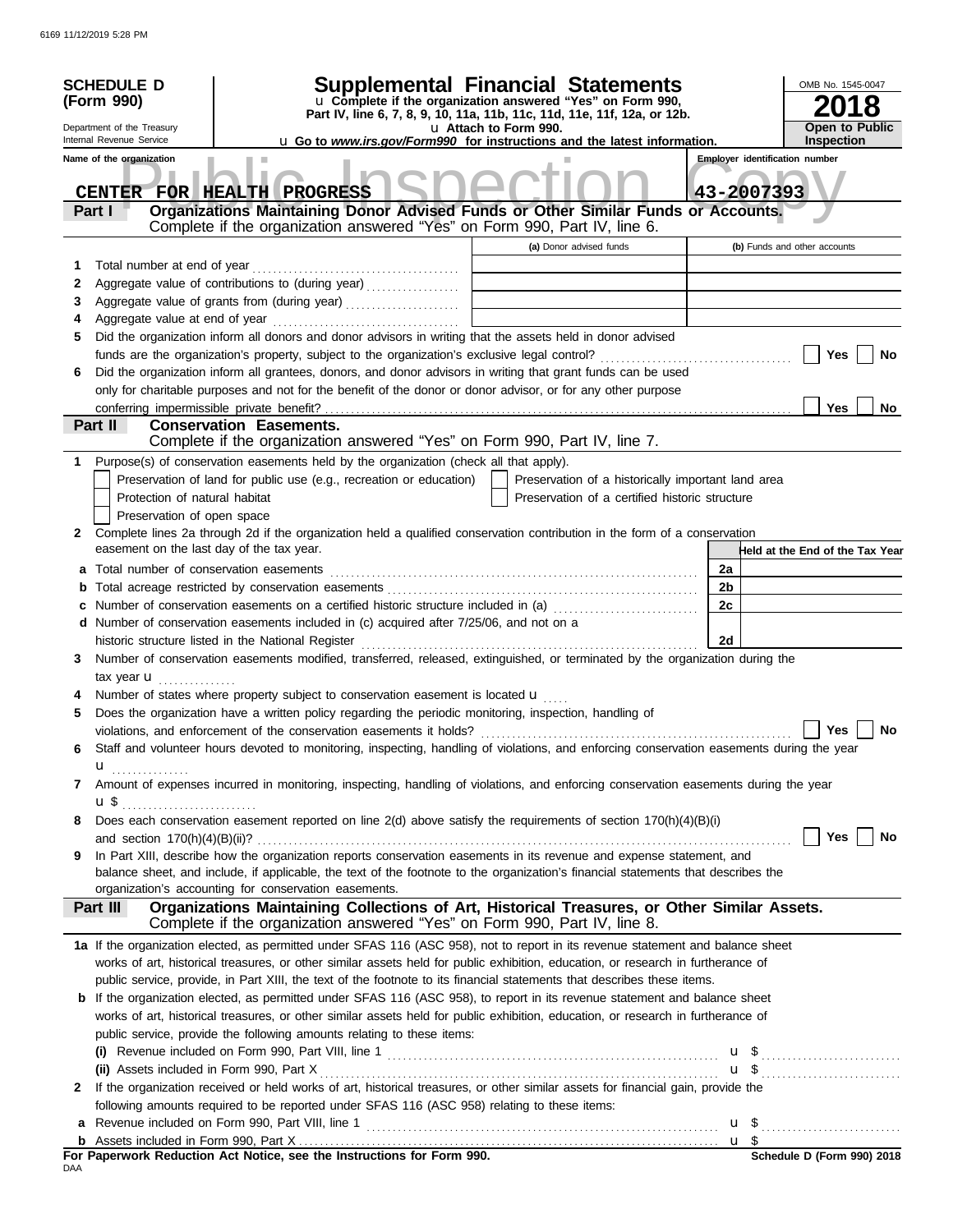|                  | Schedule D (Form 990) 2018 CENTER FOR HEALTH PROGRESS<br>Organizations Maintaining Collections of Art, Historical Treasures, or Other Similar Assets (continued)<br><b>Part III</b>                                                                                                                                                                                                                                                                       |                         |                                                         |                         | 43-2007393      |                      |                     | Page 2       |
|------------------|-----------------------------------------------------------------------------------------------------------------------------------------------------------------------------------------------------------------------------------------------------------------------------------------------------------------------------------------------------------------------------------------------------------------------------------------------------------|-------------------------|---------------------------------------------------------|-------------------------|-----------------|----------------------|---------------------|--------------|
|                  | 3 Using the organization's acquisition, accession, and other records, check any of the following that are a significant use of its<br>collection items (check all that apply):                                                                                                                                                                                                                                                                            |                         |                                                         |                         |                 |                      |                     |              |
| a<br>b<br>c<br>5 | Public exhibition<br>Scholarly research<br>Preservation for future generations<br>Provide a description of the organization's collections and explain how they further the organization's exempt purpose in Part<br>XIII.<br>During the year, did the organization solicit or receive donations of art, historical treasures, or other similar<br>assets to be sold to raise funds rather than to be maintained as part of the organization's collection? | d<br>e                  | Loan or exchange programs<br>Other <b>Communication</b> |                         |                 |                      | Yes                 | <b>No</b>    |
|                  | Part IV<br><b>Escrow and Custodial Arrangements.</b>                                                                                                                                                                                                                                                                                                                                                                                                      |                         |                                                         |                         |                 |                      |                     |              |
|                  | Complete if the organization answered "Yes" on Form 990, Part IV, line 9, or reported an amount on Form<br>990, Part X, line 21.                                                                                                                                                                                                                                                                                                                          |                         |                                                         |                         |                 |                      |                     |              |
|                  | 1a Is the organization an agent, trustee, custodian or other intermediary for contributions or other assets not<br>included on Form 990, Part X?                                                                                                                                                                                                                                                                                                          |                         |                                                         |                         |                 |                      | Yes                 | No           |
|                  | <b>b</b> If "Yes," explain the arrangement in Part XIII and complete the following table:                                                                                                                                                                                                                                                                                                                                                                 |                         |                                                         |                         |                 |                      |                     |              |
|                  | c Beginning balance                                                                                                                                                                                                                                                                                                                                                                                                                                       |                         |                                                         |                         |                 |                      | Amount              |              |
|                  | d Additions during the year contact the set of the set of the set of the set of the set of the set of the set of the set of the set of the set of the set of the set of the set of the set of the set of the set of the set of                                                                                                                                                                                                                            |                         |                                                         |                         |                 | 1c<br>1 <sub>d</sub> |                     |              |
|                  |                                                                                                                                                                                                                                                                                                                                                                                                                                                           |                         |                                                         |                         |                 | 1e                   |                     |              |
|                  |                                                                                                                                                                                                                                                                                                                                                                                                                                                           |                         |                                                         |                         |                 | 1f                   |                     |              |
|                  | 2a Did the organization include an amount on Form 990, Part X, line 21, for escrow or custodial account liability?                                                                                                                                                                                                                                                                                                                                        |                         |                                                         |                         |                 |                      | Yes                 | <b>No</b>    |
|                  |                                                                                                                                                                                                                                                                                                                                                                                                                                                           |                         |                                                         |                         |                 |                      |                     |              |
|                  | <b>Endowment Funds.</b><br>Part V                                                                                                                                                                                                                                                                                                                                                                                                                         |                         |                                                         |                         |                 |                      |                     |              |
|                  | Complete if the organization answered "Yes" on Form 990, Part IV, line 10.                                                                                                                                                                                                                                                                                                                                                                                |                         |                                                         |                         |                 |                      |                     |              |
|                  | 1a Beginning of year balance                                                                                                                                                                                                                                                                                                                                                                                                                              | (a) Current year        | (b) Prior year                                          | (c) Two years back      |                 | (d) Three years back | (e) Four years back |              |
|                  | <b>b</b> Contributions                                                                                                                                                                                                                                                                                                                                                                                                                                    |                         |                                                         |                         |                 |                      |                     |              |
|                  | c Net investment earnings, gains, and                                                                                                                                                                                                                                                                                                                                                                                                                     |                         |                                                         |                         |                 |                      |                     |              |
|                  | losses                                                                                                                                                                                                                                                                                                                                                                                                                                                    |                         |                                                         |                         |                 |                      |                     |              |
|                  | d Grants or scholarships                                                                                                                                                                                                                                                                                                                                                                                                                                  |                         |                                                         |                         |                 |                      |                     |              |
|                  | e Other expenditures for facilities and                                                                                                                                                                                                                                                                                                                                                                                                                   |                         |                                                         |                         |                 |                      |                     |              |
|                  |                                                                                                                                                                                                                                                                                                                                                                                                                                                           |                         |                                                         |                         |                 |                      |                     |              |
|                  | f Administrative expenses                                                                                                                                                                                                                                                                                                                                                                                                                                 |                         |                                                         |                         |                 |                      |                     |              |
|                  | g End of year balance                                                                                                                                                                                                                                                                                                                                                                                                                                     |                         |                                                         |                         |                 |                      |                     |              |
|                  | 2 Provide the estimated percentage of the current year end balance (line 1g, column (a)) held as:<br>a Board designated or quasi-endowment <b>u</b> %                                                                                                                                                                                                                                                                                                     |                         |                                                         |                         |                 |                      |                     |              |
|                  | <b>b</b> Permanent endowment <b>u</b> %                                                                                                                                                                                                                                                                                                                                                                                                                   |                         |                                                         |                         |                 |                      |                     |              |
|                  | c Temporarily restricted endowment <b>u</b> %                                                                                                                                                                                                                                                                                                                                                                                                             |                         |                                                         |                         |                 |                      |                     |              |
|                  | The percentages on lines 2a, 2b, and 2c should equal 100%.                                                                                                                                                                                                                                                                                                                                                                                                |                         |                                                         |                         |                 |                      |                     |              |
|                  | 3a Are there endowment funds not in the possession of the organization that are held and administered for the                                                                                                                                                                                                                                                                                                                                             |                         |                                                         |                         |                 |                      |                     |              |
|                  | organization by:                                                                                                                                                                                                                                                                                                                                                                                                                                          |                         |                                                         |                         |                 |                      |                     | Yes<br>No    |
|                  |                                                                                                                                                                                                                                                                                                                                                                                                                                                           |                         |                                                         |                         |                 |                      | 3a(i)               |              |
|                  |                                                                                                                                                                                                                                                                                                                                                                                                                                                           |                         |                                                         |                         |                 |                      | 3a(ii)              |              |
|                  | Describe in Part XIII the intended uses of the organization's endowment funds.                                                                                                                                                                                                                                                                                                                                                                            |                         |                                                         |                         |                 |                      | 3b                  |              |
|                  | Land, Buildings, and Equipment.<br><b>Part VI</b>                                                                                                                                                                                                                                                                                                                                                                                                         |                         |                                                         |                         |                 |                      |                     |              |
|                  | Complete if the organization answered "Yes" on Form 990, Part IV, line 11a. See Form 990, Part X, line 10.                                                                                                                                                                                                                                                                                                                                                |                         |                                                         |                         |                 |                      |                     |              |
|                  | Description of property                                                                                                                                                                                                                                                                                                                                                                                                                                   | (a) Cost or other basis |                                                         | (b) Cost or other basis | (c) Accumulated |                      | (d) Book value      |              |
|                  |                                                                                                                                                                                                                                                                                                                                                                                                                                                           | (investment)            |                                                         | (other)                 | depreciation    |                      |                     |              |
|                  |                                                                                                                                                                                                                                                                                                                                                                                                                                                           |                         |                                                         |                         |                 |                      |                     |              |
|                  |                                                                                                                                                                                                                                                                                                                                                                                                                                                           |                         |                                                         |                         |                 |                      |                     |              |
|                  | c Leasehold improvements                                                                                                                                                                                                                                                                                                                                                                                                                                  |                         |                                                         | 6,614                   |                 | 3,799                |                     | <u>2,815</u> |
|                  | d Equipment                                                                                                                                                                                                                                                                                                                                                                                                                                               |                         |                                                         |                         |                 |                      |                     |              |
|                  |                                                                                                                                                                                                                                                                                                                                                                                                                                                           |                         |                                                         |                         |                 | u                    |                     | 2,815        |

**Schedule D (Form 990) 2018**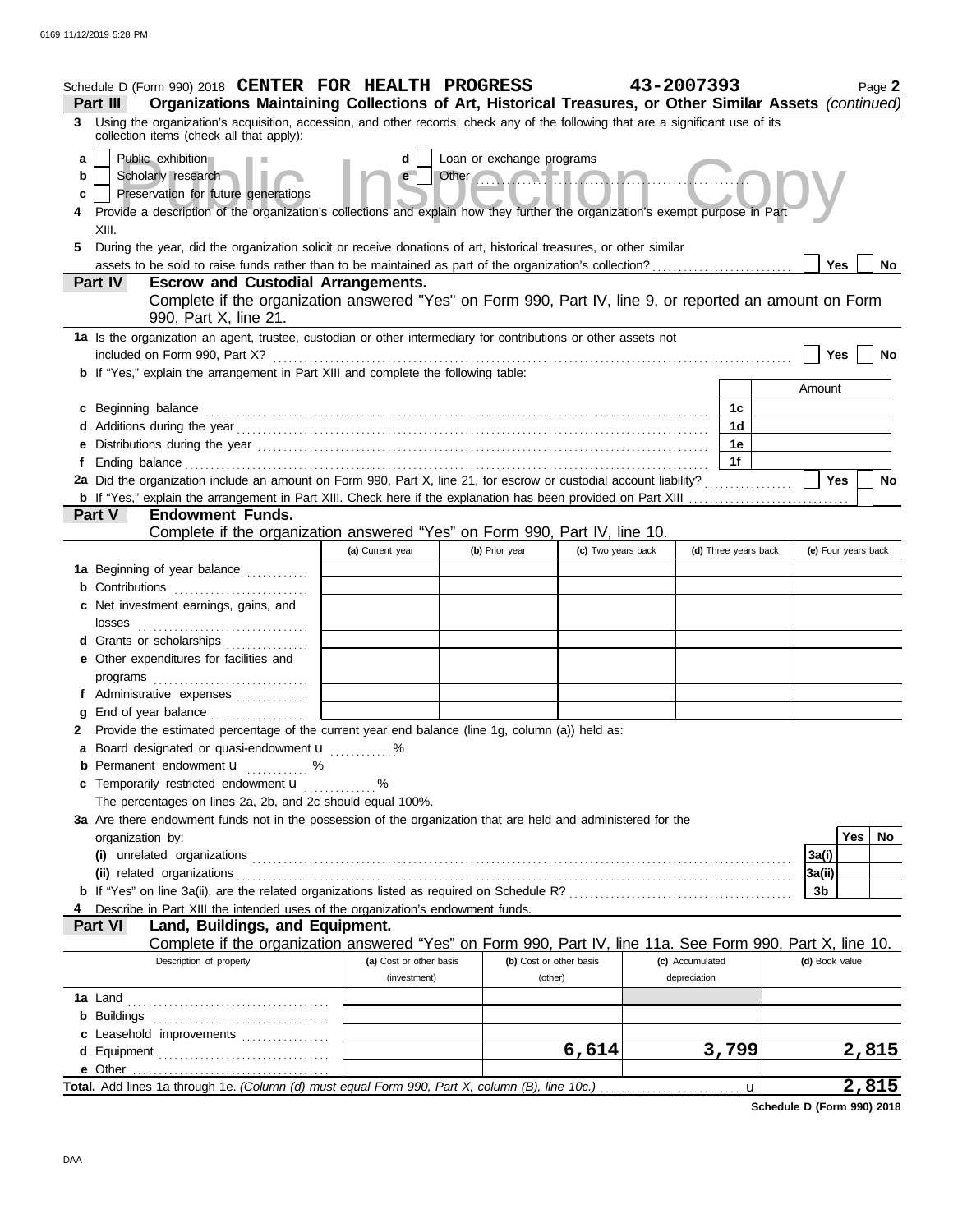|                           | Schedule D (Form 990) 2018 CENTER FOR HEALTH PROGRESS                                                                                       |                | 43-2007393                                                   | Page 3         |
|---------------------------|---------------------------------------------------------------------------------------------------------------------------------------------|----------------|--------------------------------------------------------------|----------------|
| <b>Part VII</b>           | <b>Investments-Other Securities.</b>                                                                                                        |                |                                                              |                |
|                           | Complete if the organization answered "Yes" on Form 990, Part IV, line 11b. See Form 990, Part X, line 12.                                  |                |                                                              |                |
|                           | (a) Description of security or category<br>(including name of security)                                                                     | (b) Book value | (c) Method of valuation:<br>Cost or end-of-year market value |                |
| (1) Financial derivatives |                                                                                                                                             |                |                                                              |                |
|                           | (2) Closely-held equity interests                                                                                                           |                |                                                              |                |
| (3) Other                 |                                                                                                                                             |                |                                                              |                |
| (A)                       |                                                                                                                                             |                |                                                              |                |
| (B)                       |                                                                                                                                             |                |                                                              |                |
| (C)                       |                                                                                                                                             |                |                                                              |                |
| (D)<br>(E)                |                                                                                                                                             |                |                                                              |                |
| (F)                       |                                                                                                                                             |                |                                                              |                |
| (G)                       |                                                                                                                                             |                |                                                              |                |
| (H)                       |                                                                                                                                             |                |                                                              |                |
|                           | Total. (Column (b) must equal Form 990, Part X, col. (B) line 12.) $\mathbf u$                                                              |                |                                                              |                |
| <b>Part VIII</b>          | Investments-Program Related.                                                                                                                |                |                                                              |                |
|                           | Complete if the organization answered "Yes" on Form 990, Part IV, line 11c. See Form 990, Part X, line 13.<br>(a) Description of investment | (b) Book value |                                                              |                |
|                           |                                                                                                                                             |                | (c) Method of valuation:<br>Cost or end-of-year market value |                |
| (1)                       |                                                                                                                                             |                |                                                              |                |
| (2)                       |                                                                                                                                             |                |                                                              |                |
| (3)                       |                                                                                                                                             |                |                                                              |                |
| (4)                       |                                                                                                                                             |                |                                                              |                |
| (5)                       |                                                                                                                                             |                |                                                              |                |
| (6)                       |                                                                                                                                             |                |                                                              |                |
| (7)                       |                                                                                                                                             |                |                                                              |                |
| (8)<br>(9)                |                                                                                                                                             |                |                                                              |                |
|                           | Total. (Column (b) must equal Form 990, Part X, col. (B) line 13.) $\mathbf u$                                                              |                |                                                              |                |
| Part IX                   | Other Assets.                                                                                                                               |                |                                                              |                |
|                           | Complete if the organization answered "Yes" on Form 990, Part IV, line 11d. See Form 990, Part X, line 15.                                  |                |                                                              |                |
|                           | (a) Description                                                                                                                             |                |                                                              | (b) Book value |
| (1)                       |                                                                                                                                             |                |                                                              |                |
| (2)                       |                                                                                                                                             |                |                                                              |                |
| (3)<br>(4)                |                                                                                                                                             |                |                                                              |                |
| (5)                       |                                                                                                                                             |                |                                                              |                |
| (6)                       |                                                                                                                                             |                |                                                              |                |
| (7)                       |                                                                                                                                             |                |                                                              |                |
| (8)                       |                                                                                                                                             |                |                                                              |                |
| (9)                       |                                                                                                                                             |                |                                                              |                |
|                           | Total. (Column (b) must equal Form 990, Part X, col. (B) line 15.)<br>Other Liabilities.                                                    |                | u                                                            |                |
| Part X                    | Complete if the organization answered "Yes" on Form 990, Part IV, line 11e or 11f. See Form 990, Part X,                                    |                |                                                              |                |
|                           | line 25.                                                                                                                                    |                |                                                              |                |
| 1.                        | (a) Description of liability                                                                                                                | (b) Book value |                                                              |                |
| (1)                       | Federal income taxes                                                                                                                        |                |                                                              |                |
| (2)                       |                                                                                                                                             |                |                                                              |                |
| (3)                       |                                                                                                                                             |                |                                                              |                |
| (4)                       |                                                                                                                                             |                |                                                              |                |
| (5)                       |                                                                                                                                             |                |                                                              |                |
| (6)                       |                                                                                                                                             |                |                                                              |                |
| (7)                       |                                                                                                                                             |                |                                                              |                |
| (8)<br>(9)                |                                                                                                                                             |                |                                                              |                |
|                           |                                                                                                                                             |                |                                                              |                |

**Total.** *(Column (b) must equal Form 990, Part X, col. (B) line 25.)* u

Liability for uncertain tax positions. In Part XIII, provide the text of the footnote to the organization's financial statements that reports the **2.** organization's liability for uncertain tax positions under FIN 48 (ASC 740). Check here if the text of the footnote has been provided in Part XIII.

**X**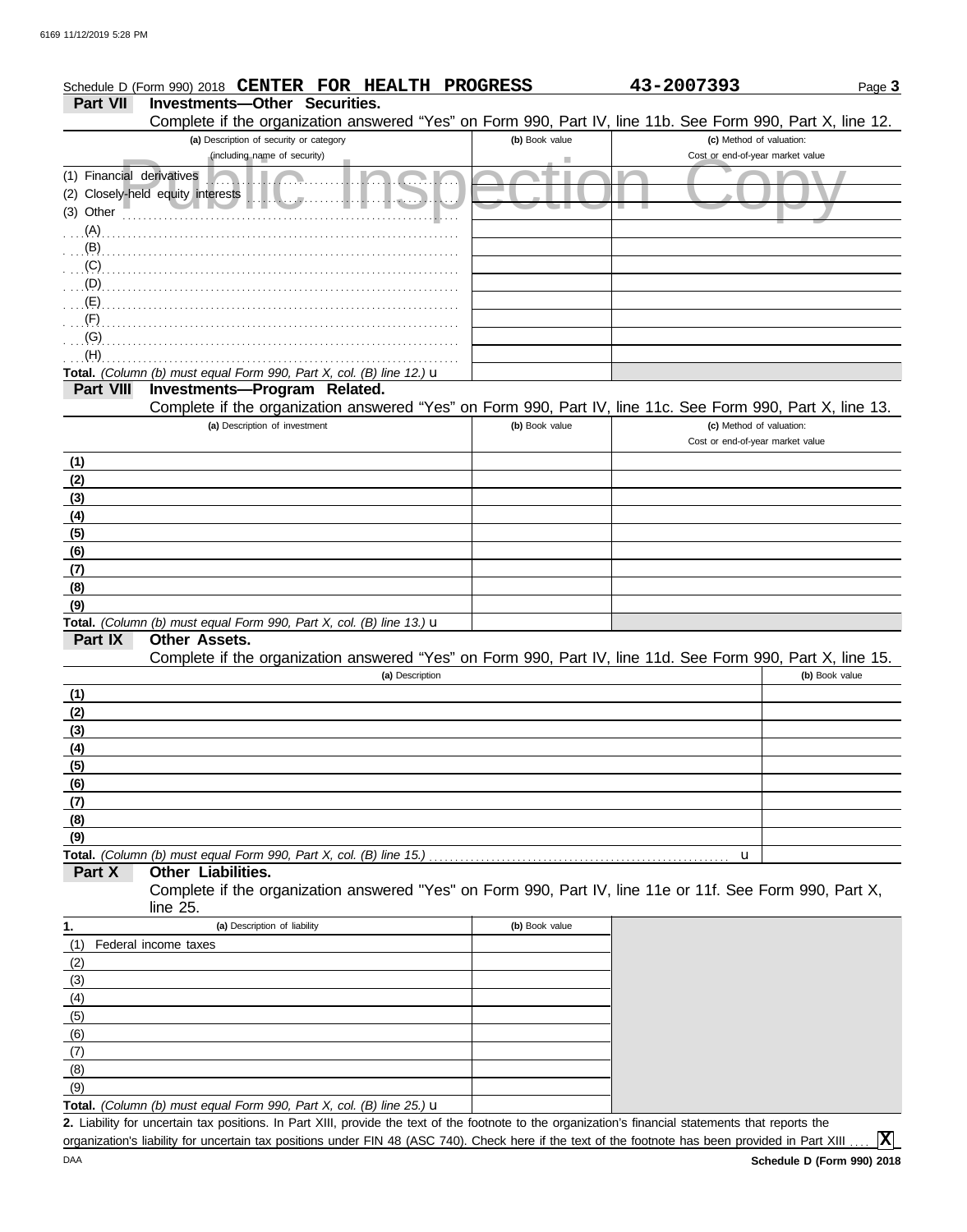|    | Schedule D (Form 990) 2018 CENTER FOR HEALTH PROGRESS                                                                                              | 43-2007393      | Page 4    |
|----|----------------------------------------------------------------------------------------------------------------------------------------------------|-----------------|-----------|
|    | Reconciliation of Revenue per Audited Financial Statements With Revenue per Return.<br>Part XI                                                     |                 |           |
|    | Complete if the organization answered "Yes" on Form 990, Part IV, line 12a.                                                                        |                 |           |
| 1  | Total revenue, gains, and other support per audited financial statements                                                                           | $\mathbf 1$     | 1,274,670 |
| 2  | Amounts included on line 1 but not on Form 990, Part VIII, line 12:                                                                                |                 |           |
| a  | Net unrealized gains (losses) on investments <b>Alternative Common Common Common Common Common Common Common Common</b><br>2a                      |                 |           |
|    | 2 <sub>b</sub>                                                                                                                                     |                 |           |
| c  | 2c<br>Recoveries of prior year grants <b>contained a contained a contained a contained a contained a contained a contained a</b>                   |                 |           |
| d  | 2d                                                                                                                                                 |                 |           |
| е  | Add lines 2a through 2d                                                                                                                            | 2e              |           |
|    |                                                                                                                                                    | $\overline{3}$  | 1,274,670 |
|    | Amounts included on Form 990, Part VIII, line 12, but not on line 1:                                                                               |                 |           |
| a  | Investment expenses not included on Form 990, Part VIII, line 7b<br>4a                                                                             |                 |           |
| b  | 4 <sub>b</sub>                                                                                                                                     |                 |           |
| c  | Add lines 4a and 4b                                                                                                                                | 4c              |           |
|    |                                                                                                                                                    | $5\phantom{.0}$ | 1,274,670 |
|    | Reconciliation of Expenses per Audited Financial Statements With Expenses per Return.<br><b>Part XII</b>                                           |                 |           |
|    | Complete if the organization answered "Yes" on Form 990, Part IV, line 12a.                                                                        |                 |           |
| 1. | Total expenses and losses per audited financial statements                                                                                         | $\mathbf{1}$    | 1,156,994 |
| 2  | Amounts included on line 1 but not on Form 990, Part IX, line 25:                                                                                  |                 |           |
| a  | 2a                                                                                                                                                 |                 |           |
|    | 2 <sub>b</sub>                                                                                                                                     |                 |           |
|    | 2c                                                                                                                                                 |                 |           |
|    | 2d                                                                                                                                                 |                 |           |
| е  |                                                                                                                                                    | 2e              |           |
| З  |                                                                                                                                                    | 3               | 1,156,994 |
|    | Amounts included on Form 990, Part IX, line 25, but not on line 1:                                                                                 |                 |           |
| a  | Investment expenses not included on Form 990, Part VIII, line 7b<br>4a                                                                             |                 |           |
| b  | 4 <sub>b</sub>                                                                                                                                     |                 |           |
| C. | Add lines 4a and 4b                                                                                                                                | 4c              |           |
|    |                                                                                                                                                    | 5               | 1,156,994 |
|    | Part XIII Supplemental Information.                                                                                                                |                 |           |
|    | Provide the descriptions required for Part II, lines 3, 5, and 9; Part III, lines 1a and 4; Part IV, lines 1b and 2b; Part V, line 4; Part X, line |                 |           |
|    | 2; Part XI, lines 2d and 4b; and Part XII, lines 2d and 4b. Also complete this part to provide any additional information.                         |                 |           |

PART X - FIN 48 FOOTNOTE

ORGANIZATION FOLLOWS THE ACCOUNTING FOR UNCERTAINTY IN INCOME TAXES ACCOUNTING STANDARD WHICH REQUIRES ORGANIZATION TO DETERMINE WHETHER A TAX POSITION (AND THE RELATED TAX BENEFIT) IS MORE LIKELY THAN NOT TO BE SUSTAINED UPON EXAMINATION BY THE APPLICABLE TAXING AUTHORITY, BASED SOLELY ON THE TECHNICAL MERITS OF THE POSITION. THE TAX BENEFIT TO BE RECOGNIZED IS MEASURED AS THE LARGEST AMOUNT OF BENEFIT THAT IS GREATER THAN FIFTY KNOWLEDGE OF ALL RELEVANT INFORMATION. DURING THE YEAR ENDED DECEMBER 31, PERCENT LIKELY OF BEING REALIZED UPON SETTLEMENT, PRESUMING THAT THE TAX POSITION IS EXAMINED BY THE APPROPRIATE TAXING AUTHORITY THAT HAS FULL 2018, ORGANIZATION'S MANAGEMENT EVALUATED ITS TAX POSITIONS TO DETERMINE THE EXISTENCE OF UNCERTAINTIES, AND DID NOT NOTE ANY MATTERS THAT WOULD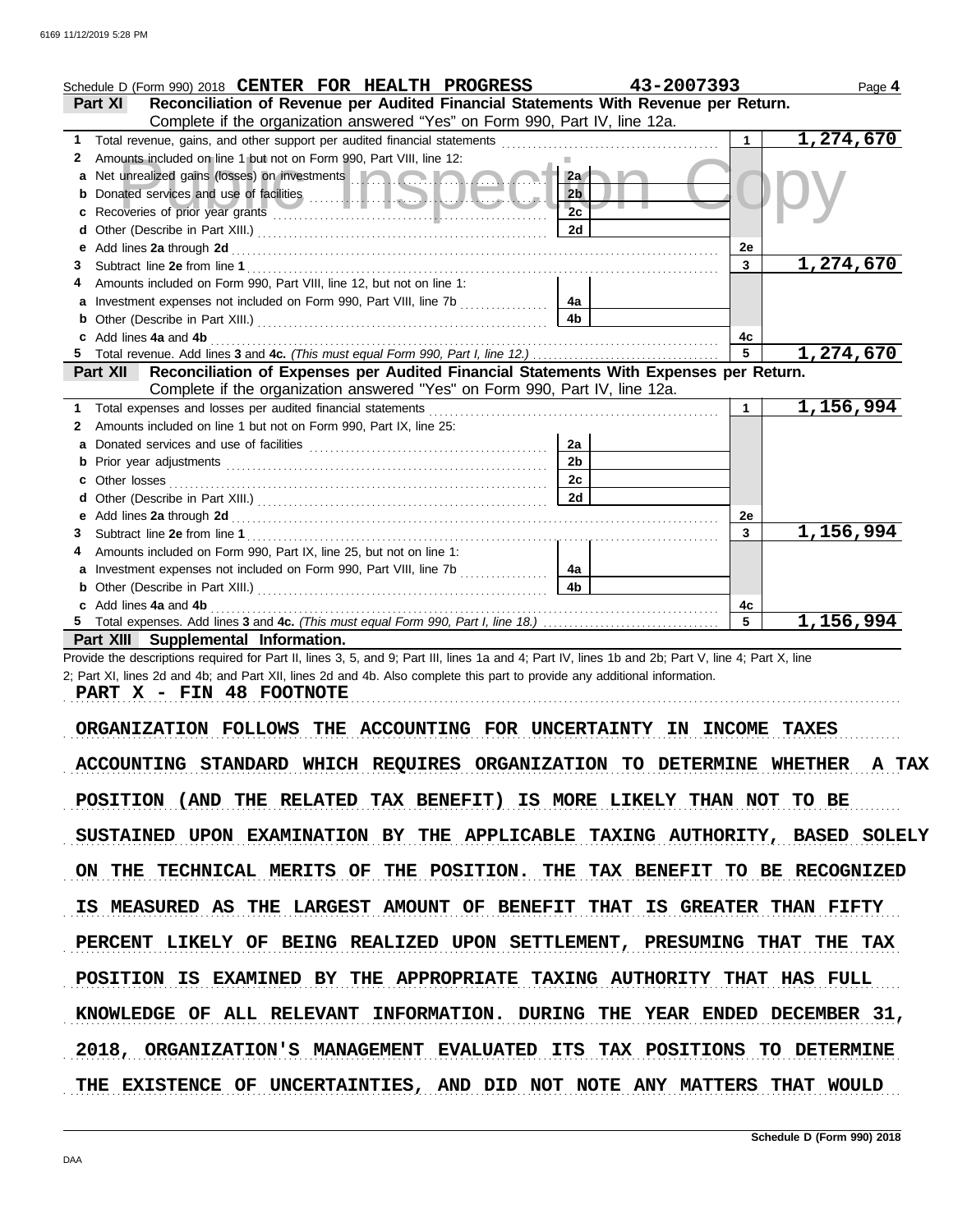| Schedule D (Form 990) 2018 CENTER FOR HEALTH PROGRESS             |            |           | 43-2007393 | Page 5         |
|-------------------------------------------------------------------|------------|-----------|------------|----------------|
| Part XIII Supplemental Information (continued)                    |            |           |            |                |
| REQUIRE RECOGNITION OR WHICH MAY HAVE AN AFFECT ON ITS TAX-EXEMPT |            |           |            | <b>STATUS.</b> |
|                                                                   | ala a atil | (1, 1, 1) | . 7.       |                |
|                                                                   |            |           |            |                |
|                                                                   |            |           |            |                |
|                                                                   |            |           |            |                |
|                                                                   |            |           |            |                |
|                                                                   |            |           |            |                |
|                                                                   |            |           |            |                |
|                                                                   |            |           |            |                |
|                                                                   |            |           |            |                |
|                                                                   |            |           |            |                |
|                                                                   |            |           |            |                |
|                                                                   |            |           |            |                |
|                                                                   |            |           |            |                |
|                                                                   |            |           |            |                |
|                                                                   |            |           |            |                |
|                                                                   |            |           |            |                |
|                                                                   |            |           |            |                |
|                                                                   |            |           |            |                |
|                                                                   |            |           |            |                |
|                                                                   |            |           |            |                |
|                                                                   |            |           |            |                |
|                                                                   |            |           |            |                |
|                                                                   |            |           |            |                |
|                                                                   |            |           |            |                |
|                                                                   |            |           |            |                |
|                                                                   |            |           |            |                |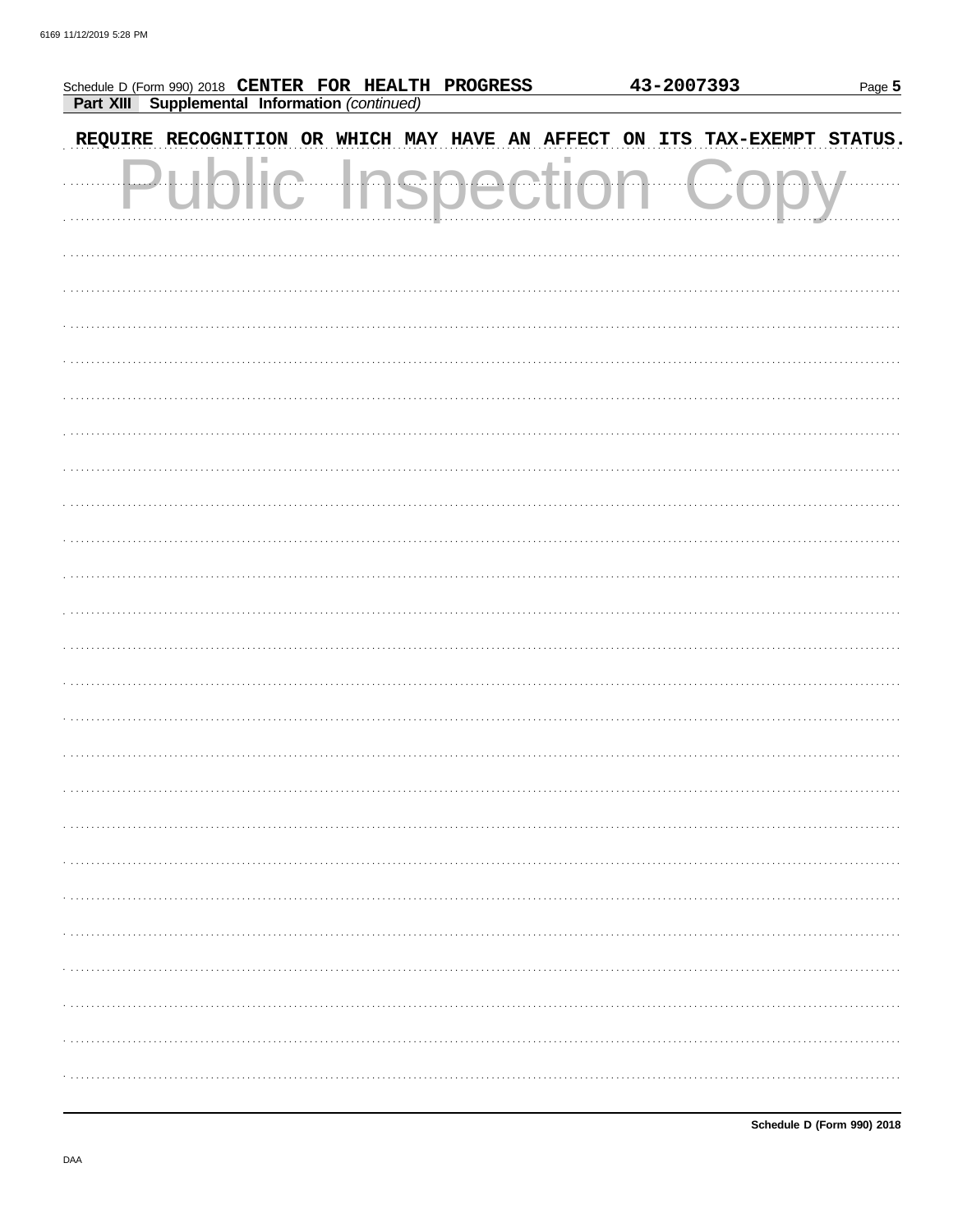| <b>SCHEDULE G</b><br>Supplemental Information Regarding Fundraising or Gaming Activities<br>Complete if the organization answered "Yes" on Form 990, Part IV, line 17, 18, or 19, or if the<br>(Form 990 or 990-EZ)<br>organization entered more than \$15,000 on Form 990-EZ, line 6a.                                                                     |                                                                                                                                                                                                |                                      |     |                                                                              |                                                                          | OMB No. 1545-0047                                                          |                                                         |
|-------------------------------------------------------------------------------------------------------------------------------------------------------------------------------------------------------------------------------------------------------------------------------------------------------------------------------------------------------------|------------------------------------------------------------------------------------------------------------------------------------------------------------------------------------------------|--------------------------------------|-----|------------------------------------------------------------------------------|--------------------------------------------------------------------------|----------------------------------------------------------------------------|---------------------------------------------------------|
| Department of the Treasury<br>Internal Revenue Service                                                                                                                                                                                                                                                                                                      |                                                                                                                                                                                                | U Attach to Form 990 or Form 990-EZ. |     |                                                                              | U Go to www.irs.gov/Form990 for instructions and the latest information. |                                                                            | Open to Public<br>Inspection                            |
| Name of the organization<br>Part I                                                                                                                                                                                                                                                                                                                          | CENTER FOR HEALTH PROGRESS<br>Fundraising Activities. Complete if the organization answered "Yes" on Form 990, Part IV, line 17.<br>Form 990-EZ filers are not required to complete this part. |                                      |     |                                                                              |                                                                          | <b>Employer identification number</b><br>43-2007393                        |                                                         |
| 1 Indicate whether the organization raised funds through any of the following activities. Check all that apply.                                                                                                                                                                                                                                             |                                                                                                                                                                                                |                                      |     |                                                                              |                                                                          |                                                                            |                                                         |
| Mail solicitations<br>a                                                                                                                                                                                                                                                                                                                                     |                                                                                                                                                                                                | e                                    |     |                                                                              | Solicitation of non-government grants                                    |                                                                            |                                                         |
| Internet and email solicitations<br>b                                                                                                                                                                                                                                                                                                                       |                                                                                                                                                                                                |                                      |     |                                                                              | Solicitation of government grants                                        |                                                                            |                                                         |
| Phone solicitations                                                                                                                                                                                                                                                                                                                                         |                                                                                                                                                                                                | Special fundraising events<br>g      |     |                                                                              |                                                                          |                                                                            |                                                         |
| In-person solicitations<br>d<br>2a Did the organization have a written or oral agreement with any individual (including officers, directors, trustees,<br><b>b</b> If "Yes," list the 10 highest paid individuals or entities (fundraisers) pursuant to agreements under which the fundraiser is to be<br>compensated at least \$5,000 by the organization. | or key employees listed in Form 990, Part VII) or entity in connection with professional fundraising services?                                                                                 |                                      |     |                                                                              |                                                                          |                                                                            | Yes<br><b>No</b>                                        |
| (i) Name and address of individual<br>or entity (fundraiser)                                                                                                                                                                                                                                                                                                |                                                                                                                                                                                                | (ii) Activity                        |     | (iii) Did fund-<br>raiser have<br>custody or<br>control of<br>contributions? | (iv) Gross receipts<br>from activity                                     | (v) Amount paid to<br>(or retained by)<br>fundraiser listed in<br>col. (i) | (vi) Amount paid to<br>(or retained by)<br>organization |
|                                                                                                                                                                                                                                                                                                                                                             |                                                                                                                                                                                                |                                      | Yes | No                                                                           |                                                                          |                                                                            |                                                         |
| 1                                                                                                                                                                                                                                                                                                                                                           |                                                                                                                                                                                                |                                      |     |                                                                              |                                                                          |                                                                            |                                                         |
| $\mathbf{2}$                                                                                                                                                                                                                                                                                                                                                |                                                                                                                                                                                                |                                      |     |                                                                              |                                                                          |                                                                            |                                                         |
| 3                                                                                                                                                                                                                                                                                                                                                           |                                                                                                                                                                                                |                                      |     |                                                                              |                                                                          |                                                                            |                                                         |
| 4                                                                                                                                                                                                                                                                                                                                                           |                                                                                                                                                                                                |                                      |     |                                                                              |                                                                          |                                                                            |                                                         |
| 5                                                                                                                                                                                                                                                                                                                                                           |                                                                                                                                                                                                |                                      |     |                                                                              |                                                                          |                                                                            |                                                         |
| 6                                                                                                                                                                                                                                                                                                                                                           |                                                                                                                                                                                                |                                      |     |                                                                              |                                                                          |                                                                            |                                                         |
| 7                                                                                                                                                                                                                                                                                                                                                           |                                                                                                                                                                                                |                                      |     |                                                                              |                                                                          |                                                                            |                                                         |
| 8                                                                                                                                                                                                                                                                                                                                                           |                                                                                                                                                                                                |                                      |     |                                                                              |                                                                          |                                                                            |                                                         |
| 9                                                                                                                                                                                                                                                                                                                                                           |                                                                                                                                                                                                |                                      |     |                                                                              |                                                                          |                                                                            |                                                         |
| 10                                                                                                                                                                                                                                                                                                                                                          |                                                                                                                                                                                                |                                      |     |                                                                              |                                                                          |                                                                            |                                                         |
| Total                                                                                                                                                                                                                                                                                                                                                       |                                                                                                                                                                                                |                                      |     |                                                                              |                                                                          |                                                                            |                                                         |
| 3<br>registration or licensing.                                                                                                                                                                                                                                                                                                                             | List all states in which the organization is registered or licensed to solicit contributions or has been notified it is exempt from                                                            |                                      |     |                                                                              |                                                                          |                                                                            |                                                         |
|                                                                                                                                                                                                                                                                                                                                                             |                                                                                                                                                                                                |                                      |     |                                                                              |                                                                          |                                                                            |                                                         |
|                                                                                                                                                                                                                                                                                                                                                             |                                                                                                                                                                                                |                                      |     |                                                                              |                                                                          |                                                                            |                                                         |
|                                                                                                                                                                                                                                                                                                                                                             |                                                                                                                                                                                                |                                      |     |                                                                              |                                                                          |                                                                            |                                                         |
| For Department Poduction, Act Notice, see the Instructions for Form 000 or 000 FZ                                                                                                                                                                                                                                                                           |                                                                                                                                                                                                |                                      |     |                                                                              |                                                                          | Cohodulo $C$ (Form 000 or 000 F7)                                          |                                                         |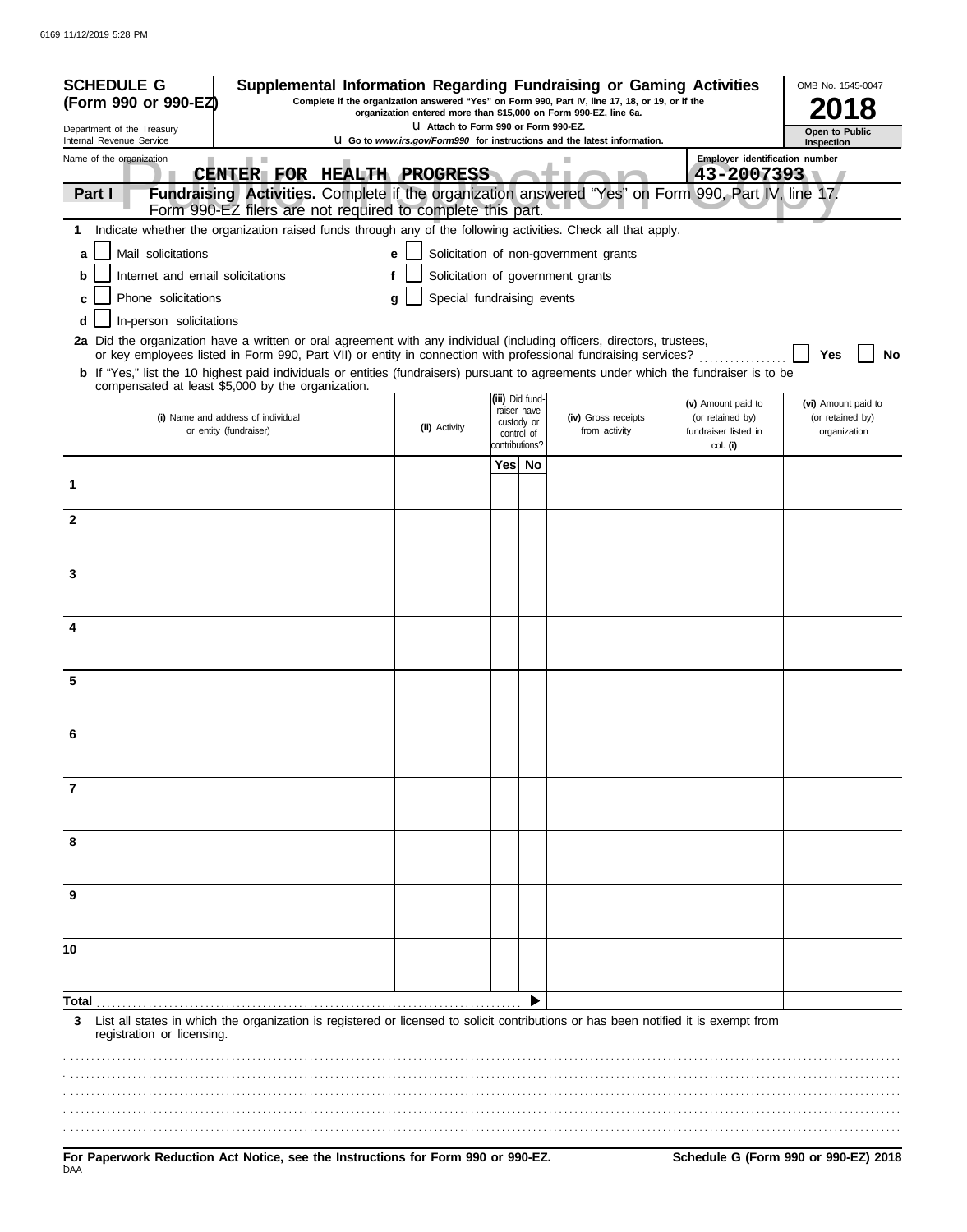| Part II  | Schedule G (Form 990 or 990-EZ) 2018      | CENTER FOR HEALTH PROGRESS<br>Fundraising Events. Complete if the organization answered "Yes" on Form 990, Part IV, line 18, or reported more |           |                                                  | 43-2007393                                                                                 | Page 2                                                |
|----------|-------------------------------------------|-----------------------------------------------------------------------------------------------------------------------------------------------|-----------|--------------------------------------------------|--------------------------------------------------------------------------------------------|-------------------------------------------------------|
|          | gross receipts greater than \$5,000.      | than \$15,000 of fundraising event contributions and gross income on Form 990-EZ, lines 1 and 6b. List events with                            |           |                                                  |                                                                                            |                                                       |
|          |                                           | (a) Event $#1$<br><b>ANNUAL LUNCHEON</b><br>(event type)                                                                                      |           | (b) Event $#2$<br>ш<br>(event type)              | (c) Other events<br><b>NONE</b><br>(total number)                                          | (d) Total events<br>(add col. (a) through<br>col. (c) |
| Revenue  | 1 Gross receipts                          | 72,453                                                                                                                                        |           |                                                  |                                                                                            | <u>72,453</u>                                         |
|          | 2 Less: Contributions                     | 60,250                                                                                                                                        |           |                                                  |                                                                                            | 60,250                                                |
|          | 3 Gross income (line 1 minus<br>line $2)$ | 12,203                                                                                                                                        |           |                                                  |                                                                                            | 12,203                                                |
|          | 4 Cash prizes                             |                                                                                                                                               |           |                                                  |                                                                                            |                                                       |
|          | 5 Noncash prizes                          |                                                                                                                                               |           |                                                  |                                                                                            |                                                       |
|          | 6 Rent/facility costs                     |                                                                                                                                               |           |                                                  |                                                                                            |                                                       |
| Expenses | 7 Food and beverages                      |                                                                                                                                               |           |                                                  |                                                                                            |                                                       |
| Direct   | 8 Entertainment                           |                                                                                                                                               |           |                                                  |                                                                                            |                                                       |
|          | 9 Other direct expenses                   | 17,834                                                                                                                                        |           |                                                  |                                                                                            | 17,834                                                |
|          |                                           |                                                                                                                                               |           |                                                  |                                                                                            | $\frac{17,834}{-5,631}$                               |
| Part III |                                           | Gaming. Complete if the organization answered "Yes" on Form 990, Part IV, line 19, or reported more                                           |           |                                                  |                                                                                            |                                                       |
| Revenue  |                                           | than \$15,000 on Form 990-EZ, line 6a.<br>(a) Bingo                                                                                           |           | (b) Pull tabs/instant<br>bingo/progressive bingo | (c) Other gaming                                                                           | (d) Total gaming (add<br>col. (a) through col. (c))   |
|          | 1 Gross revenue                           |                                                                                                                                               |           |                                                  |                                                                                            |                                                       |
|          | 2 Cash prizes                             |                                                                                                                                               |           |                                                  |                                                                                            |                                                       |
| Expenses | 3 Noncash prizes<br>.                     |                                                                                                                                               |           |                                                  |                                                                                            |                                                       |
| Direct   | 4 Rent/facility costs                     |                                                                                                                                               |           |                                                  |                                                                                            |                                                       |
|          | 5 Other direct expenses                   |                                                                                                                                               |           |                                                  |                                                                                            |                                                       |
|          | 6 Volunteer labor                         | <b>No</b>                                                                                                                                     | <b>No</b> |                                                  | $\%$<br>Yes $\begin{array}{ccc} \mathsf{Yes} & \mathsf{S} & \mathsf{S} \end{array}$<br>No. |                                                       |
|          |                                           |                                                                                                                                               |           |                                                  |                                                                                            |                                                       |
| 8        |                                           |                                                                                                                                               |           |                                                  |                                                                                            |                                                       |
| 9        |                                           |                                                                                                                                               |           |                                                  |                                                                                            | Yes<br>No                                             |
|          | <b>b</b> If "No," explain:                |                                                                                                                                               |           |                                                  |                                                                                            |                                                       |
|          |                                           |                                                                                                                                               |           |                                                  |                                                                                            |                                                       |

. . . . . . . . . . . . . . . . . . . . . . . . . . . . . . . . . . . . . . . . . . . . . . . . . . . . . . . . . . . . . . . . . . . . . . . . . . . . . . . . . . . . . . . . . . . . . . . . . . . . . . . . . . . . . . . . . . . . . . . . . . . . . . . . . . . . . . . . . . . . . . . . . . . . . . . . . . . . . . . . . . . . . . . . . . . . . . . . . . . . . . . . . . . . . . . . . . . . . . . . . . . . . . . . . . . . . . . . . . . . . . . . . . . . . . . . . . . . . . . . . . . . . . . . . . . . . . . . . . . . . . . . . . . . . . . . . . . . . . . . . . . . . . . . . . . . . . . . . . . . . . . . . . . . . .

**CONFIDENTIFY CONTROLLED A CONTROLLED A CONTROLLED A CONTROLLED A CONTROLLED A CONTROLLED A CONTROLLED A CONTROLLED A CONTROLLED A CONTROLLED A CONTROLLED A CONTROLLED A CONTROLLED A CONTROLLED A CONTROLLED A CONTROLLED A**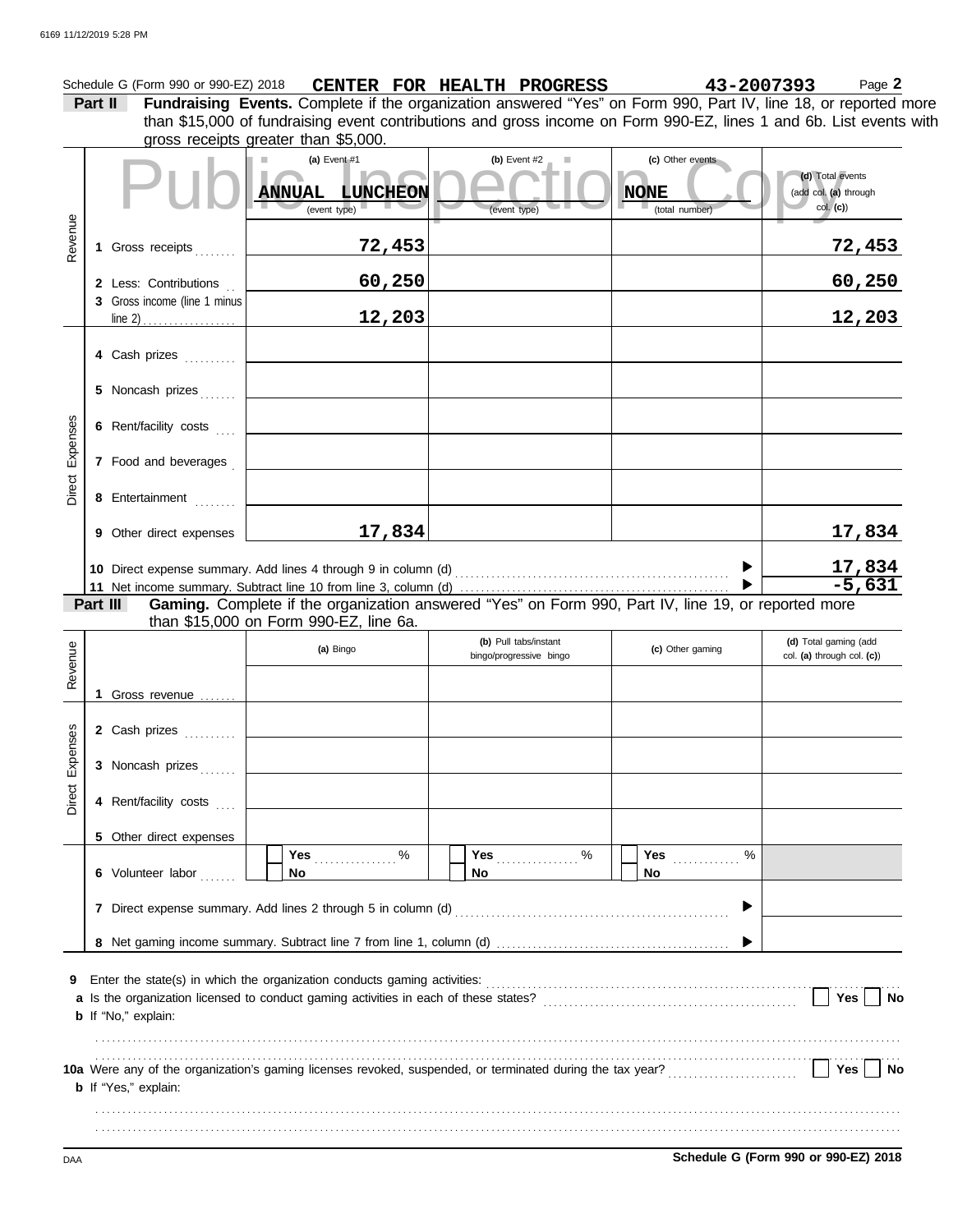|          |                                                                                                                                                                                                                               |                                                                                      |          |                        | Schedule G (Form 990 or 990-EZ) 2018 CENTER FOR HEALTH PROGRESS                                                | 43-2007393                                                                                                                                                                                                                                |            | Page 3    |
|----------|-------------------------------------------------------------------------------------------------------------------------------------------------------------------------------------------------------------------------------|--------------------------------------------------------------------------------------|----------|------------------------|----------------------------------------------------------------------------------------------------------------|-------------------------------------------------------------------------------------------------------------------------------------------------------------------------------------------------------------------------------------------|------------|-----------|
| 11<br>12 |                                                                                                                                                                                                                               | Does the organization conduct gaming activities with nonmembers?                     |          |                        | Is the organization a grantor, beneficiary or trustee of a trust, or a member of a partnership or other entity |                                                                                                                                                                                                                                           | <b>Yes</b> | <b>No</b> |
|          |                                                                                                                                                                                                                               |                                                                                      |          |                        |                                                                                                                |                                                                                                                                                                                                                                           | Yes        | <b>No</b> |
| 13       | Indicate the percentage of gaming activity conducted in:                                                                                                                                                                      |                                                                                      |          |                        |                                                                                                                | 13a                                                                                                                                                                                                                                       |            |           |
| a<br>b   | An outside facility entry and the contract of the contract of the contract of the contract of the contract of the contract of the contract of the contract of the contract of the contract of the contract of the contract of |                                                                                      |          |                        | The organization's facility <b>the contract of the organization's facility</b>                                 | 13b                                                                                                                                                                                                                                       |            | %<br>%    |
| 14       |                                                                                                                                                                                                                               |                                                                                      |          |                        | Enter the name and address of the person who prepares the organization's gaming/special events books and       |                                                                                                                                                                                                                                           |            |           |
|          | records:                                                                                                                                                                                                                      |                                                                                      |          |                        |                                                                                                                |                                                                                                                                                                                                                                           |            |           |
|          |                                                                                                                                                                                                                               |                                                                                      |          |                        |                                                                                                                |                                                                                                                                                                                                                                           |            |           |
|          |                                                                                                                                                                                                                               |                                                                                      |          |                        |                                                                                                                | Address <b>u</b> <u>decree and the contract of the contract of the contract of the contract of the contract of the contract of the contract of the contract of the contract of the contract of the contract of the contract of the co</u> |            |           |
|          |                                                                                                                                                                                                                               |                                                                                      |          |                        | 15a Does the organization have a contract with a third party from whom the organization receives gaming        |                                                                                                                                                                                                                                           | Yes        | No        |
|          |                                                                                                                                                                                                                               |                                                                                      |          |                        |                                                                                                                |                                                                                                                                                                                                                                           |            |           |
|          |                                                                                                                                                                                                                               |                                                                                      |          |                        |                                                                                                                |                                                                                                                                                                                                                                           |            |           |
|          | If "Yes," enter name and address of the third party:                                                                                                                                                                          |                                                                                      |          |                        |                                                                                                                |                                                                                                                                                                                                                                           |            |           |
|          |                                                                                                                                                                                                                               |                                                                                      |          |                        |                                                                                                                |                                                                                                                                                                                                                                           |            |           |
|          |                                                                                                                                                                                                                               |                                                                                      |          |                        |                                                                                                                | Address <b>u</b> <u>contractive and the contractive and the contractive and the contractive and the contractive and the contractive and the contractive and contract and contract and contract and contract and contract and contract</u> |            |           |
| 16       |                                                                                                                                                                                                                               | Gaming manager information:                                                          |          |                        |                                                                                                                |                                                                                                                                                                                                                                           |            |           |
|          |                                                                                                                                                                                                                               |                                                                                      |          |                        |                                                                                                                |                                                                                                                                                                                                                                           |            |           |
|          |                                                                                                                                                                                                                               |                                                                                      |          |                        |                                                                                                                |                                                                                                                                                                                                                                           |            |           |
|          |                                                                                                                                                                                                                               |                                                                                      |          |                        |                                                                                                                |                                                                                                                                                                                                                                           |            |           |
|          | Director/officer                                                                                                                                                                                                              |                                                                                      | Employee | Independent contractor |                                                                                                                |                                                                                                                                                                                                                                           |            |           |
| 17       | Mandatory distributions:                                                                                                                                                                                                      |                                                                                      |          |                        |                                                                                                                |                                                                                                                                                                                                                                           |            |           |
|          |                                                                                                                                                                                                                               |                                                                                      |          |                        | Is the organization required under state law to make charitable distributions from the gaming proceeds to      |                                                                                                                                                                                                                                           |            |           |
|          |                                                                                                                                                                                                                               | retain the state gaming license?                                                     |          |                        |                                                                                                                |                                                                                                                                                                                                                                           | Yes        | No        |
|          |                                                                                                                                                                                                                               |                                                                                      |          |                        | Enter the amount of distributions required under state law to be distributed to other exempt organizations or  |                                                                                                                                                                                                                                           |            |           |
|          |                                                                                                                                                                                                                               | spent in the organization's own exempt activities during the tax year $\mathbf{u}^*$ |          |                        |                                                                                                                |                                                                                                                                                                                                                                           |            |           |
|          | Part IV                                                                                                                                                                                                                       | See instructions.                                                                    |          |                        |                                                                                                                | Supplemental Information. Provide the explanations required by Part I, line 2b, columns (iii) and (v); and<br>Part III, lines 9, 9b, 10b, 15b, 15c, 16, and 17b, as applicable. Also provide any additional information.                  |            |           |
|          |                                                                                                                                                                                                                               |                                                                                      |          |                        |                                                                                                                |                                                                                                                                                                                                                                           |            |           |
|          |                                                                                                                                                                                                                               |                                                                                      |          |                        |                                                                                                                |                                                                                                                                                                                                                                           |            |           |
|          |                                                                                                                                                                                                                               |                                                                                      |          |                        |                                                                                                                |                                                                                                                                                                                                                                           |            |           |
|          |                                                                                                                                                                                                                               |                                                                                      |          |                        |                                                                                                                |                                                                                                                                                                                                                                           |            |           |
|          |                                                                                                                                                                                                                               |                                                                                      |          |                        |                                                                                                                |                                                                                                                                                                                                                                           |            |           |
|          |                                                                                                                                                                                                                               |                                                                                      |          |                        |                                                                                                                |                                                                                                                                                                                                                                           |            |           |
|          |                                                                                                                                                                                                                               |                                                                                      |          |                        |                                                                                                                |                                                                                                                                                                                                                                           |            |           |
|          |                                                                                                                                                                                                                               |                                                                                      |          |                        |                                                                                                                |                                                                                                                                                                                                                                           |            |           |
|          |                                                                                                                                                                                                                               |                                                                                      |          |                        |                                                                                                                |                                                                                                                                                                                                                                           |            |           |
|          |                                                                                                                                                                                                                               |                                                                                      |          |                        |                                                                                                                |                                                                                                                                                                                                                                           |            |           |
|          |                                                                                                                                                                                                                               |                                                                                      |          |                        |                                                                                                                |                                                                                                                                                                                                                                           |            |           |
|          |                                                                                                                                                                                                                               |                                                                                      |          |                        |                                                                                                                | Cahadula C (Ferm 000 er 000 E7) 2018                                                                                                                                                                                                      |            |           |

Schedule G (Form 990 or 990-EZ) 2018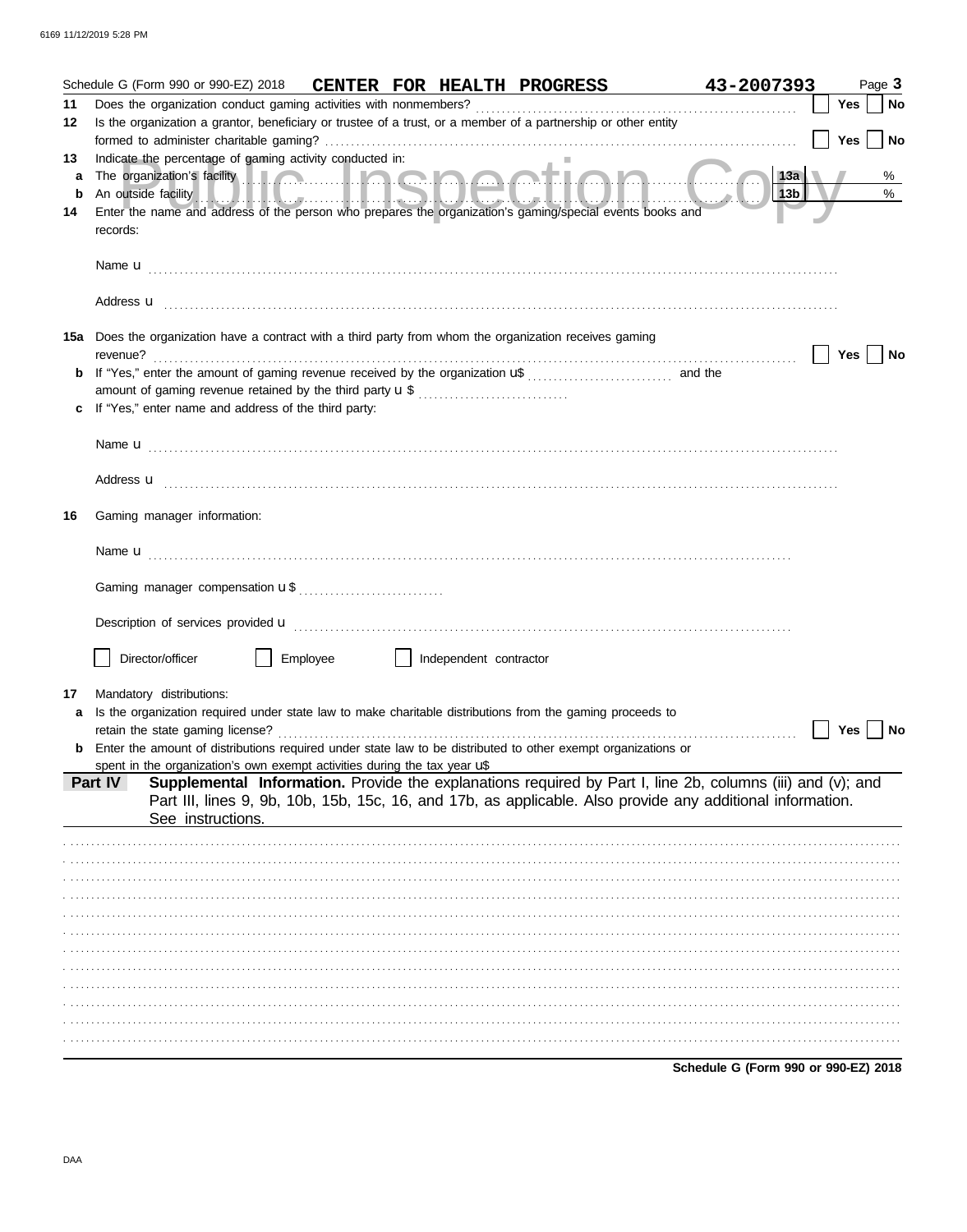| Supplemental Information to Form 990 or 990-EZ<br><b>SCHEDULE O</b><br>(Form 990 or 990-EZ)<br>Complete to provide information for responses to specific questions on<br>Form 990 or 990-EZ or to provide any additional information.<br>u Attach to Form 990 or 990-EZ.<br>Department of the Treasury<br>Internal Revenue Service<br>u Go to www.irs.gov/Form990 for the latest information.<br><b>Employer identification number</b><br>Name of the organization<br>43-2007393<br>CENTER FOR HEALTH PROGRESS<br>FORM 990, PART VI, LINE 6 - CLASSES OF<br>MEMBERS OR STOCKHOLDERS<br>THE<br>ORGANIZATION HAS MEMBERS | OMB No. 1545-0047<br>2018<br><b>Open to Public</b><br><b>Inspection</b> |
|------------------------------------------------------------------------------------------------------------------------------------------------------------------------------------------------------------------------------------------------------------------------------------------------------------------------------------------------------------------------------------------------------------------------------------------------------------------------------------------------------------------------------------------------------------------------------------------------------------------------|-------------------------------------------------------------------------|
| FORM 990, PART VI, LINE 7A - ELECTION OF MEMBERS AND THEIR RIGHTS<br><b>MEMBERS ELECT</b><br>THE<br><b>GOVERNING BOARD</b>                                                                                                                                                                                                                                                                                                                                                                                                                                                                                             |                                                                         |
| FORM 990, PART VI, LINE 11B - ORGANIZATION'S PROCESS TO REVIEW FORM 990<br>FULL BOARD WILL REVIEW BEFORE GOING FINAL                                                                                                                                                                                                                                                                                                                                                                                                                                                                                                   |                                                                         |
| FORM 990, PART VI, LINE 12C - ENFORCEMENT OF CONFLICTS POLICY<br>EACH BOARD MEMBER SIGNS<br><b>CONFLICT OF</b><br>THE<br>INTEREST POLICY. COMPLIANCE IS<br><b>MONITORED</b><br>ANNUALLY.                                                                                                                                                                                                                                                                                                                                                                                                                               |                                                                         |
| FORM 990, PART VI, LINE 15A - COMPENSATION PROCESS FOR TOP OFFICIAL<br>THE BOARD OF DIRECTORS USES SALARY COMPARISON DATA FROM OTHER NONPROFIT<br>ORGANIZATIONS TO DETERMINE THE COMPENSATION FOR THE EXECUTIVE DIRECTOR.                                                                                                                                                                                                                                                                                                                                                                                              |                                                                         |
| FORM 990, PART VI, LINE 19 - GOVERNING DOCUMENTS DISCLOSURE EXPLANATION<br>GOVERNMENT DOCUMENTS AND FINANCIALS ARE AVAILABLE UPON REQUEST AT OUR<br>OFFICE.                                                                                                                                                                                                                                                                                                                                                                                                                                                            |                                                                         |
| FORM 990, PART IX, LINE 11G - OTHER FEES FOR SERVICES<br><b>DESCRIPTION</b>                                                                                                                                                                                                                                                                                                                                                                                                                                                                                                                                            |                                                                         |
| TOT/PROG SERVICE MGT & GENERAL<br>PARTNER CONTRACTS                                                                                                                                                                                                                                                                                                                                                                                                                                                                                                                                                                    | <b>FUNDRAISING</b>                                                      |